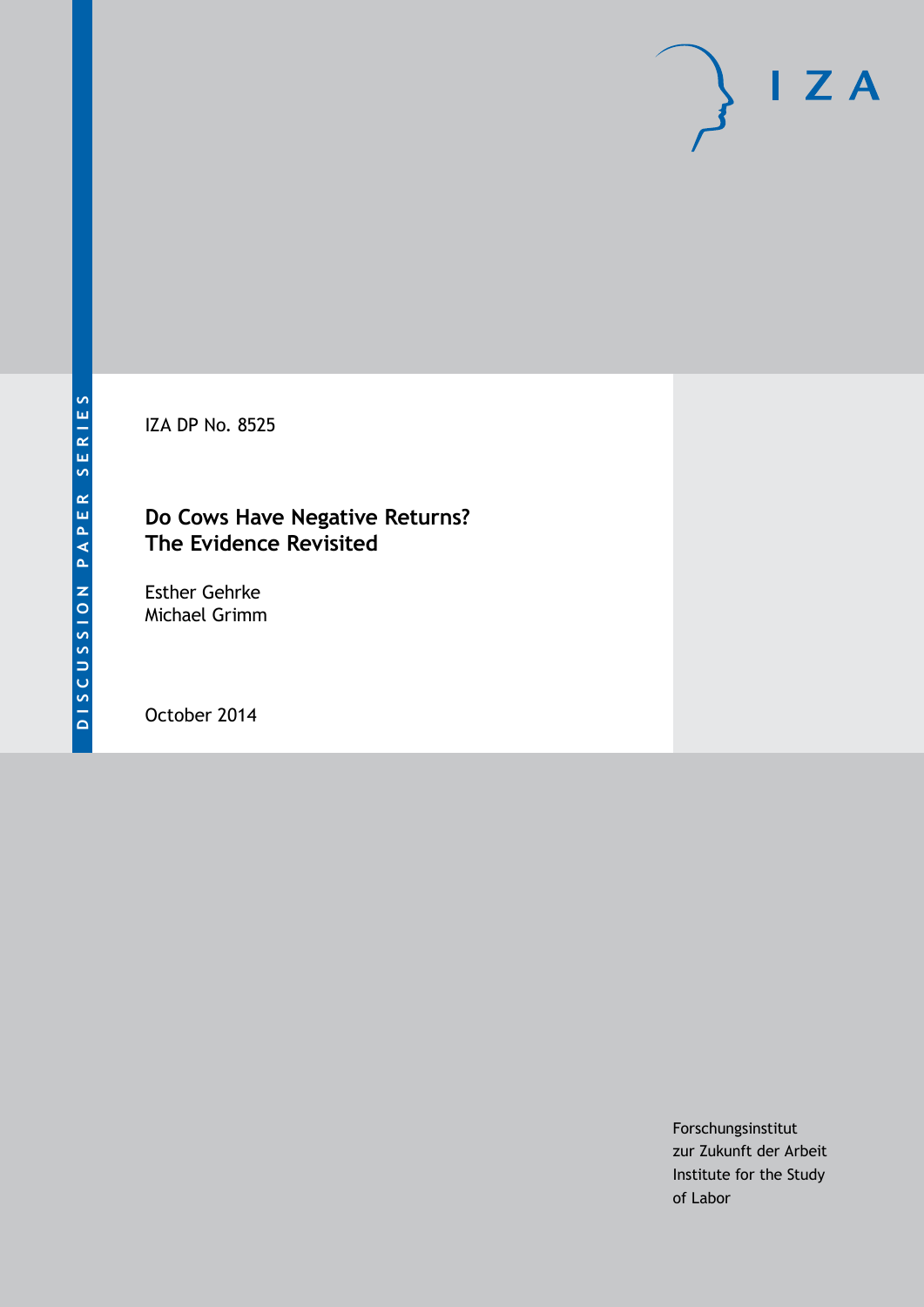# **Do Cows Have Negative Returns? The Evidence Revisited**

### **Esther Gehrke**

*University of Passau and German Development Institute (DIE)*

### **Michael Grimm**

*University of Passau, Erasmus University Rotterdam, DIW Berlin and IZA*

> Discussion Paper No. 8525 October 2014

> > IZA

P.O. Box 7240 53072 Bonn Germany

Phone: +49-228-3894-0 Fax: +49-228-3894-180 E-mail: [iza@iza.org](mailto:iza@iza.org)

Any opinions expressed here are those of the author(s) and not those of IZA. Research published in this series may include views on policy, but the institute itself takes no institutional policy positions. The IZA research network is committed to the IZA Guiding Principles of Research Integrity.

<span id="page-1-0"></span>The Institute for the Study of Labor (IZA) in Bonn is a local and virtual international research center and a place of communication between science, politics and business. IZA is an independent nonprofit organization supported by Deutsche Post Foundation. The center is associated with the University of Bonn and offers a stimulating research environment through its international network, workshops and conferences, data service, project support, research visits and doctoral program. IZA engages in (i) original and internationally competitive research in all fields of labor economics, (ii) development of policy concepts, and (iii) dissemination of research results and concepts to the interested public.

IZA Discussion Papers often represent preliminary work and are circulated to encourage discussion. Citation of such a paper should account for its provisional character. A revised version may be available directly from the author.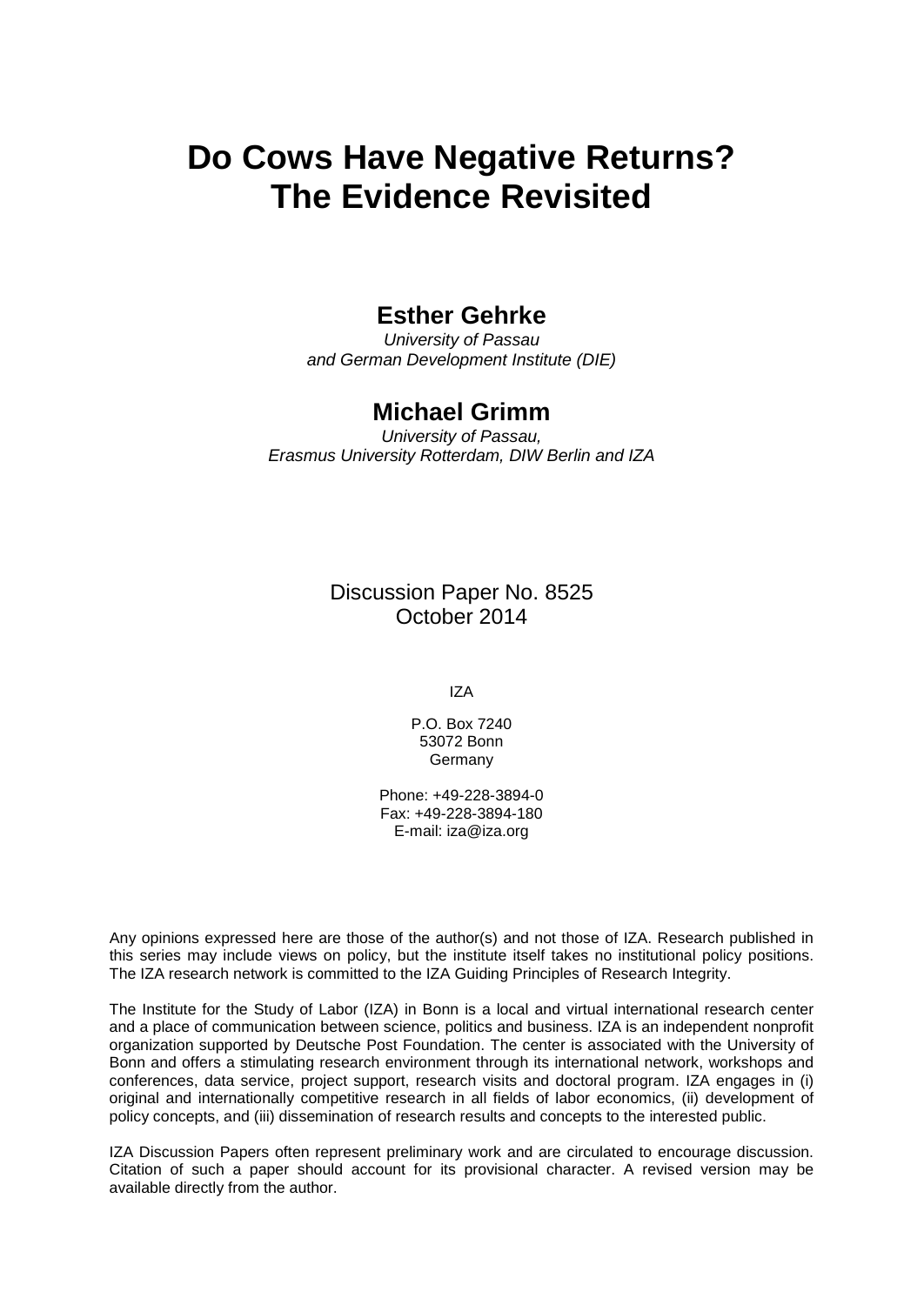IZA Discussion Paper No. 8525 October 2014

## **ABSTRACT**

## **Do Cows Have Negative Returns? The Evidence Revisited[\\*](#page-1-0)**

This paper addresses the apparent paradox between widespread support of cattle farming by agricultural policy interventions and negative returns to cattle as stressed in recent works. Using a representative panel dataset for Andhra Pradesh, a state in the south of India, we examine average and marginal returns to cattle. One variant of our identification strategy builds on instrumental variable estimation, where the exposure to the National Rural Employment Guarantee Act (NREGA) is used as an instrument for investment in cattle. We find average returns in the order of -2% at the mean, but they vary across the cattle value distribution between negative 35% (in the lowest quintile) and positive 5% (in the highest). In contrast, marginal returns are positive over the entire distribution and, on average, as high as 13% annually. Both, average and marginal returns vary considerably not only across scale, but also across cattle breed and individual animal value. Our results suggest that cattle farming is associated with sizable non-convexities in the production technology and that substantial economies of scale as well a high upfront expenses of acquiring high productivity animals might trap poorer households in low-productivity asset levels.

JEL Classification: D24, O12, Q12

Keywords: livestock, profits, investment, India

Corresponding author:

Michael Grimm University of Passau Innstrasse 29 94032 Passau **Germany** E-mail: [michael.grimm@uni-passau.de](mailto:michael.grimm@uni-passau.de)

The authors would like to thank Jann Lay, Stefan Klasen, Elisabeth Sadoulet, Simon Quinn and conference participants of the Nordic Conference on Development Economics, Helsinki, the Development Economics and Policy Conference of the German Economics Association, Passau, the International Conference of the Courant Research Center Poverty, Equity, and Growth in Developing and Transition Countries', Göttingen, and the 'Poverty Reduction, Equity, and Growth Networks (PEGNet) Conference, Lusaka, for helpful comments and suggestions. The data used in this paper come from Young Lives, a 15-year study of the changing nature of childhood poverty in Ethiopia, India (Andhra Pradesh), Peru and Vietnam [\(www.younglives.org.uk\)](http://www.younglives.org.uk/). Young Lives is funded by UK aid from the Department for International Development (DFID), with co-funding from 2010 to 2014 by the Netherlands Ministry of Foreign Affairs, and from 2014 to 2015 by Irish Aid. The views expressed here are those of the authors. They are not necessarily those of Young Lives, the University of Oxford, DFID or other funders.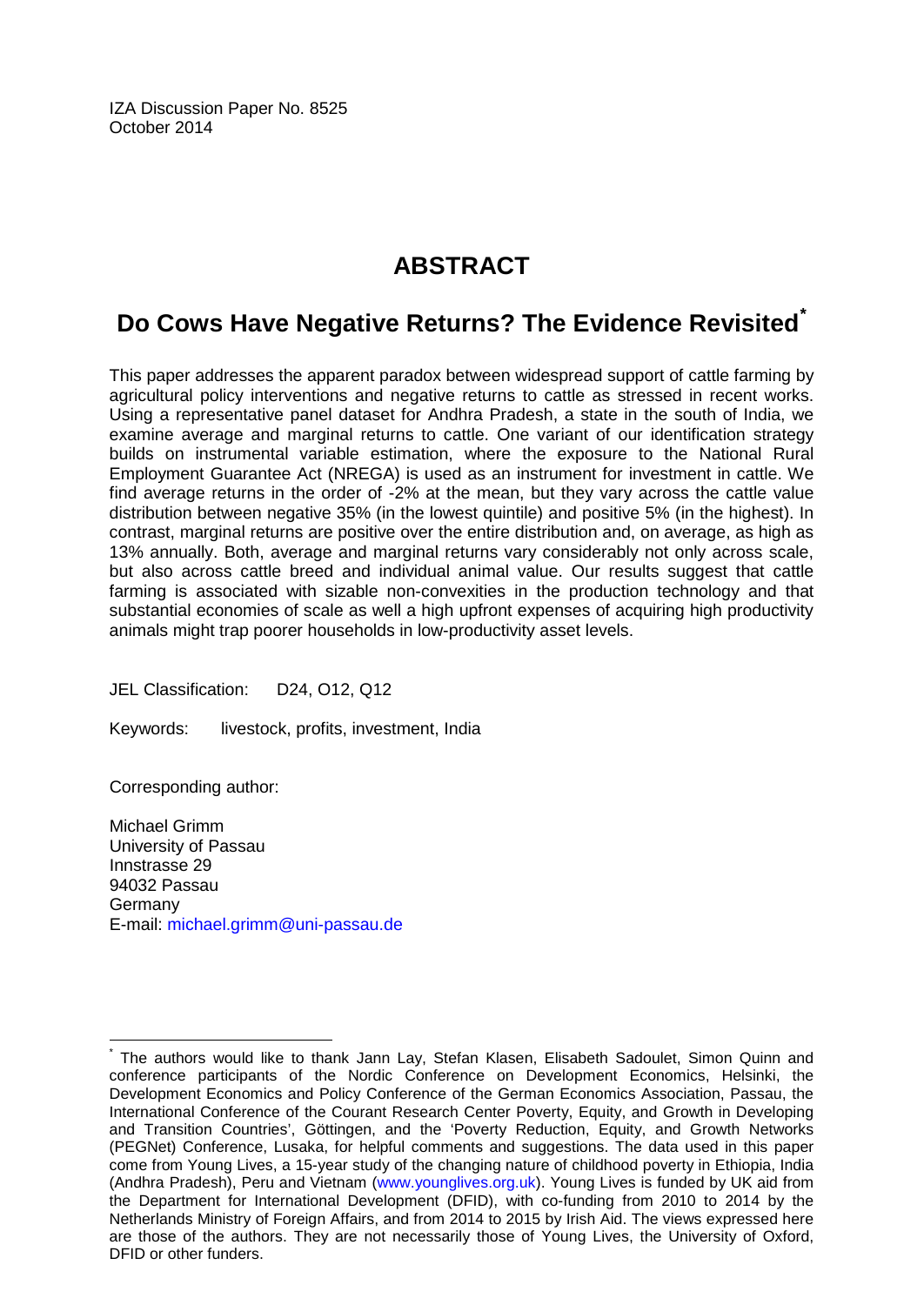#### 1 Introduction

Next to the cultivation of food and cash crops, livestock farming is the most important activity of rural households in developing countries. It is widely seen as profitable activity and hence is supported by many agricultural policy interventions (see e.g. Swanepoel et al., 2010). Livestock farming or better livestock accumulation is also often seen as reliable saving device for poor households with limited access to formal banking and more generally in a context in which high inflation rates rapidly erode financial assets (Rosenzweig and Wolpin, 1993). Based on such considerations the Government in Rwanda approved in 2006 for example the 'One cow per poor family program' (Protos  $et al., 2011$ ). The cow should not only supply milk, which can be an important source of nutrition and income to families, but also manure, which is a source of fertilizer for crops and biofuel for cooking. Because dairying is traditionally a female occupation, livestock farming also has an important gender dimension.

The almost 'romantic view' about the profitability of cows has recently been shaken by a paper of Anagol et al. (2013). In that paper, the authors estimate that the annual average return to owning a dairy animal in Northern rural India (Uttar Pradesh) is negative by 64% (not including the opportunity cost of capital). Even if the authors make the extreme assumption that the opportunity cost of labor is zero, they find a negative return of 6%. This result is surprising given the wide ownership of cows in India and in many other places. Anagol et al. (2013) conclude that households holding ownership of cattle cannot be explained by fully rational economic behavior and put forward a number of potential alternative explanations: better quality of home produced milk, preference for illiquid savings and the social and religious value of cows. Attanasio and Augsburg (2014) have very recently revisited the issue and argue that variation in returns with weather conditions is more likely to explain why Anagol et al. (2013) find negative average returns. The authors show that Anagol et al. (2013) collected data during a drought period in which fodder was scarce and fodder prices high. They recalculate returns using three rounds of data in a different state of India (Andhra Pradesh) and find positive average returns in good years (in terms of rainfall) and negative returns in bad years.

In this paper, we also revisit the paradox. We also use data from Andhra Pradesh but from alternative years. On one hand we want to see how generalizable the findings by Anagol et al. (2013) as well as Attanasio and Augsburg (2014) are and on the other hand - and more importantly - we complement the accounting approach proposed by Anagol et al. (2013) which basically serves to calculate the average profitability of holding cows, with an analysis of the marginal profitability. Whereas average profitability just informs whether it is economically beneficial to hold a certain quantity or value of cows, estimating the marginal profitability allows deriving the benefit of an additional dollar invested in cows and shows how the profitability evolves with the value already invested. Marginal returns are thus an important parameter for households that have to decide whether to invest further in cows or rather in something else. In contrast to Anagol et al. (2013) and Attanasio and Augsburg (2014), we also address endogeneity issues that can potentially bias estimates of average and marginal returns. To this end we rely on panel data and employ an instrumental variables (IV) approach, where we instrument the value of cattle owned with the exposure to the National Rural Employment Guarantee Act (NREGA).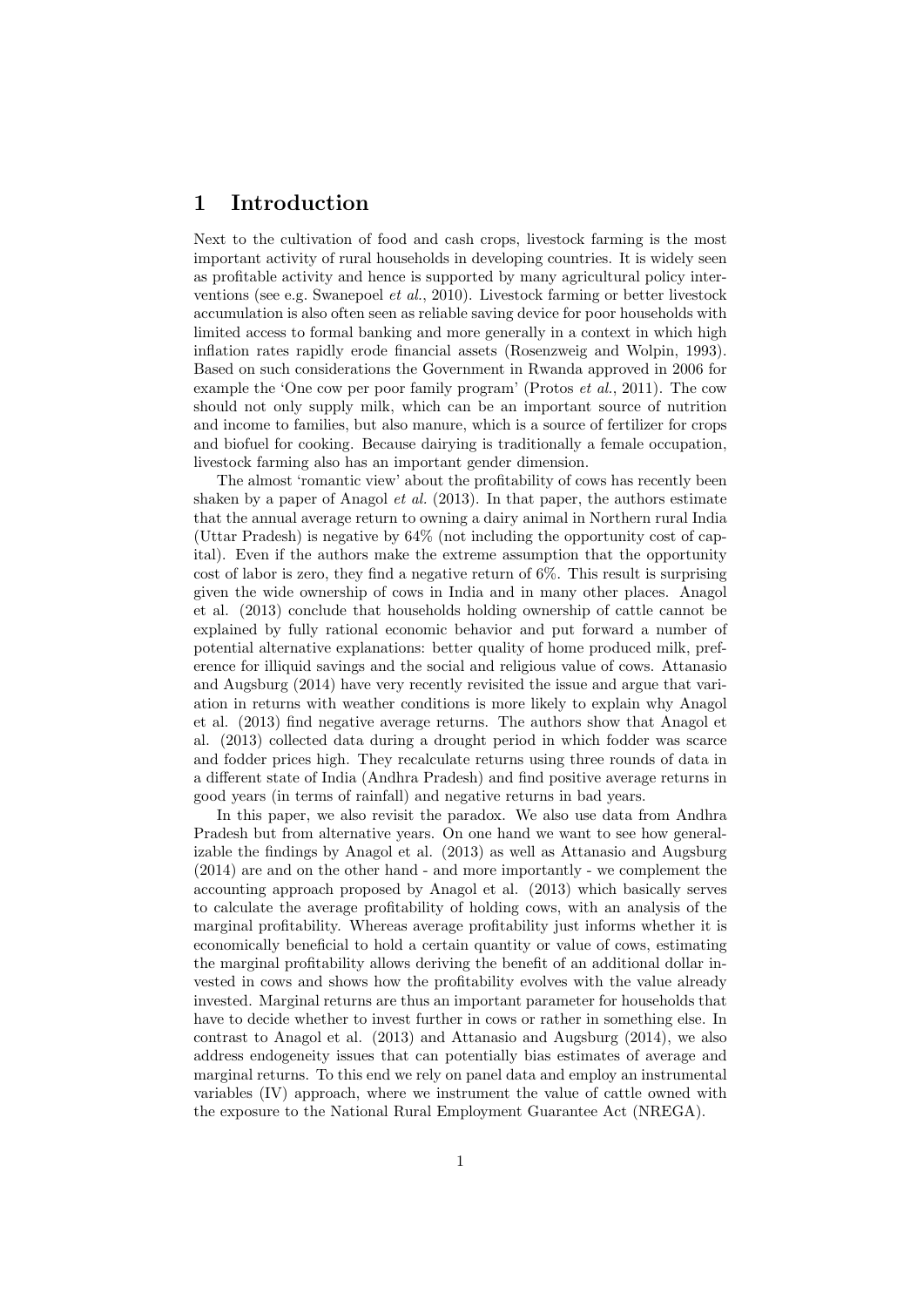The National Rural Employment Guarantee Act entitles every household living in rural areas to up to a hundred days of employment per year. The main targets of this program are the provision of basic social protection and employment to poor households as well as ensuring livelihood security in rural areas through the protection and recovery of natural resources. It was implemented between 2006 and 2008 and is currently the largest public employment program in the world and one of the most prominent anti-poverty policies in India.

The identification assumption is that access to the program relaxes liquidity constraints and possibly reduces risk and hence the need for diversification and therefore enhances the accumulation of cattle. Conversely, we assume that there is no direct link between access to the program and the returns to cow ownership.

The results of this paper are as follows. Overall, we find negative average returns to cattle, although much higher than those estimated by Anagol et al. (2013). As in their study, the magnitude of average returns crucially depends on the assumption that is made on the opportunity cost of labor. If we assume the opportunity cost of labor to be zero, the average returns vary between  $11\%$ and 23% annually. If instead we set opportunity cost of labor to roughly half the statutory minimum wage, which is the average market wage for women for unskilled labor observed in the sample, the average returns are in the order of -2% on average and vary between negative 35% (in the lowest quintile of cattle value) and positive 5% (in the highest). Similarly to Attanasio and Augsburg (2014) we find that average returns are considerably higher in times of favorable weather conditions (positive  $8\%$  on average in 2009/10) than in periods with low rainfall levels (negative 14% on average in 2007). In contrast to average returns, marginal returns are positive at all levels of cattle value even after accounting for labor costs. Our non-experimental results suggest that annual marginal returns are 13% on average. Instrumental variable estimation suggests that marginal returns are considerably higher and in the order of 40% to 65% annually.

In contrast to estimates from the off-farm sector (see e.g. Banerjee and Duflo, 2004; McKenzie and Woodruff, 2006; De Mel et al., 2008; Kremer et al., 2010; Grimm et al., 2011; Fafchamps et al., 2014; Dodlova et al., 2014), our results suggest that livestock farming is characterized by a non-convex production technology, due to substantial economies of scale and due to differences in animal prices and productivity across breeds. This results in a negative profitability of cattle farming at low value of cattle and close to zero marginal returns up to above average cattle values. Because the profitability is positive only for larger values of cattle, many households seem to be trapped with little livestock and low returns.

We discuss the robustness of our findings and all underlying assumptions as well as what is reasonable to assume in terms of the opportunity cost of labor. Overall we believe that the findings give little reason to speak of a paradox of cattle accumulation. More generally, we think the findings and discussion make a useful contribution to an important debate initiated by Anagol et al. (2013), Morduch et al. (2013), Attanasio and Augsburg (2014) and others.<sup>1</sup>

<sup>&</sup>lt;sup>1</sup>As Anagol et al. (2013), Morduch *et al.* (2013) also conclude with negative returns. The authors provide evidence that women in rural Andhra Pradesh when given the choice between working at minimum wages and between dairy production seem to favor labor market employment over dairy production suggesting that the return from wage work at least exceeds the minimum wage.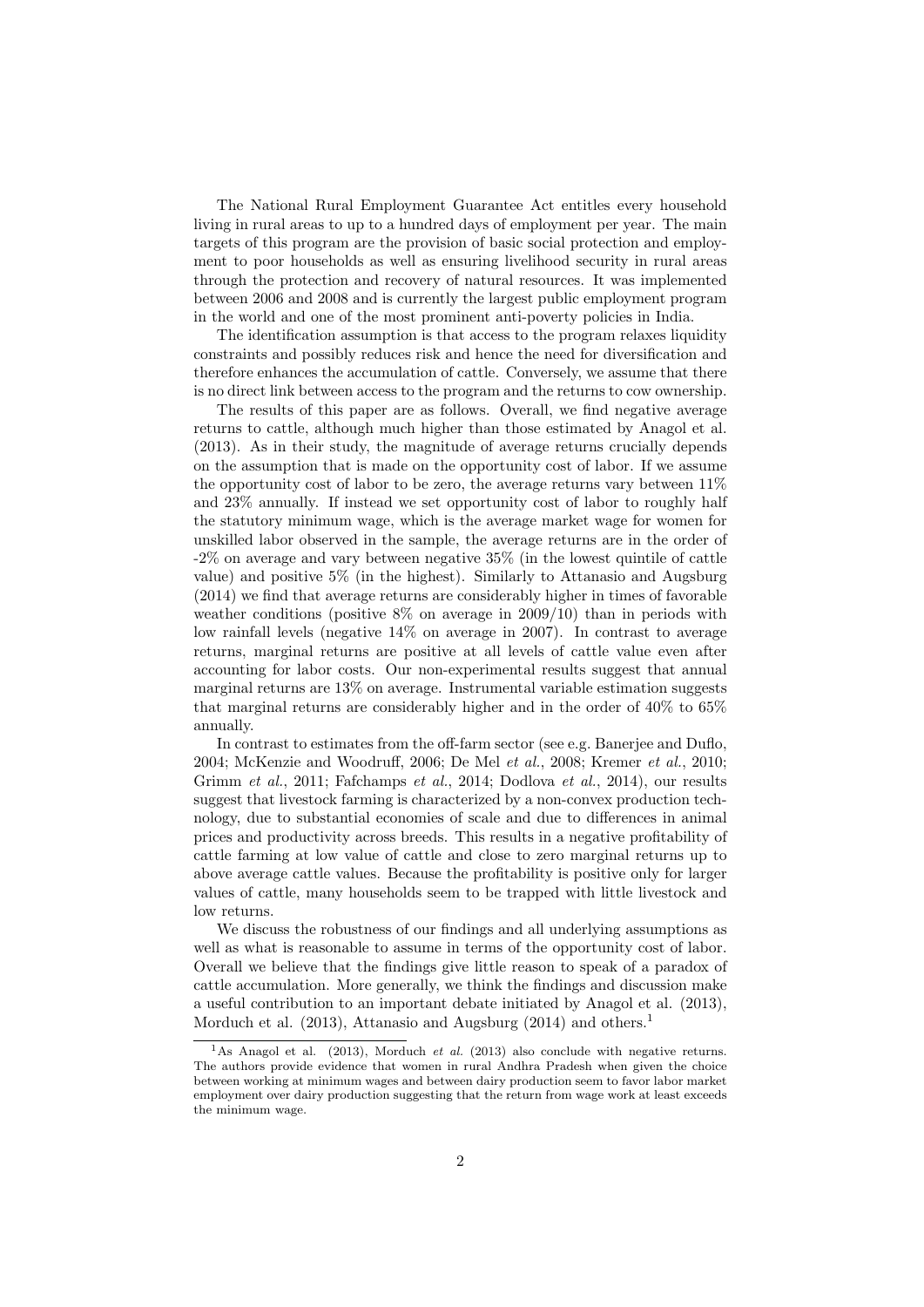The remainder of this paper proceeds as follows. Section 2 provides some background information on livestock production in India and presents the data used in the analysis. Section 3 discusses the challenges in estimating returns to cattle and presents the estimation strategy. Section 4 proceeds with results, while section 5 puts forward potential explanations for observed heterogeneity in returns. Section 6 concludes.

#### 2 Data and context

India is the second largest cow milk producer in the world.<sup>2</sup> Cows play an important role in the lives and livelihoods of rural households in India. They are considered sacred in the Hindu religion and cattle slaughter is prohibited in most states of India. At the same time, dairy products are widely consumed in India as they are the main source of animal proteins of many households.

The data used in this paper are the Young Lives Survey (YLS) data for Andhra Pradesh. Andhra Pradesh is the third largest milk producer in the country, only Uttar Pradesh and Rajasthan have a higher milk production per year.<sup>3</sup> The slaughter of cows and calves is prohibited since 1977, and bulls and bullocks can only be slaughtered upon permission, e.g. if owners can prove that these can neither be used for reproductive purposes nor in agricultural production.<sup>4</sup>

Young Lives is a long-term research project that seeks to understand the changing patterns and long term consequences of childhood poverty. For that, it collects panel data in Ethiopia, India (Andhra Pradesh), Peru and Vietnam. The data is intended to cover a time span of 15 years upon completion of the project. The dataset on Andhra Pradesh consists of 3019 households living in six different districts. The selection of districts under the YLS ensured that all three geographical regions were represented in the survey as well as poor and nonpoor districts of each region. Classification of districts was done along economic, human development and infrastructure indicators (Galab *et al.*, 2011). This sample design ensures that the YLS is broadly representative for the population of Andhra Pradesh.

Three rounds of interviews were conducted so far, in 2002, 2007 and 2009/10.<sup>5</sup> Panel attrition is relatively low: in 2009/10, 2910 households could be revisited, which gives an attrition rate of 3.6% (Galab et al. 2011). For reasons of comparability, only the second (2007) and third (2009/10) round are considered in the current analysis.

<sup>2</sup>The FAO estimates the total production of cow milk to be around 54 Million Metric Tons in 2012. If buffalo milk and cow milk are considered jointly, India is the largest producer in the world with 110 Mio. Metric Tons produced in 2012. The largest cow milk producer worldwide is the US with about 91 Mio. Metric Tons of fresh milk produced in the same year. Source: FAOSTAT

<sup>3</sup>Department of Animal Husbandry, Dairying and Fisheries, Ministry of Agriculture.

<sup>4</sup>This implies, that the value of a cow will be zero once it is no longer in reproductive age, since it cannot be sold for slaughter. Of course, reports exist throughout the country of unproductive animals being sold off to other states in which cattle slaughter is not prohibited. But in this paper we assume that the market value of a cow approaches zero with end of fertility.

<sup>5</sup>A fourth round of data was collected in 2013, but these have not yet been made publicly available.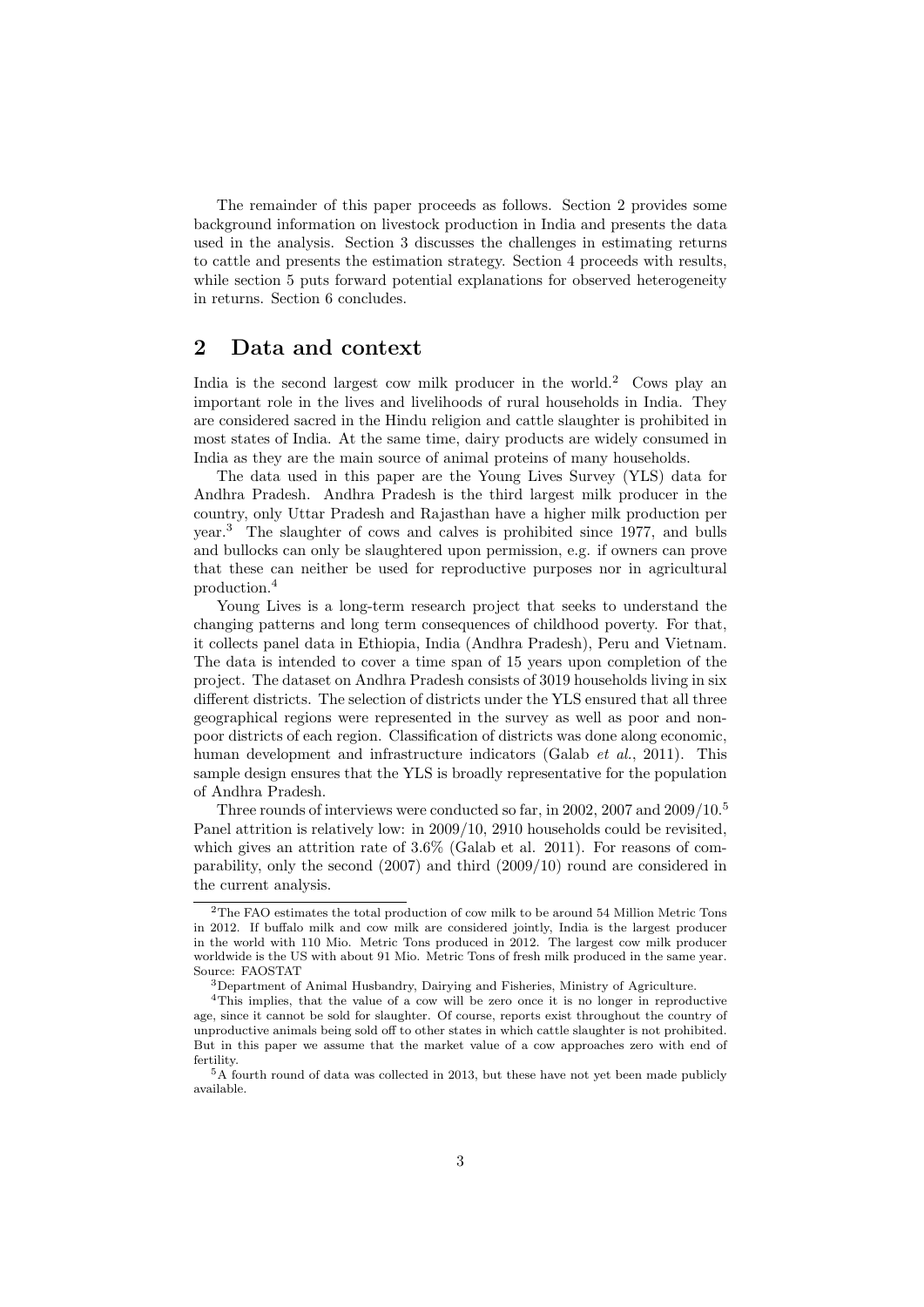Although the main focus of the survey lies on child development, it also collects information on households' characteristics, their income sources, ownership of assets and production strategies. In particular the YLS contains a section about livestock which inquires about the type, number and current value of different animals, about households' expenses for fodder, veterinary services and other expenses. Households are also asked to report on the income they generated in the past 12 months from the sale of milk and dairy products and on the costs incurred for producing this output.

Because we are interested in the productivity of cattle, we restrict the sample to households living in rural areas. Although it is still common to see cattle being held in Indian cities, the profitability of farming cattle and producing dairy is likely to be very different in cities as opposed to rural areas. Furthermore, the sample is restricted to households that lived in the same locality in 2007 and 2009/10 because we assume that livestock is one of the fist things to be sold when a household decides to move. This results in a final sample of 2080 households (4160 observations). Out of these, 678 households own cattle (either cows or buffaloes) in either one or both of the survey rounds. The sample of cattle owners contains 975 observations (463 obs. in 2007 and 512 in 2009/10).<sup>6</sup> Finally, we exclude influential outliers from our analysis as discussed in Section 4. This eliminates three observations reducing the sample to 972 observations.

Summary statistics of general household and farming characteristics are presented in Table 1. We split the sample by cattle ownership and by year. As we can see, cattle owners are significantly different from non-cattle owners. In particular, cattle owning households are more likely to be headed by males and have older household heads. Households who own cattle are also larger on average. In 2007, cattle owning households have 6.2 members as compared to 5.3 members in households without cattle. Both groups are not statistically different in the proportion of literate household heads, which is very low (around 30%) in both groups. Households with cattle are also significantly wealthier than non-cattle owners: Households with cattle have on average more land, which is the primary indicator for wealth in rural India. But cattle-owners have also better quality houses (in terms of the structure of roof, walls and floor), more consumer goods (such as television, radio, refrigerator etc.) and are more likely to have access to electricity, water and sanitation.<sup>7</sup> The difference in wealth is more pronounced in 2007 than in 2009/10, although it is statistically significant in both periods. The income structure is also very different between both groups. Although both have similar income from non-agricultural activities (equality of means cannot be rejected), cattle owners have a much higher income from crop production than the rest of the sample.

Table 2 presents some household level information about income and cost associated with cattle farming and dairy production. As we can see, the total value of owned cattle increased between 2007 and 2009/10 from INR 12,150 to INR 13,600 (or US\$ 262 to US\$ 293, in constant July 2006 values).<sup>8</sup> This

 ${}^6\mathrm{A}$  total of 26 observations were excluded from the sample of cattle owners, because households owned cattle as well goats or sheep. Since we cannot distinguish between dairy income from cattle and dairy income from goats or sheep in the dataset, we decided to drop these observations from our analysis.

<sup>7</sup>This information is summarized in three indices: housing quality index, consumer durables asset and housing services index. The wealth index reports the simple average of these three indices.

<sup>8</sup>This is the total reported end of period value of all grown female cows and buffaloes owned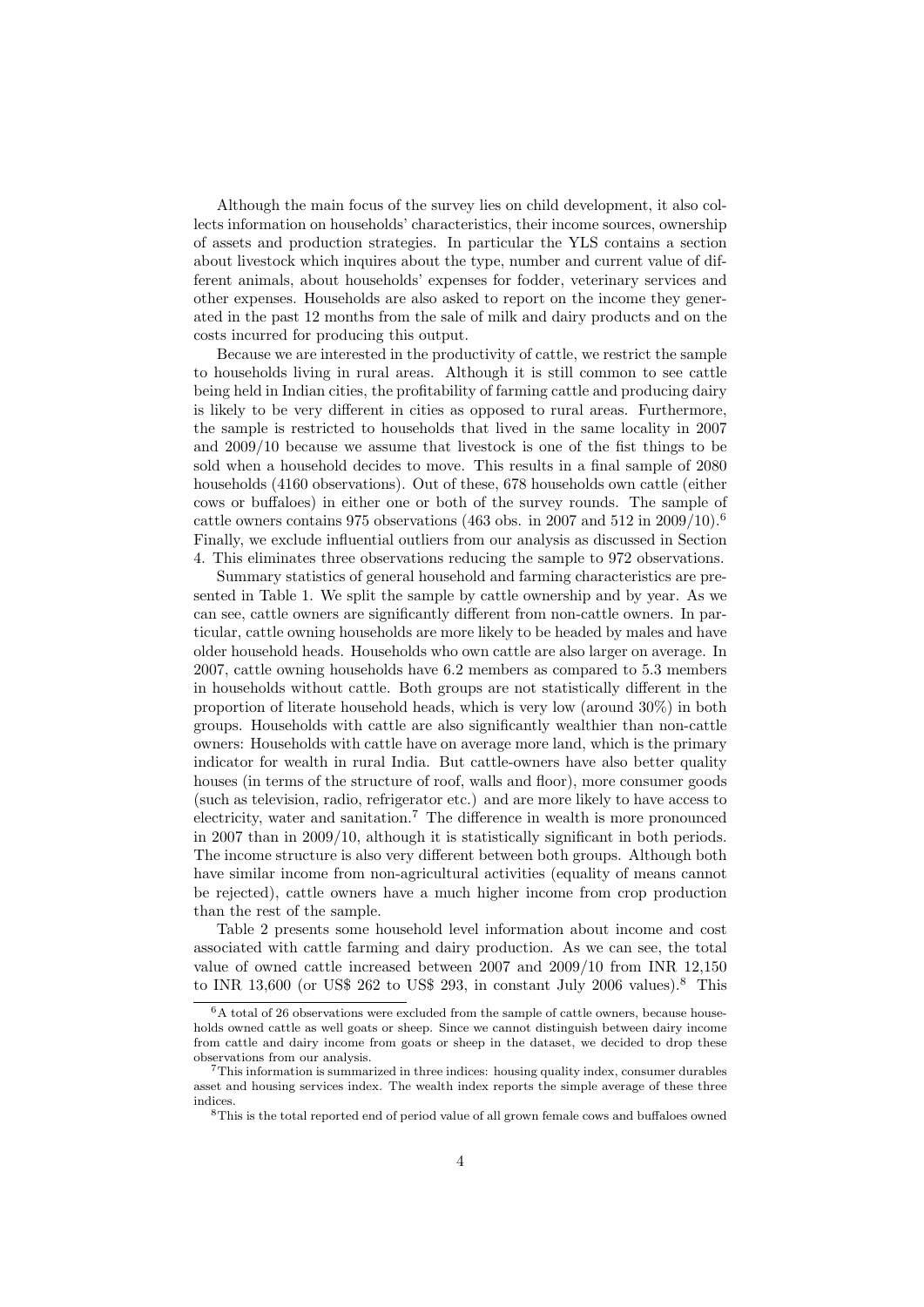increase is partly reflected in a slight increase in the quantity of cattle owned and partly in the increase of the average value of the cows and buffaloes owned by these households. The composition of animals owned also changes between 2007 and 2009/10: we find a considerable increase in the number of cows in the sample, the average number of modern variety cows, thus European breeds and their cross-breeds, owned by each household increased from 0.17 to 0.26 and the number of traditional cows increases from 0.78 to 0.83. In contrast, the number of buffaloes seems to have decreased over time, for both modern and traditional varieties. The number of calves per cow or buffalo is 0.48 in 2007 and 0.69 in 2009/10, which gives an average annual reproduction rate of about 58.9%. The value of calves over both rounds corresponds to about 17.4% of the total value of adult female cattle.<sup>9</sup>

Households owning cattle can generate income from mainly two sources: the sale of milk and other dairy products and the sale of calves.<sup>10</sup> Calving is the precondition for milking and hence for generating income from the sale of dairy products.<sup>11</sup> Calves can either be sold shortly after birth, be raised and sold later or be kept by the household for future dairy production.<sup>12</sup> In the survey, households were asked to report the total income from the sale of milk and dairy products in the past 12 months (including the value of their own consumption).<sup>13</sup> As we can see in Table 2 the annual income from the sale of dairy products increased between 2007 and 2009/10 from INR 3,600 to INR 6,200 (US\$ 77 to US\$ 133). The variation in this variable is considerable, the standard deviation is more than twice the sample mean in both years.

Inputs to dairy production are mainly fodder, but also veterinary costs, insemination costs and labor. The cost variables are obtained from two sections. In the livestock section, households were asked to report their total expenditures on fodder, veterinary services and other expenses incurred for all animals owned in the last 12 months. In order to derive from this information the expenditure incurred for cattle, we divide these variables by the total value of all animals owned by the household. We then multiply it by the reported value of cattle (mother cows, mother buffaloes and calves) in the household. Expenditure on fodder make up for almost 90% of total paid-out cost. In 2007 spending on

by the household. Two households reported the value of their animal to be zero. In order not to lose any information, we replaced the value of these cows by the 5th percentile of cattle value observed in the sample (INR 437). We use July 2006 official exchange rates to convert INR to US\$.

<sup>9</sup>Again, a few households reported the value of their calves to be zero, and it is not clear from the data whether this information was simply not known or misreported. Therefore, we replaced the value by the 5th percentile observed in the sample: INR 95.

<sup>&</sup>lt;sup>10</sup>Households can also sell dung, which is used for manure as well as a cooking fuel in rural India. Anagol et al. (2013) include this income source in their estimation, but since the survey used in this paper does not collect any information about dung, we cannot account for it. In Anagol et al. (2013), income from sale of dung makes up for 14-15% of total revenue, which suggests that we might be underestimating the 'true' returns considerably.

 $^{11}$ For more information about lactation cycles, etc. see Anagol et al. (2013).

<sup>&</sup>lt;sup>12</sup>The value of calves reported by the household reflects current ownership and hence excludes all calves that were sold before the survey took place. Income from sale of calves was not included explicitly in the survey, which implies that we probably underestimate the reproduction value of cattle.

<sup>&</sup>lt;sup>13</sup>We cannot assess with the data used in this paper in how far households correctly account for the value of their own milk consumption. It is likely that we have non-random measurement error in this variable because households who operate at a lower scale presumably consume a higher share of produced milk within the household.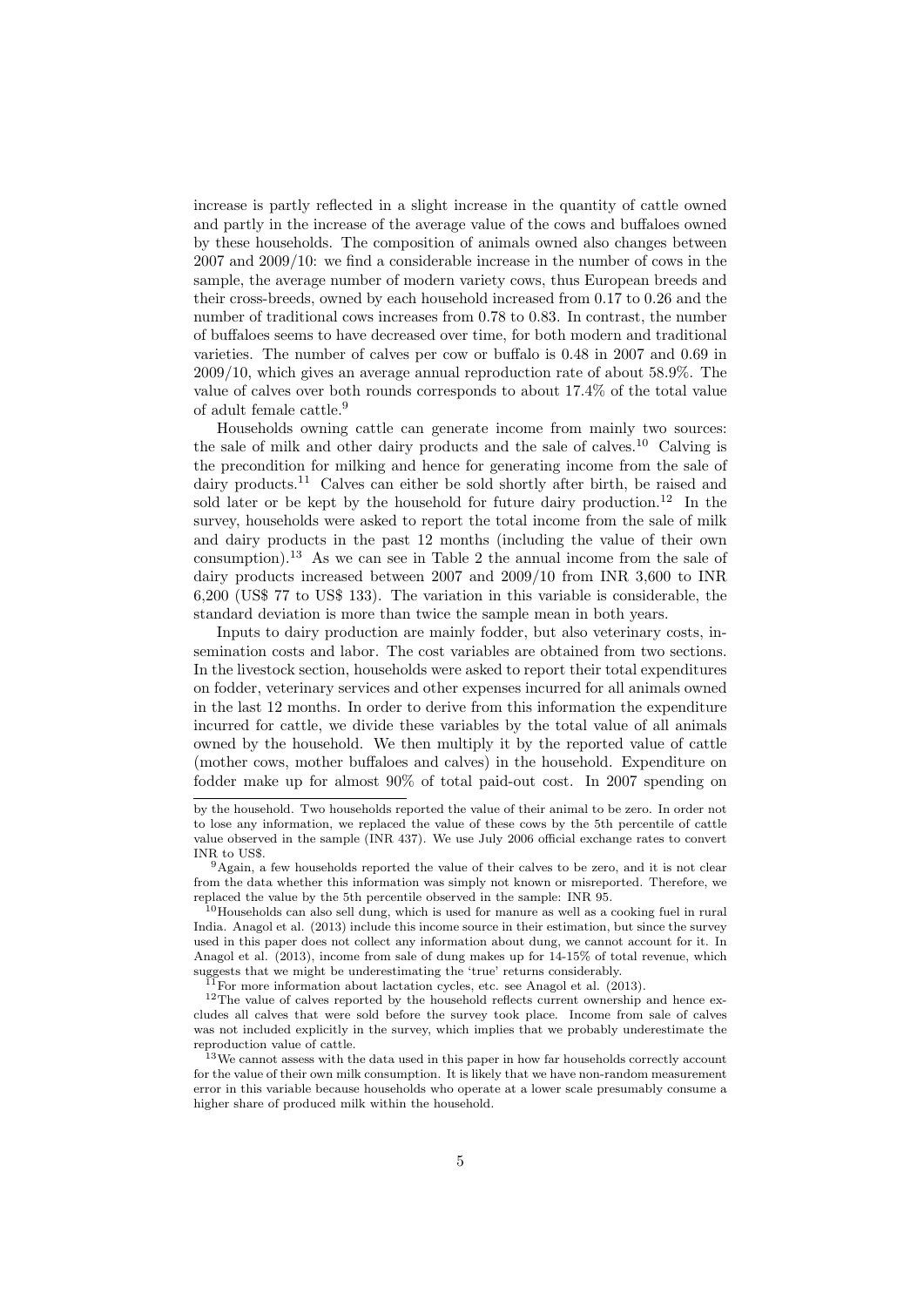fodder was INR 1,800 (US\$ 39) on average, whereas households spent only INR 200 (US\$ 4) on veterinary services and INR 30 (US\$ 1) on other items.<sup>14</sup> Another source of information about the costs associated with cattle farming is the income section. There, households were asked about the total costs associated with producing and selling dairy products in the last 12 months. Households are asked to also include expenditures on fodder and veterinary services for those animals that produce dairy.<sup>15</sup> This information is captured by the variable 'Total cost from sale of dairy products'. Cost estimates from both sections are somewhat different, which is why we estimate returns based on both cost estimates for additional robustness.

In order to account for labor allocated to caring for the animals and for dairy production, we construct a time variable based on the 2007 survey information. In the 2007 survey, all household members (incl. children) are asked about their three most important activities and about the number of hours per day, days per week and weeks per month they spend on this activity. Form this question, we compute an aggregate variable which captures the total hours per year households spend on livestock farming. To obtain the hours worked in cattle farming, we divide this value by the number of adult equivalent animals owned by the household and multiply it by the number of cattle (both calves and adult cows/ female buffaloes).<sup>16</sup> This gives an estimate of total hours per year households spend on caring for their cows, female buffaloes and calves. Because the 2009/10 questionnaire did not include the same information we have to impute this data. In order to do so, we use the 2007 data and run a simple OLS regression of the number of hours spend on cattle per year on the number of currently owned cattle. Because we observe that the number of hours households spend on their animals increases with the number of owned animals, but at a decreasing rate (due to complementarities), we also include the square of this variable.<sup>17</sup> From this regression, we can predict for each observation the hours per year spent on cattle farming and dairy production. This predicted time variable for 2007 and 2009/10 is reported in Table 2.

Finally, Table 2 summarizes the occurrence of shocks in the sample. Two variables are of interest. The variable 'Shocks affected livestock' is a dummy indicating the occurrence of any shock in the past four years that affected a household's livestock. The share of households reporting any of such shocks increases slightly from 13% in 2007 to 19% in 2009/10. In contrast, rainfall was much lower in the period of reference of the 2007 interviews. The deviation from the long-term average annual rainfall at sub-district level is negative by 26% in 2007, as compared to a zero deviation from the long-term average in 2009/10.

 $14$ Total expenditure on cattle is the sum of these three variables. Expenditure on fodder was only multiplied by the value of adult female cattle, hence we assume fodder expenses for calves to be zero.

<sup>15</sup>According to personal communication of the survey team, the variable also includes wage cost of the household for caring for the animals and marketing the product, but when comparing this variable with the costs variable computed from the livestock section, it does not seem to be much higher, which it would have to be if labor costs were adequately accounted for.

<sup>16</sup>The adult equivalent of cattle is 0 for poultry and birds, 0.2 for sheep, goats and pigs, and 1 for bullocks, bulls, cows, buffaloes and calves. We assume it equals 1 for calves in order to account for increased labor input when cattle is being milked.

<sup>&</sup>lt;sup>17</sup>The coefficient of the square of that variable is statistically significant at the  $1\%$  level (p-value 0.002).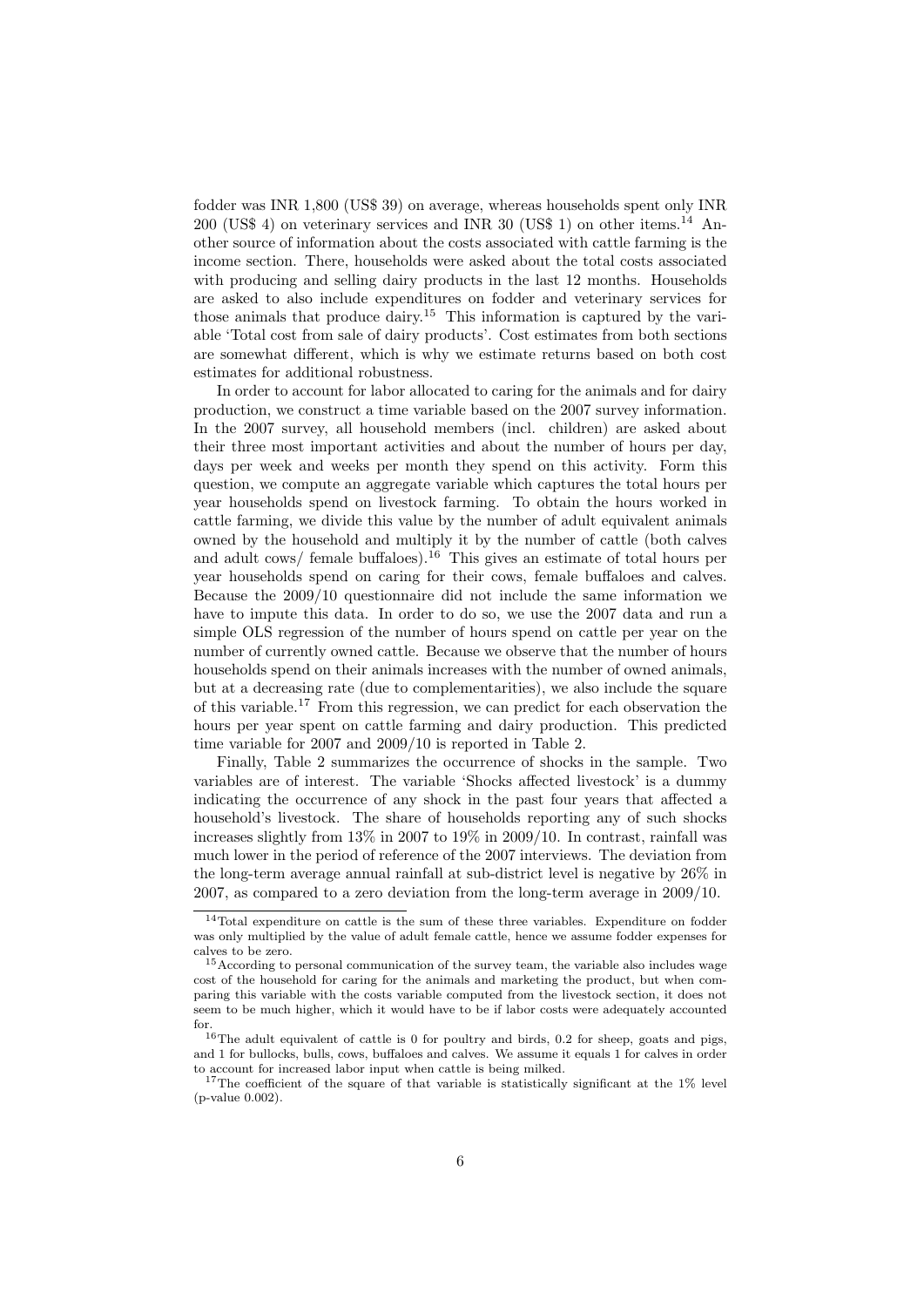#### 3 Estimation strategy

In order to understand how profits to cattle farming develop with cattle value, breed and input allocation, we estimate both average and marginal returns to cattle. As described above, the main outputs from cattle farming are milk and dairy products as well as calves. The sales revenue of these outputs can be summarized by  $pQ$ , where p is the price of both outputs. Paid-out costs associated with cattle farming are mainly expenditures on fodder, veterinary services and insemination. We assume opportunity cost of capital to be zero as a starting point.

Dairy production is a very labor intensive occupation, hence we must account for opportunity costs of time properly. Using estimates provided by Anagol et al. (2013) we value the total time a household allocates to cattle at a hourly wage of INR 5 (US\$ 0.10). Daily female wages for unskilled work vary between INR 45 and INR 50 in our sample in 2006, and since caring for livestock is mostly in the responsibility of women and children it seems reasonable to assume opportunity costs of labor of INR 5 per hour. This is about half the statutory minimum wage and the wage paid under NREGA, which was INR 80 (US\$ 2) in the financial year  $2006/07$  and INR 100 in the FY  $2009/10^{18}$  In constant July 2006 values, the NREGA wage of 2009/10 is INR 79, thus real wages in the public works program seem not to have increased between both survey rounds.<sup>19</sup> In contrast, market wages seem to have increased from 2006 to 2009 in real terms. By 2009, market wages for unskilled female labor are roughly INR 80 per day (in 2006 prices). As of now we do not correct for this increase in wage levels between 2006 and 2009, because we do not expect that women and children would have the option to get full employment at these wage levels.

Cattle depreciates strongly over time, because cows produce milk only as long they are fertile. The depreciation rate cannot be estimated with the data used in this paper, because it does not contain any information about livestock age. We thus have to rely on secondary sources for this value. Data from the Animal Husbandry Department of the Government of Andhra Pradesh suggest that a fertile cross-breed cow costs about INR 10,530 (US\$ 227) in Andhra Pradesh in the financial year  $2008/09$  (AHD-GAP,  $2009$ ).<sup>20</sup> Cows enter reproductive age at about 2.5 years (buffaloes after 3 years) and are expected to calve about 5 times during their lifetime (Ruvuna et al., 1984).<sup>21</sup> Given an average reproduction rate of around 0.59 per year (as observed in the sample), we can assume cows and buffaloes to be productive for about 8.5 years after entering reproductive age. Cows would thus be fertile up to the age of about 11 years, buffaloes up to the age of  $12<sup>22</sup>$  As explained earlier, we expect the real value of a cow or buffalo to be zero once it reaches that age. Assuming linear depreciation

<sup>18</sup>This is equivalent to \$ 7 (PPP conversion factor, private consumption).

<sup>&</sup>lt;sup>19</sup>The NREGA wage is always set at the state minimum wage and in many cases exceed wages that are paid for casual labor in agriculture. Due to the huge size of the program, this is about the first time that the minimum wage has become binding in India.

 $^{20}$ In July 2006 prices. The average price of a Graded Murrah buffalo was roughly the same. These prices vary between districts however.

<sup>21</sup>Of course these are rough averages, reproduction rates, and number of calves per animal vary across breeds. Cross-breeds seem to have higher reproduction rates than traditional varieties (Mukasa-Mugerwa, 1989).

<sup>22</sup>Some studies even refer to twelve years of productive life for cross-breed cows (Ghule et al., 2012).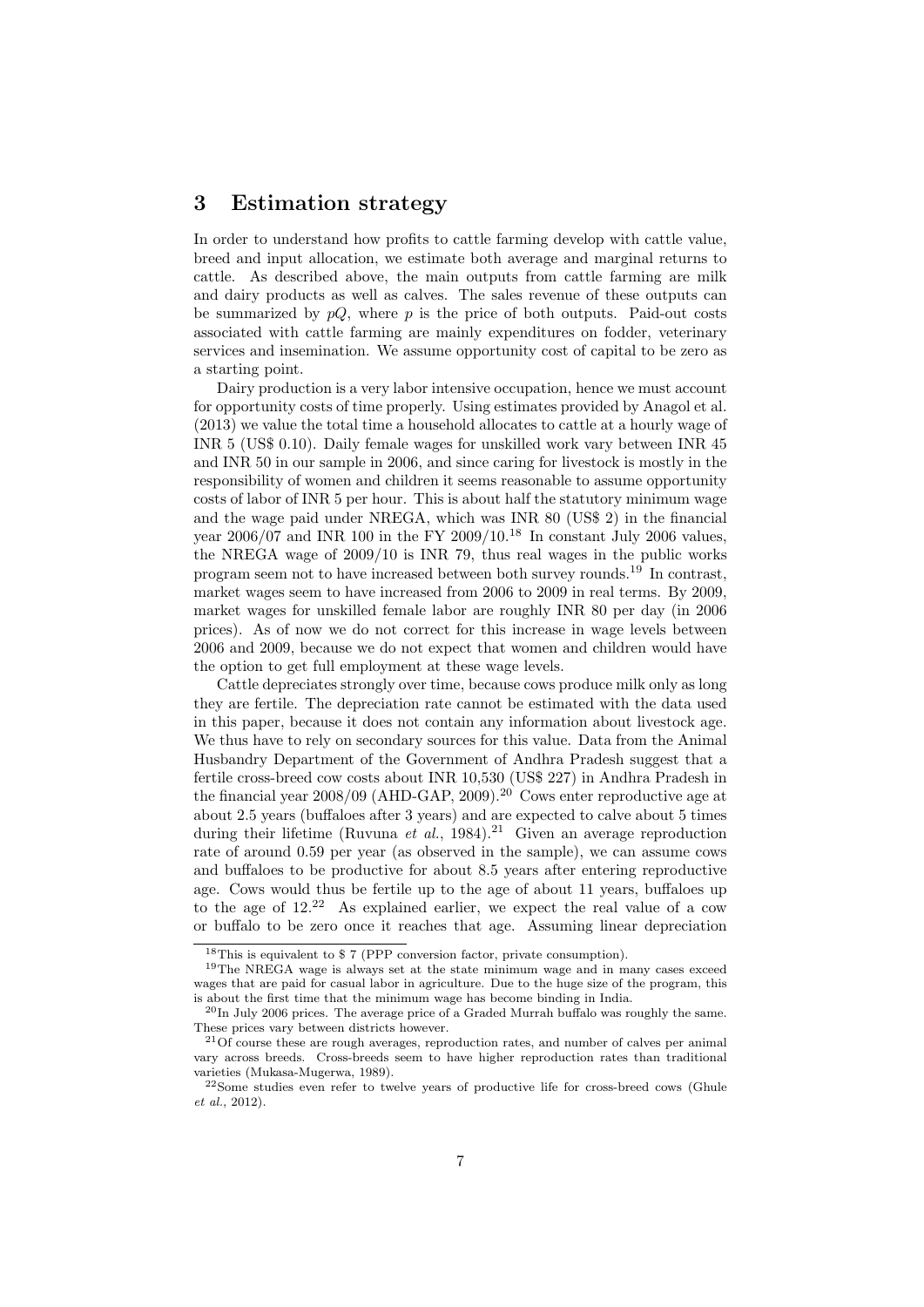of cattle, this would imply that each animal depreciates by around INR 1,240 (US\$ 27) per year. If we assume that the depreciation is non-linear, an annual relative decrease in cattle value of 20% would imply that animals have an end of fertility value of INR 1,400 (US\$ 30), which is slightly more than 1/10 of the initial value. This depreciation rate is also used by government entities in their project reports (AHD-GovHP, 2014) and is more conservative than a linear depreciation.<sup>23</sup>

A profit function (net of depreciation) can thus be written as follows:

$$
\pi_t = pQ_t - cK_t - wL_t - \delta K_t \tag{1}
$$

 $Q_t = f(K_t, L_t)$  is the production of milk and calves, with capital (current value of cattle) and labor as inputs. Opportunity costs of labor are captured by  $wL_t$  and  $cK_t$  captures all other costs associated with cattle farming (e.g. fodder, veterinary services, etc.).<sup>24</sup> We start by assuming that fodder input does not enter the production function directly because we expect the current value of a cow or buffalo to reflect the general health (and also nutritional) status of the animal. We include fodder into the production function as a robustness check and find that our main results do not change much. The depreciation  $\delta K_t$  is the change in value of cattle from the current period  $t$  to the next period  $t + 1$ , or simply  $K_t - K_{t+1}$ . The production function  $f(K_t, L_t)$  can be linear or constant elasticity of substitution (CES) type. Average and marginal returns to cattle would then be:

$$
\frac{\pi_t}{K_t} = p \frac{Q_t}{K_t} - c - \frac{w L_t}{K_t} - \delta \tag{2}
$$

and

$$
\frac{\partial \pi_t}{\partial K_t} = p \frac{\partial Q_t}{\partial K_t} - c - \delta \tag{3}
$$

In contrast to average returns, our estimates of marginal returns strongly depend on assumptions concerning the functional form of the production function. In order to get a better idea of the pattern of marginal returns to cattle, we try both parametric and semi-parametric approaches.

We start with a linear production function, where estimating marginal returns is straightforward. We estimate profits (net of depreciation) as a function of cattle value and account for time-constant unobservable heterogeneity  $u_i$  and period effects  $\gamma_t$ . We estimate:

$$
\pi_{i,t} = \beta_0 + \beta_1 K_{i,t} + u_i + \gamma_t + \epsilon_{i,t} \tag{4}
$$

Alternatively, we also include the square of cattle value, which allows marginal returns to increase or decrease with cattle value. In a CES type production function, such as  $f(K_t, L_t) = K_t^{\alpha} L_t^{\eta}$ , the functional form imposes decreasing marginal returns. These would be  $\partial \pi_t / \partial K_t = \alpha p Q_t / K_t - c - \delta$ . Calculating marginal returns under CES functional form assumptions, requires an estimate

<sup>23</sup>A relative depreciation seems more appropriate here because we do not know the initial value but only the current value of each animal. We would otherwise introduce the rather unrealistic assumption of equal initial value across breeds and animals.

 $24$ We ignore land as an input here, because cattle is mostly kept close to the house and not on fields in India.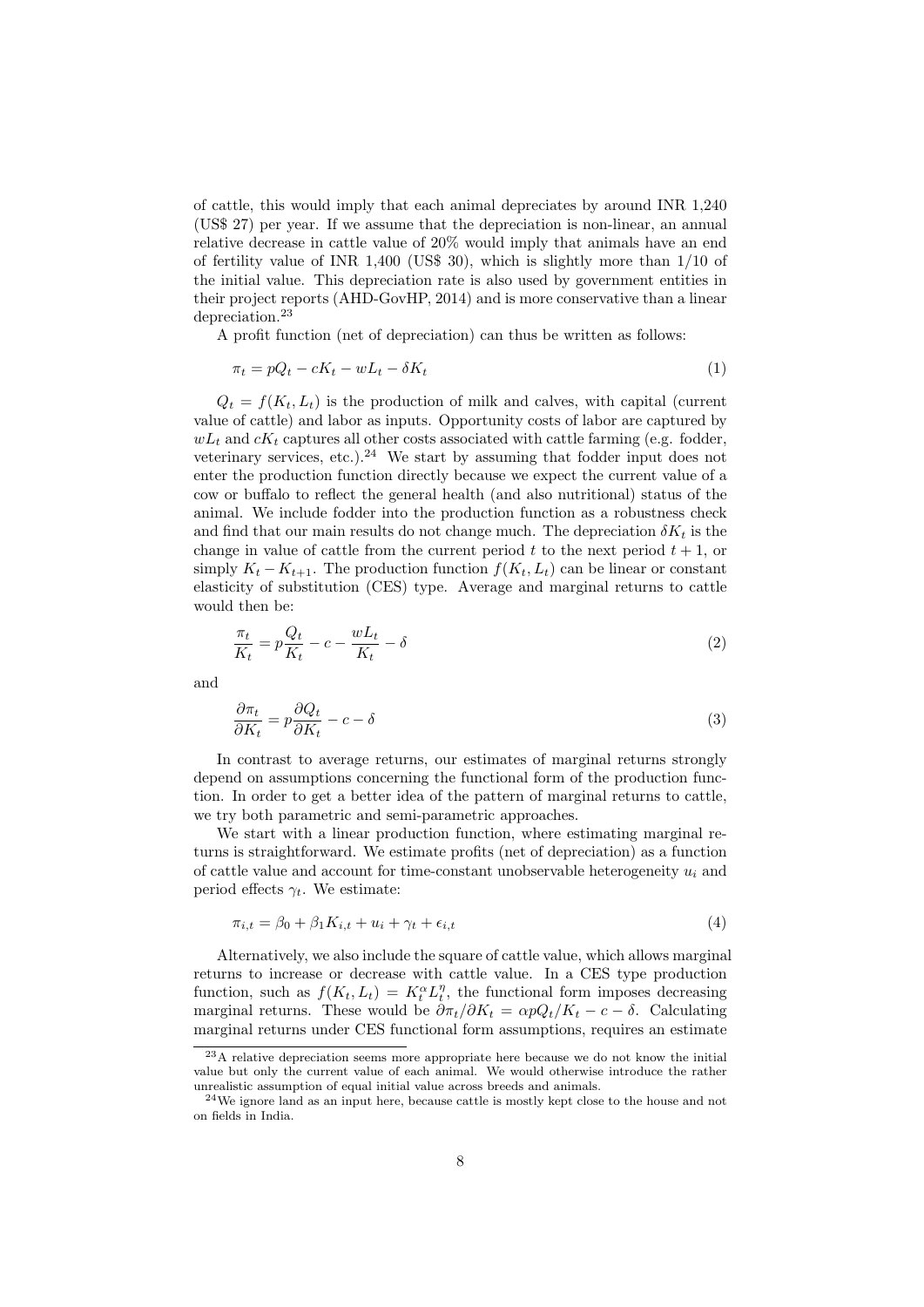of  $\alpha$ , from which the depreciation rate and marginal costs will have to be subtracted. To obtain  $\alpha$ , we estimate the log-transformation of the production function (again also including household fixed and period effects):

$$
log(pQ_{i,t}) = \beta_0 + \alpha log(K_{i,t}) + \eta log(L_{i,t}) + u_i + \gamma_t + \epsilon_{i,t}
$$
\n
$$
(5)
$$

And finally, we leave the functional form unrestricted and estimate marginal returns in a semi-parametric framework. In order to do so, we first smooth the explanatory variable of interest using restricted cubic splines. This procedure creates variables containing a restricted cubic spline of cattle value. Together these add up to a continuous smooth function that is linear before the first and after the last knot and piecewise cubic polynomial between the knots. Then, after controlling for observable household characteristics, inputs and shocks, we estimate profits using the smoothed cattle value variables. A restricted cubic splines approach seems especially interesting in our framework, because it allows estimating the relationship between profits and cattle value as a piecewise non-linear function (Royston and Sauerbrei, 2007). Because it is nonetheless continuous, it has the additional advantage that the first derivative of the expected outcome with respect to cattle value can be obtained analytically at each point and doesn't have to be approximated numerically.<sup>25</sup> We restrict the number of knots to five and follow Harrell's (2001) recommendations to place the knots at equally spaced percentiles.

Estimating returns with observational data is challenging for a variety of reasons. First, we have good reasons to assume that unobservable household characteristics  $u_i$  are correlated with both, the observed value of cattle and profits. Estimating returns in a fixed effect model can partly remedy this problem by accounting at least for time-constant unobservable characteristics. The only draw-backs associated with the fixed effects model are that the panel is rather short and therefore offers only limited possibilities to use within household variation to estimate the parameters of interest and that the panel is not fully balanced because many households seem to have changed their production strategies by moving in or out of cattle farming and by increasing their herds with other livestock such as sheep or goats.<sup>26</sup> Second, capital stocks are usually measured with high imprecision and the current value of a farmer's cattle is probably no exception. This could lead to attenuation bias, where marginal effects would be biased towards zero due to measurement error in the explanatory variable. Third, reverse causality i.e. the fact that in the presence of capital market imperfections, higher profits lead to faster capital accumulation might cause an upward bias in estimated returns.

We try to address these sources of bias by employing an instrumental variables approach, where the exposure of households to the National Rural Employment Guarantee Act (NREGA) is used as an instrument for changes in cattle value. The NREGA could affect cattle accumulation due to different reasons, the most prominent of them being increases in available income which raises the possibilities of households to invest their income in productive assets. Also, we could expect the better risk management opportunities to encourage

<sup>&</sup>lt;sup>25</sup>This has the advantage of more stability in the estimates and the possibility to compute standard errors without having to rely on bootstrap procedures.

<sup>&</sup>lt;sup>26</sup>Remember that we have to exclude all households with other milk producing animals because the questionnaire does not distinguish between these different sources of milk production.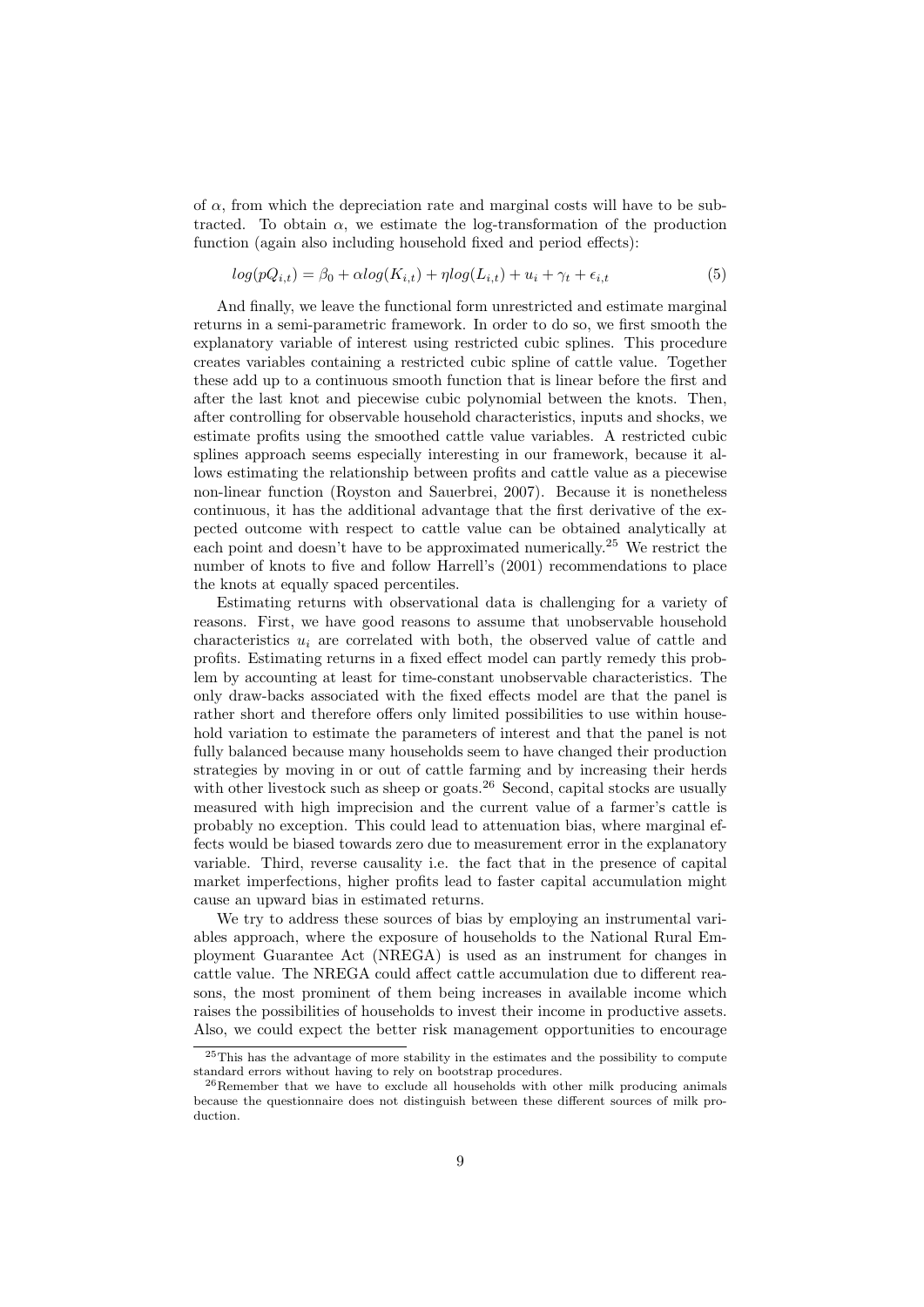households to reallocate their savings to more productive and possibly less liquid investment goods. Lastly the NREGA could also have a negative effect on cattle accumulation because opportunity costs of labor increase, due to better employment opportunities for women (Morduch et al., 2013). Table 9 shows that the NREGA is indeed positively associated with the stock of cattle: households with access to the NREGA invest between INR 5,700 (US\$ 122) and INR 7,300 (US\$ 158) more in their cattle stock.

For the NREGA to be a valid instrument for cattle value, we must be sure that it is independent of potential outcomes, hence strictly exogenous, and that it affects the ownership of cattle alone and not the productivity of cattle directly or indirectly through other factors that determine the productivity of cattle.<sup>27</sup> We use two different variables as instruments. First, we use an indicator variable that takes the value one two years after households get access to the NREGA at district level. Secondly, we explore the variation of treatment intensity of the NREGA and use the spending under the NREGA (lagged by 2 years) at the sub-district (e.g. block) level as instrument.<sup>28</sup> We are relatively confident that these two instruments fulfill the exogeneity restrictions. The decision, which districts should introduce the National Rural Employment Guarantee Scheme first, was taken a few years before the implementation started. The scheme should have been introduced in the poorest districts of India first. But in our sample, the districts introducing the NREGA in the first phase are not very different from the remaining districts in term of general economic characteristics.<sup>29</sup> Interestingly, milk production levels are much lower in the districts that introduced NREGA first, as compared to the remaining two sample districts (AHD-GAP, 2009). This could be a sign for differences in the profitability of farming cattle across districts. But, if any, this would rather downward bias our estimates. The treatment intensity at the sub-district level should also be exogenous to potential outcomes. Treatment intensity could be endogenous if funds allocated to blocks responded to rainfall shocks and if these rainfall shocks also affected the productivity of cattle, which is likely to be the case due to the reduced availability of green fodder in periods of drought. However, the amount of funds to be sanctioned per block is defined between December and March for the following financial year (April to March).<sup>30</sup> Because we are using

 $^{27}\rm{W}$  what we cannot assess with the data used here, is the extent to which the NREGA affects households' time allocation to different tasks and therewith the amount of labor allocated to cattle farming. However, since we use imputed data on time allocation (based on 2007 information), we treat labor allocation and the opportunity cost of labor as constant over time and across regions. With that we hope to isolate the effect of the NREGA on returns to cattle through the investment channel.

 $28$ We introduce a two year lag because we want to make sure that the instrument used does not overlap with the reporting period. Interviews were held over a period of several months and administrative data are only available financial year-wise.

 $^{29}$ The implementation of the NREGA was intended prioritize India's 200 poorest districts, subsequently extending to the remaining districts. India has a total of 655 districts, of which 625 had introduced the NREGA as of 2008. The 30 remaining districts were urban districts. In 2003 the Planning Commission of India elaborated clear rules stating which districts should be included in which round of implementation of the NREGA. However, the process of district selection was marked by tough political negotiations due to the huge size and financial relevance of this program, which saw the rules not strictly followed. The result is that we find both wealthier and poorer districts among all three groups.

<sup>30</sup>The amount sanctioned depends on a village's list of projects, which has to be approved by the block program officer. The block program officer has to estimate employment demand for the following financial year and consolidate all village lists before submitting the Block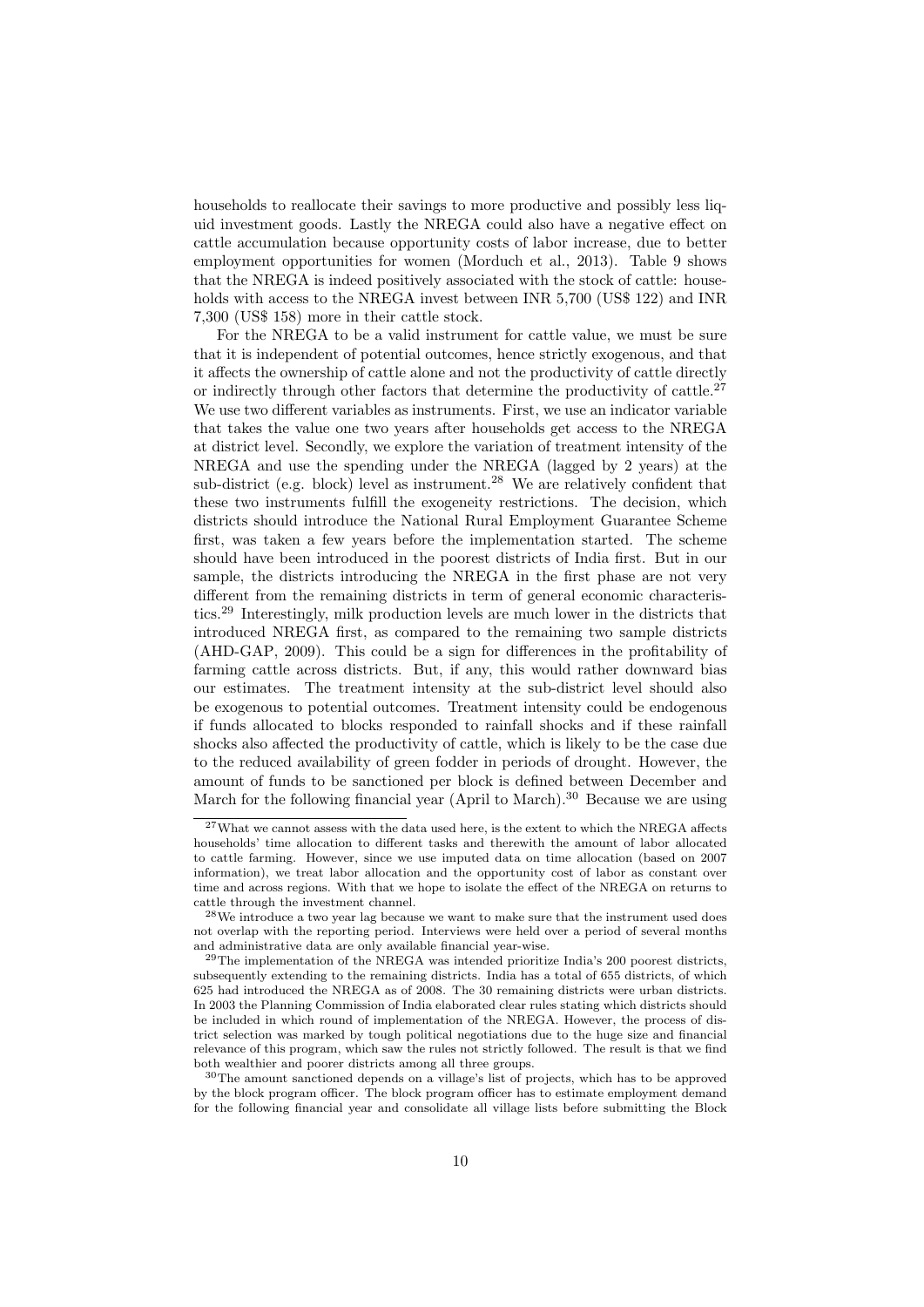spending levels that are lagged by two years and we additionally control for rainfall shocks, we are relatively confident that the instrument is uncorrelated with potential realizations of current returns.

IV estimates are unbiased estimates of average marginal returns if marginal returns are homogeneous in the population. If however, marginal returns are heterogeneous and investments in cattle induced by the NREGA vary across population subgroups, then the IV estimation will provide a local average treatment effect (LATE) instead. LATE is a weighted average of marginal returns to cattle, with the heterogeneous returns weighted by the amount of investment the NREGA caused in each of these groups (Angrist and Pischke, 2009). In our case the LATE can be very different form the average marginal return because those households with higher marginal returns to cattle will also be more likely to invest any additional income generated through the NREGA to increase their herd size. This would imply that the IV estimate is likely an upper bound of the true marginal effect.

We follow the approach of de Mel et al. (2008) in order to understand how different the LATE is from the average marginal return. To do so, we test whether household characteristics that could be potentially correlated with returns to capital also determine their investment decisions. We find evidence that larger households, as well as households with lower education are more likely to invest in cattle when having access to the NREGA. We also find that households with higher asset wealth invest more, while land ownership seems not to influence the investment decision (results not reported here).

#### 4 Returns to cattle

#### 4.1 Average returns

Following Anagol et al. (2013) we start by calculating average returns to cattle. We calculate profits (net of depreciation) for each household and divide it by  $K_t$ , e.g. the cattle value at the beginning of the period. The results that draw on the costs reported in the income section of the survey are reported in Table 3. These are our preferred estimates. However, to check robustness, we present in Table 4 also the results that draw on the costs reported in the livestock section (see also Section 2). Both estimates provide fairly similar results: average rates of return are negative at the mean of cattle value (INR 12,920 or US\$ 279) by roughly 2% annually.<sup>31</sup> Furthermore, we find that average returns are lower at lower quintiles of investment in cattle. They range from -35% annually (in the lowest quintile) to positive 5% annually (in the highest). Only those households with animals worth at least INR 18,900 (US\$ 408) are able to generate positive average returns. And even in this range, returns average at only about 5% annually, which is well below the estimates of returns to capital in micro and small non-agricultural enterprises in India (see e.g. Banerjee and Duflo, 2004).

Employment Guarantee Plan to the district program coordinator. The district council (zilla parishad) has to approve all plans before transferring them to the state government.

<sup>&</sup>lt;sup>31</sup>Theoretically, we would expect that the current value of a cow reflects the discounted future returns of the cow. Which seems to be the case here: current value of cattle is about five times as much as annual profits from cattle farming. Hence assuming that the average animal in the sample has four to five more years of productive life (or 8-10 years in total), the current value reflects roughly the sum of future profits.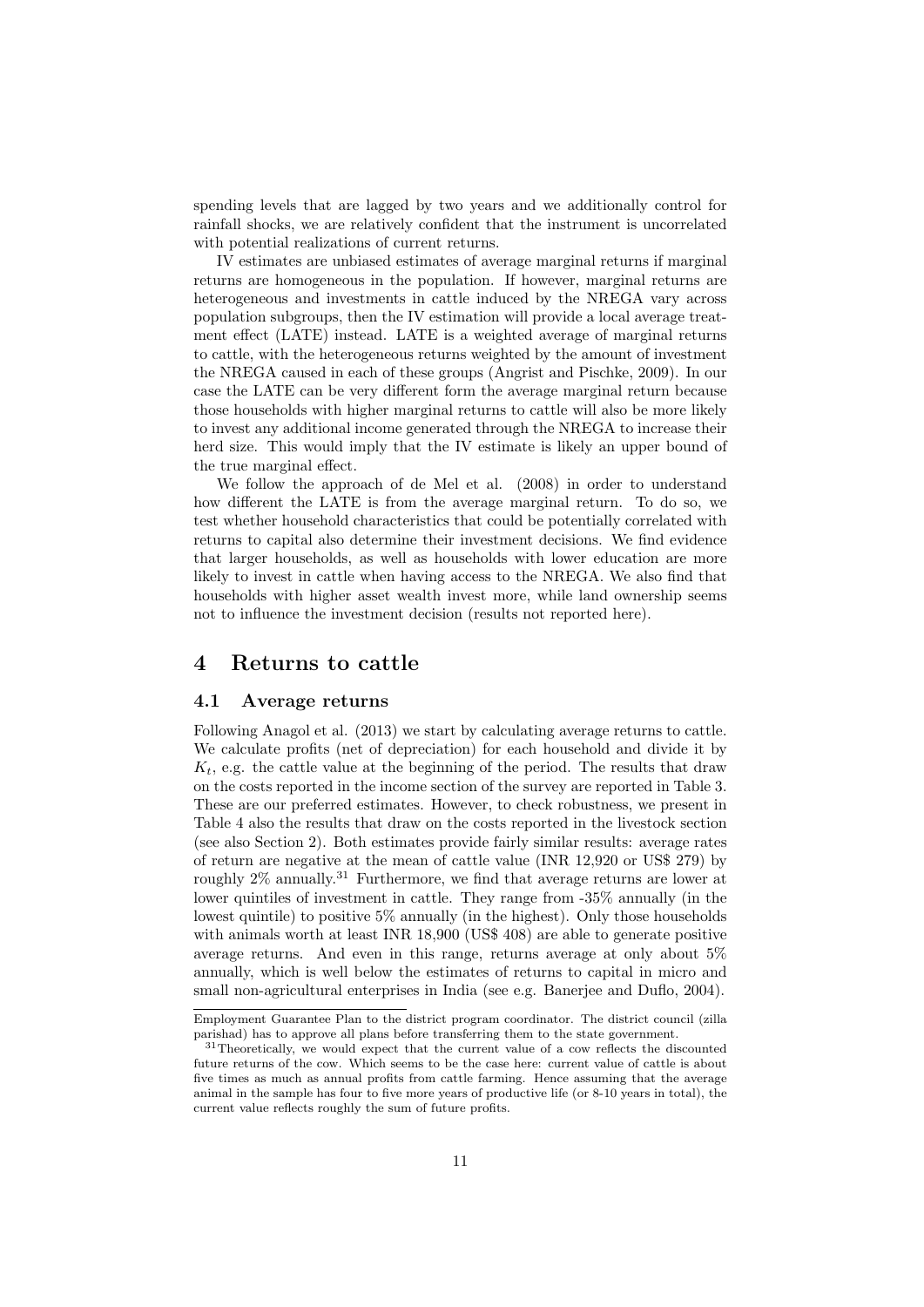One of the drawbacks to the accounting approach is that it is difficult to understand the circumstances under which observed profits come about. By calculating averages, we completely ignore external factors that might be driving observed results. Attanasio and Augsburg (2014) stress the importance of adequately accounting for the effects of shocks on the productivity of animals. Below average rainfall for example will likely affect the productivity of cattle because fodder is less accessible and this will affect both the weight of animals as well as their milk production. When we split the sample by time periods (Table 3), we find positive average returns at the mean in 2009/10 (8%) as opposed to negative returns in 2007 (-14%). This is likely due to the fact that most households had faced severe rainfall shortages during the period of reference of the 2007 interviews, whereas rainfall levels were close to the long-term average in the 2009/10 reference period.

Still the general pattern of increasing average returns with cattle value persists even after splitting the sample by time periods. If we look at differences in animal productivity and costs per animal across quintiles, we find some indications why returns vary so much with cattle value. First of all, income per animal increases continuously with cattle value: it averages at around INR 2,000 (US\$ 43) in the lowest quintile and more than doubles in the fifth quintile (INR 4,200 or US\$ 91).<sup>32</sup> This plausibly suggests that the animals' productivity is reflected in reported current values. At the same time, costs per animal are higher in the lowest two quintiles (INR 2,400 or US\$ 52) than in the third (INR 2,100 or US\$ 45) and fourth quintiles (INR 1,900 or US\$ 41). Only in the fifth quintile do total costs increase again to INR 2,100 (US\$ 45) per animal. Higher costs per animal at lower cattle value combined with low productivity of these animals can thus partly explain the observed pattern in average returns.

Obviously in these calculations, our assumptions regarding the opportunity costs of labor are crucial. If we set for instance the opportunity costs of labor to zero, average returns are positive throughout all quintiles and highest at the lower quintiles. We started with the assumption of equal opportunity costs of time across households and we observed that the average time allocated to each animal decreases with the number of animals owned. This implies higher labor costs per animal for households operating at a smaller scale. But if labor costs are in contrary lower than average in the lower quintiles, for example because complementarities with other household activities can be better explored with few animals, then this would likely change our results.

To further understand the investment behavior of cattle farmers and to see whether additional investment in cattle is or is not beneficial, we now study marginal returns to cattle and then look in more detail into the cost structure.

#### 4.2 Marginal returns

We rely now on a parametric approach and consider three types of production functions: linear, quadratic and CES. All three functional forms seem to fit the data fairly well.<sup>33</sup> Later we also estimate marginal returns semi-parametrically

<sup>&</sup>lt;sup>32</sup>Income is calculated as the sum of income from sale of dairy products and the current value of calves.

<sup>33</sup>We regress income from cattle farming on the value of cattle and correlate predicted income with actual income to get an impression of how well each functional form fits the data. The square of the correlation coefficient then gives the R-square. The quadratic production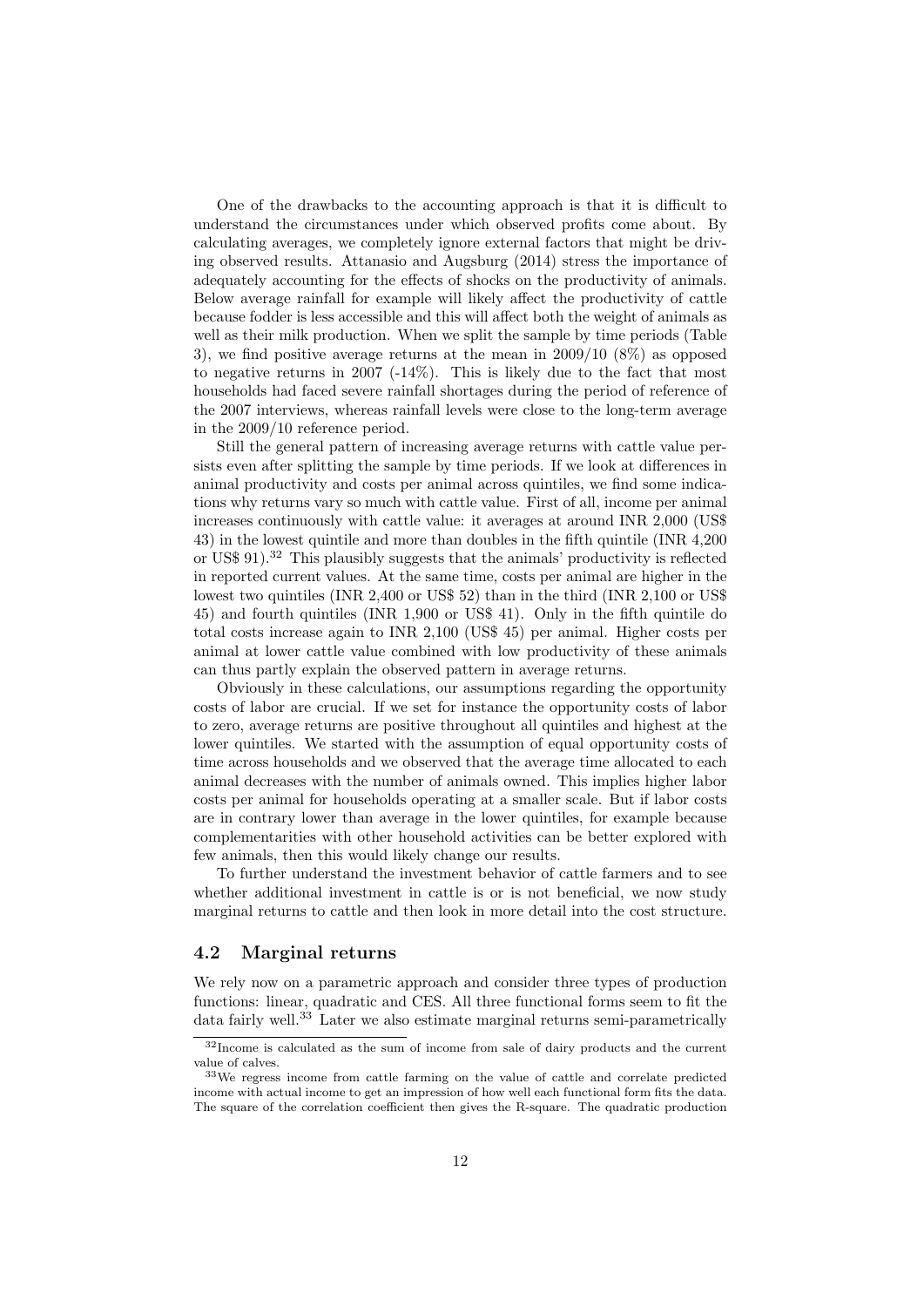leaving the functional form of the production function unspecified. As mentioned earlier, we drop three observations based on the DFITS statistic and cutoff values recommended by Belsley et al. (1980) in order to reduce the influence of outliers.<sup>34</sup>

The estimates of marginal returns assuming a linear or quadratic production function are reported in Table 5. Shocks and socio-economic characteristics are included as controls in all estimations. Five different specifications are presented. Column 1 reports OLS estimates for 2007. Actual labor instead of imputed labor is included to test for returns to labor. We allow returns to labor to vary with labor input by including the square of the time variable as well.<sup>35</sup> As we can see, returns to labor seem to be convex, being very high and negative at average levels of time allocation and only becoming positive with time allocation above the 95th percentile. From the 2007 sample, it also seems that marginal returns to cattle are zero. However, as mentioned earlier, this might be simply due to the fact that 2007 was a drought year and fodder only scarcely available. If we re-estimate column (1) without labor inputs the estimated return on cattle is very close to the one where labor inputs are controlled (point estimate of -0.02), hence we are confident that our estimates on the pooled sample are not biased by the omission of labor. Column 2 reports pooled OLS estimates for the full sample. The point estimate of cattle value is 0.13, suggesting marginal returns to cattle of about 13% annually. In column 3, we add the square of cattle value to explore potential non-linearities in returns. The coefficient of the squared term is close to zero and not statistically significant, which suggests that marginal returns seem to be fairly constant across the distribution of cattle value. When accounting for unobserved heterogeneity in random effects models (column 4), the estimates of marginal returns remain exactly the same. In the fixed effect model, however, estimates drop in size considerably (column 5). The most probable reason for this strong reduction in coefficient size is the fact that the panel is relatively short and unbalanced, quite some households own cattle only in one of the two survey periods.

Alternatively, we estimate marginal returns to cattle assuming a CES functional form. For that, we start by estimating Equation (5) to get an estimate of  $\alpha$ . Results are reported in Table 6. Again, the first column shows OLS estimates for the year 2007 to see whether the omission of labor inputs in the pooled sample matters. Again, returns to labor are found to be negative.<sup>36</sup> As above, if we omit the labor input from the estimation the coefficient associated with cattle value is almost unchanged (point estimate of 1.1, not reported in

function seems to fit the data best with an R-square of 0.42. However, there is not much difference in the R-squares of all three regressions: the R-square using a CES function is 0.40 and is 0.39 using a linear functional form.

<sup>34</sup>We calculate the DFITS statistic in our estimation of marginal returns assuming a quadratic production function. We choose the quadratic production function for this procedure instead of the linear, because it leads us to drop three observations as compared to two observations in a linear production function framework. Furthermore, two of the three observations would have to be dropped in the linear function as well. The recommended cutoff value is  $2/\sqrt{(k/N)}$  with k being the degrees of freedom plus one and N the number of observations.

<sup>35</sup>Labor input is observed only in 2007 and can be included as a control only in that year. Hence in the estimates based on the pooled sample (cols. (2) to (5)) labor inputs are omitted. Recall, above we had used imputed labor inputs to calculate profits and average returns.

<sup>&</sup>lt;sup>36</sup>The point estimate of log labor is positive but very small, if we compute marginal returns using the same formula as for returns to cattle, we find negative returns in the order of 300%.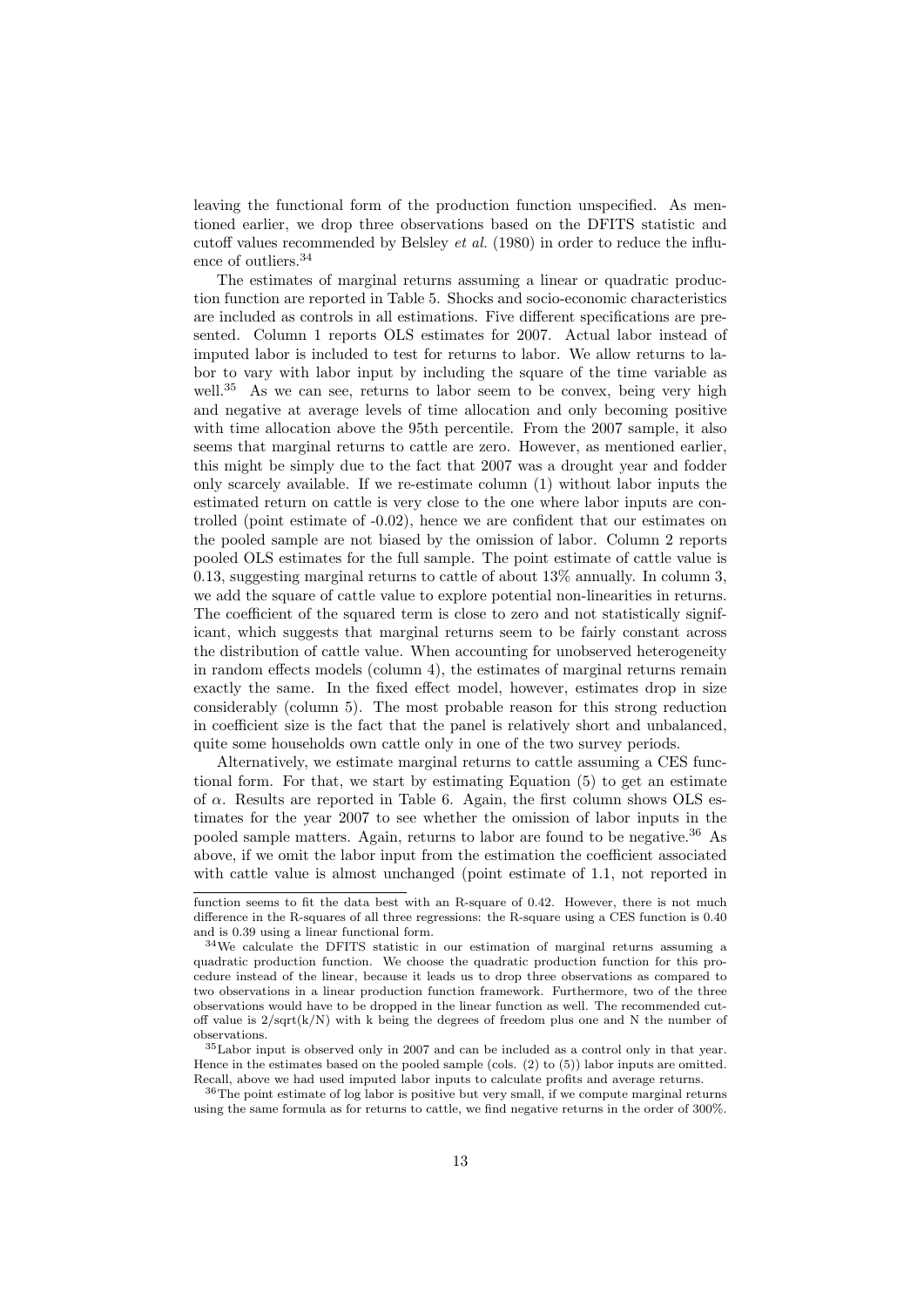table). The second column presents results of pooled OLS estimation without labor. The third and the fourth column present results of random effects and of fixed effects estimations, respectively. Table 6 shows that the estimates for  $\alpha$  are large and statistically significant for most specifications. The size of the coefficient is similar throughout specifications (1) to (3), ranging between 0.94 and 0.99. The coefficient of cattle value is again lowest in the fixed effects model.

We calculate marginal returns to cattle at two different values of  $\alpha$  (e.g. the coefficients of the cattle variable) and for all quintiles as well as at the mean of cattle value (INR 12,900 or US\$ 279), income (INR 6,500 or US\$ 141) and cost (INR 1,800 or US\$ 40). Results are reported in Table 7. As we can see, estimated marginal returns are positive for all  $\alpha$ . At the highest value of  $\alpha$ (0.99), marginal returns at the mean are 16% annually. At the lower estimate of  $\alpha$  (0.94), estimated marginal returns at the mean are 13%. This is about the same as the return calculated in levels (cf. Table 5). At the third quintile of cattle value (INR 8,900 or US\$ 193), income and cost values, the marginal return to cattle is slightly lower at 10-13% per year, but again, fairly close to linear estimates. For all  $\alpha$ , marginal returns are highest at the lowest and at the highest quintiles of cattle value. This contradicts the notion of decreasing marginal returns inherent to CES production functions. The reason for this pattern is the fact that we are multiplying  $\alpha$  with different combinations of observed output and cattle value instead of keeping all other inputs (e.g. labor) constant.

As mentioned before imposing a particular functional form might not be appropriate if the functional form is a priori unknown. We therefore proceed with estimating marginal returns semi-parametrically, as discussed in Section 3. Results are shown in Figure 1. Interestingly, marginal returns seem to follow a U-shape, being quite high at very low levels of cattle value and falling with increasing cattle value. The minimum seems to lie at cattle values of around INR 15,000 (US\$ 323). At higher levels, marginal returns increase again, reaching their maximum at cattle values of roughly INR 35,000 (US\$ 755). After that they seem to remain constant at about 18% per annum. Because confidence intervals at low levels of cattle value are very large, we cannot reject the possibility of constant marginal returns at low levels of cattle value. However, confidence bands are much narrower on the increasing part of marginal returns, so that we can be quite confident that returns increase to some extend with cattle value before becoming constant again.<sup>37</sup>

To see whether we can find this U-shape also in a parametric estimation, we estimate marginal returns separately for each quintile of cattle value. We use again a linear production function. As shown in Table 8, marginal returns are indeed highest in the lowest two quintiles, drop in size in the 3rd and 4th quintile and recover again in the 5th quintile. However, standard errors are so large, especially in the lower quintiles, that we cannot reject the null hypothesis of constant returns.

The fact that marginal returns seem to increase with cattle value (at least at higher levels) is a strong indication for the existence of non-convexities in the production technology. Why these non-convexities exist and what they imply for policy is ex-ante less clear. We will turn to this question later and present

 $37$  Figure 2 plots semi-parametric estimates of average returns against parametric estimates and observed outcomes. As we can see, average returns also vary much more at lower cattle values than at higher cattle values.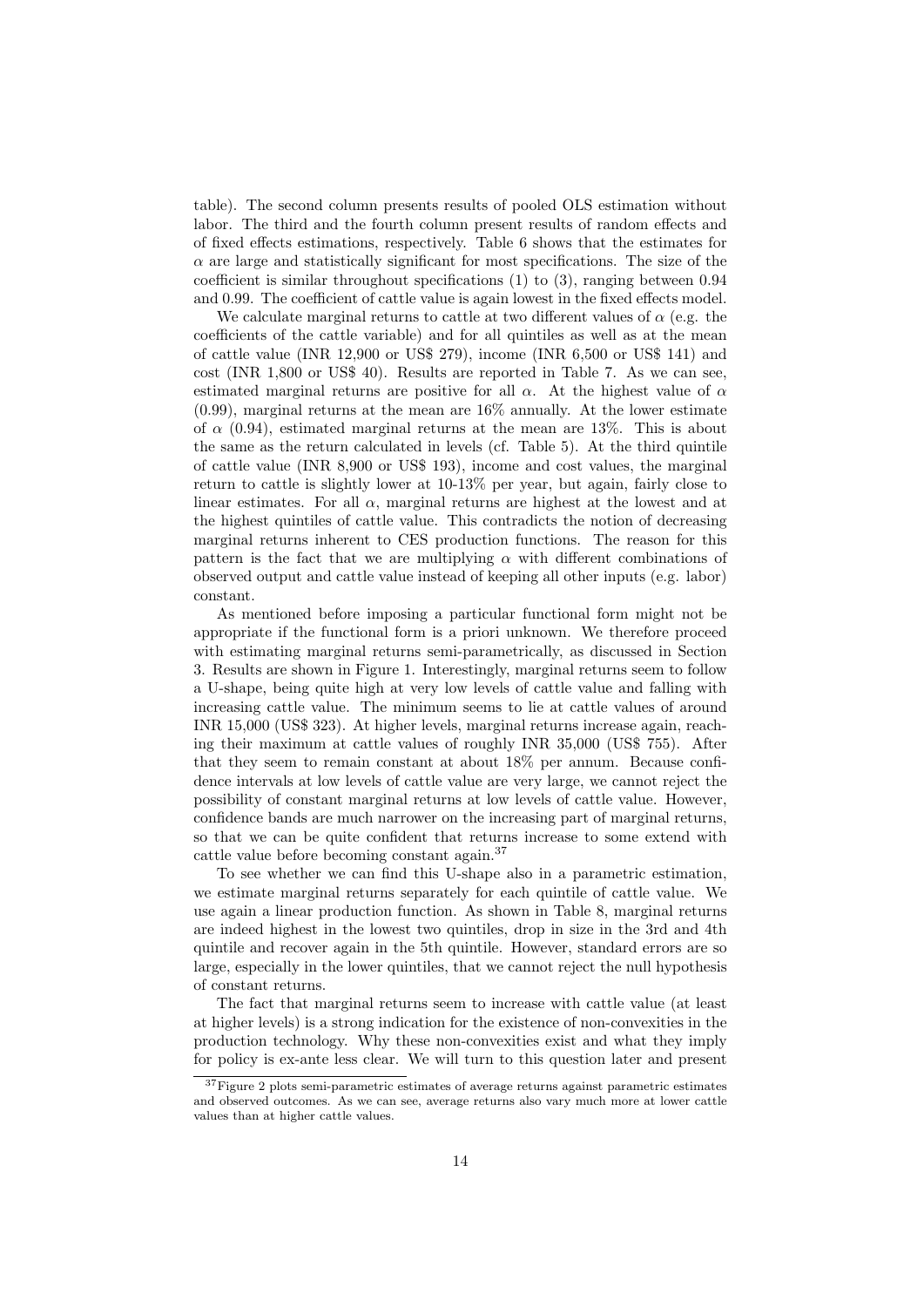some robustness checks first.

#### 4.3 Robustness checks

As described in Section 3, the estimates presented so far might be biased due to unobserved heterogeneity and attenuation bias. Tables 10 to 12 report the instrumental variable estimates of marginal returns. When calculated in levels, IV estimates of marginal returns are roughly 40% per year, which is about three times as high as the non-instrumented estimates. If we assume that the production function is a CES function, estimated returns are even higher. We find them to be 64-69% annually at the mean and about 56-61% annually in the third quintile of cattle value, income and cost. Although these estimates are quite high, they are in line with findings from de Mel et al. (2008) who compare for a sample of small non-agricultural firms non-experimental and experimental estimates of returns to capital. Their experimental estimates are about twice as high as OLS estimates.

As explained earlier, IV estimates are likely to exceed average estimates of marginal returns because households with high returns to cattle are more likely to use their income from the NREGA to invest in more cattle. In light of observed non-convexities in returns it is also likely that households with access to the NREGA reached above average cattle values where marginal returns are also higher. It thus seems reasonable to assume that the OLS estimates reported in this paper are lower bounds to the population average of marginal returns, whereas the IV estimates are probably the upper bound.

Beyond functional form assumptions, the assumptions we make regarding the production function and its parameters might be influencing estimated outcomes. Allowing fodder inputs to affect output directly, for example, could change our results. The underlying assumption would be that if a household fails to adequately nourish its dairy animals during the pregnancy and milking period, then this is likely to influence the returns on that animal. In order to test this, we also control for fodder expenses during the period of reference in our estimation of profits (not reported here). As expected, the coefficient of the fodder variable is positive (50%) and statistically significant in all our specifications. In the linear production function scenario, the coefficient of cattle value drops considerably, from 13% to 7% when including fodder expenses. In contrast, in the CES production function, estimated returns increase to 18-20% when controlling for fodder input. One problem in correctly measuring both returns, is that fodder expenses are highly correlated with animal value and animal value is likely to reflect the feeding practices of households (well nourished animals with high milk output have a higher current value than undernourished animals). The correlation coefficient of both variables is about 0.52. The logtransformation of both variables reduces the correlation coefficient to roughly 0.17, which can explain why estimated returns are less affected by the inclusion or exclusion of fodder in the CES functional form.

Finally, we allow returns to vary with rainfall conditions to get more explicit evidence on the role of weather conditions. The coefficient of the interaction term of rainfall and cattle value is positive and statistically significant (see Table 17). At zero rainfall deviation (hence at the 10 year average of annual rainfall), marginal returns are roughly 17%. As expected, returns to cattle increase with higher than average rainfall and fall with lower than average rainfall.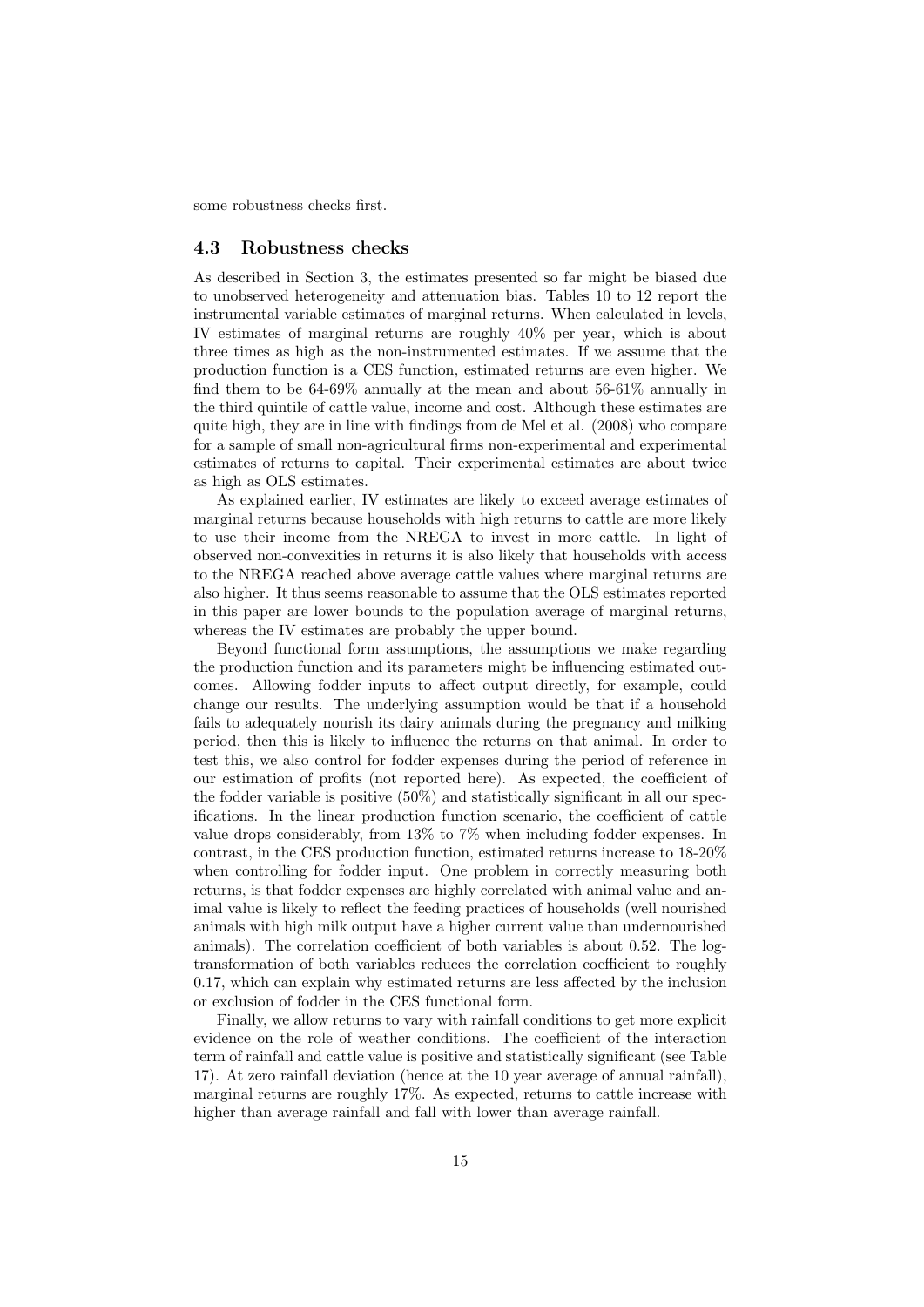### 5 Explaining the non-convexities: Returns to scale or returns to modern variety cows?

The results presented so far suggest considerable returns to scale in cattle farming with average returns to cattle only being positive in the highest quintile of the cattle distribution. Marginal returns also increase with cattle value. Lastly, there is some evidence that marginal returns are higher at very low levels of cattle value.

To get a better understanding of this pattern, we estimate different costs and plot them against cattle value (Figure 3). The cost curves are fitted parametrically using the same controls as in the estimation of marginal returns and allowing for a quadratic association between costs and cattle value. Remember that we assume a constant depreciation rate of 20% per annum. The first graph plots predicted absolute costs, while the second plots average costs.

The cost structure nicely shows why marginal returns are increasing with cattle value. Total costs are roughly INR 2,800 (US\$ 60) at the minimum of cattle value, which is more than twice the corresponding cattle value. Labor costs make up for the main part of total costs, while paid-out costs are about one third of total costs. Depreciation is negligible at this level due to the low value of cattle. Average costs decrease pronouncedly with cattle value up to a cattle value of roughly INR 20,000 (US\$ 431). After that, average costs increase again slightly, reaching almost  $50\%$  of cattle value at the maximum of cattle value.<sup>38</sup> Average costs are lowest in the range of INR 20,000 to 40,000 (US\$ 431 to 862). Households in that range own on average 3.5 cows or buffaloes. This suggests that average costs can be minimized with 3-4 animals. Beyond this size, economies of scale seem to play no further role as average costs increase again.

From Figure 1 we know that marginal returns start increasing again as households overcome a threshold of INR 20,000 (US\$ 431). These gains in productivity are achieved despite increasing average costs. Where do these increases in profits come from if not from cost reductions? One explanation can be found in the differences in productivity across animal breeds and value. Because investing in cattle does not only imply acquiring more cattle, but can also mean exchanging animals for more productive breeds, increasing marginal returns can be found even in a range where economies of scale are already fully exploited.

In order test this idea more systematically, we re-estimate average and marginal returns but now split the sample by quintiles of average cattle value (instead of total cattle value) and by animal breed (Tables  $13$  to  $16$ ).<sup>39</sup> Average returns in the 5th quintile are 9% per year even though households in that quintile own only two animals on average. Marginal returns also increase considerably with average cattle value, reaching 15% in the highest quintile. Again, marginal returns seem to be slightly higher in the lowest quintile than in the

<sup>38</sup>With increasing cattle value different costs become more important. While labor costs seem to increase under proportionally, other paid out cost increase over proportionally with cattle value. Average labor cost decreases constantly with cattle value, reaching 6.7% at the maximum of cattle value.

<sup>39</sup>Average cattle value is the total value of adult cattle reported by the household divided by the number cows and buffaloes. Because we do not have this information at the individual animal level, we use this value as approximation of the average quality and age of these animals.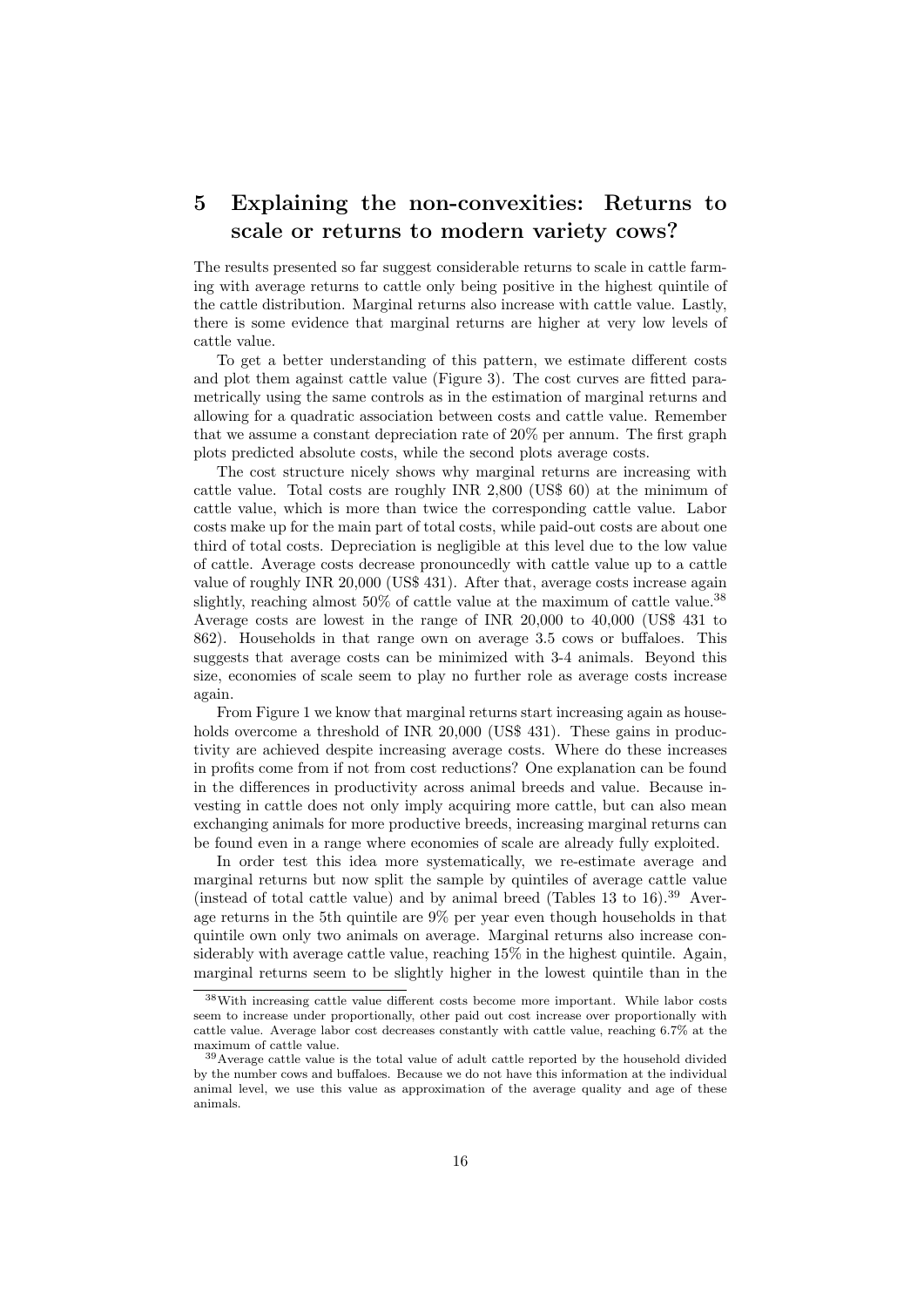2nd and 3rd quintiles, but here the differences are much smaller.

Table 14 reports estimates of average returns for different cattle breeds. Our results suggest that modern variety cows, thus imported European breeds and their cross-breeds have the highest average returns, whereas traditional breeds and buffaloes have negative or zero returns. Estimates of marginal returns by cattle breed support this finding. While modern variety cows have marginal returns of roughly 31%, all other varieties have marginal returns close to zero. Similar results can be obtained when looking at semiparametric estimates of marginal returns by cattle breed (see Figure 4). Given that modern variety cows are also the most expensive animals, this suggests that returns to modern variety cows (e.g. returns to acquiring a more productive animal) are at least as important as returns to scale.

The existence of both returns to modern variety breeds and of returns to scale could also explain why we find high (but decreasing) marginal returns at very low levels of cattle value despite negative average returns in that range. In the lowest range of cattle value, average costs fall drastically with small increases in cattle value. Increasing the value of cattle raises costs, but only marginally, while there are productivity gains of increasing cattle value. This causes net gains of increasing cattle value as reflected in positive marginal returns. As cattle value increases further, the reduction in average costs slows down, leading marginal returns to fall and eventually to become zero.

#### 6 Conclusions

This paper addresses the apparent puzzle of widespread support of cattle farming by agricultural policy interventions vis-a-vis largely negative returns to cattle as stressed in recent works. To get a more in-depth impression of the profitability of cattle farming, we compare average and marginal returns to cattle at different levels of cattle value and for different breeds in Andhra Pradesh, India. The results of this paper are as follows. We find that average returns to cattle are negative by 2% on average and vary between large negative rates at low cattle values and positive and considerable rates at high cattle values. Similarly to Attanasio and Augsburg (2014), we find that returns increase considerably with favorable weather conditions. In contrast to average returns, marginal returns to cattle are found to be positive at all levels of cattle value. While average returns increase with cattle value, marginal returns seem to follow a U-shaped pattern, with the highest returns at extremely low and at above average values of cattle. On average, marginal returns are found to range between 13% and 17% annually, depending on the specification considered.

These estimates are quite substantial and indicate that investing in cattle could be a viable strategy for households in rural areas of Andhra Pradesh. But we also find strong evidence that herd size and quality matter. The fact that only households operating at large scales as well as households with the highest value animals have positive average returns, suggests that high entry costs prevent many households from operating at profitable levels. These entry barriers would also explain the observed non-convexities in marginal returns.

Two types of entry barriers were identified: first, economies of scale associated with substantial cost savings of owning more than one animal and, second, differences in prices and productivity across cattle breeds. Economies of scale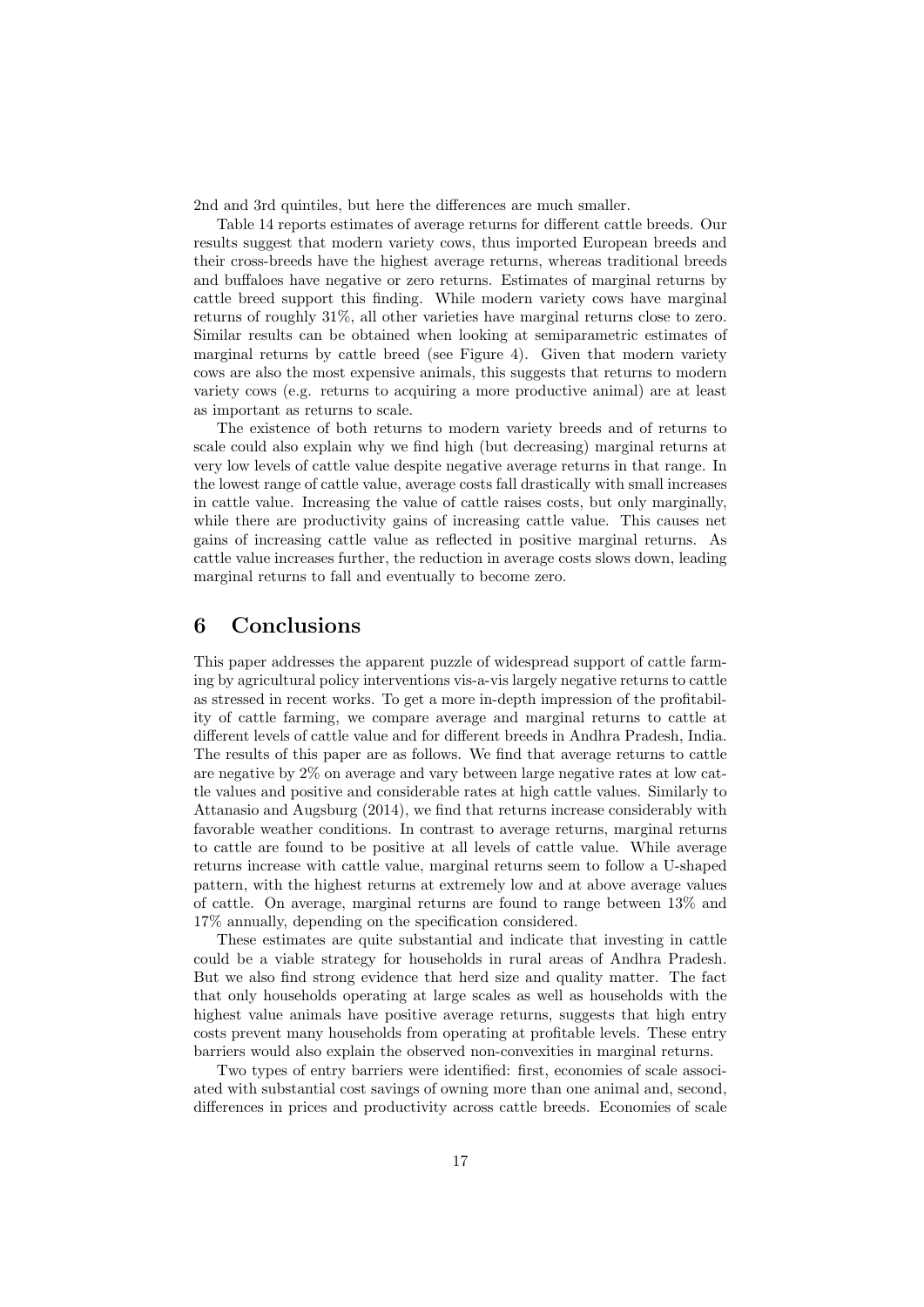might be overcome over time, by choosing not to sell calves and retaining them for future milk production. But exploring returns to modern variety cows might be more challenging. As we saw in Section 3, the average market value of a fertile cross-breed cow is about INR 10,500 (or US\$ 226), in many cases even considerably higher). In contrast the average value of cows and buffaloes in the sample is roughly INR 6,500 (US\$ 140), thus just over half this value. That the cattle value in the sample is consistently below reported market prices suggests that most households in our sample might face difficulties in raising the funds to finance the investment in a high value animal. The average household income of non-cattle farmers in the sample is INR 30,700 (US\$ 662) per year. This is less than three times the market value of a cross-breed cow. We saw earlier that marginal returns to cattle are highest above the threshold of INR 20,000 (US\$ 431) of cattle value, which is as much as two thirds of the total annual income of these households. This implies that households have to overcome substantial entry barriers to be able to generate positive returns from cattle farming. This could also explain why many households seem to operate at inefficient levels, e.g. at low cattle values and with negative average returns. If poor households cannot afford buying a high profitability cow, and choose a more affordable but also less productive animal instead, they will be trapped in a low asset value-low productivity cycle, which is difficult to overcome just through re-investing profits. First, these are too low and second, there is evidence that cattle markets are not well functioning in rural India.<sup>40</sup> Because cattle can be sold at good prices only while it is lactating and at young age, it will hardly be profitable for farmers to sell animals at higher age in order to reinvest in a younger animal. These indivisibilities will force households to accumulate savings over a long time period. This might be very challenging due to highly competing needs within poor households and simply because savings are hard to accumulate in an environment in which shocks occur regularly.

The results of this paper suggest that non-convexities in returns to livestock farming trap poor households in low productivity asset levels. The finding of a 'poverty trap' a la Banerjee and Newman (1993) is in contrast to the findings of the research that focuses on micro and small firms in the manufacturing and service sector (see e.g. Banerjee and Duflo, 2004; McKenzie and Woodruff, 2006; De Mel et al., 2008; Kremer et al., 2010; Grimm et al., 2013; Fafchamps et al., 2014; Dodlova *et al.*, 2014). But it explains why policy interventions to increase investments in cattle seem to fail in rural India as stipulated by Morduch et al. (2013). Households can only reach a level of positive average returns to cattle and enter on a beneficial accumulation path if they overcome considerable entry barriers. This is obviously harder for poorer households who would be the potential beneficiaries of asset-based anti-poverty policies.

In terms of policy implications, the results of this paper suggest, that policies such as the 'One cow per poor family program' or the 'Targeting the Ultra Poor' policy, can only have lasting poverty impacts if the opportunity cost of labor is indeed low in the target group and if beneficiaries are enabled, for instance through credits, to invest enough in the quantity and quality of their cattle ensuring the average profitability to be positive.

<sup>40</sup>According to Anagol (2009) markets for cattle are malfunctioning because of the difficulty to assess the productivity of a cow if it is not currently lactating. Moreover, the market for animals beyond the first lactation phase is very thin. Most farmers will seek to buy a cow when the animal has calved for the first time, but not later.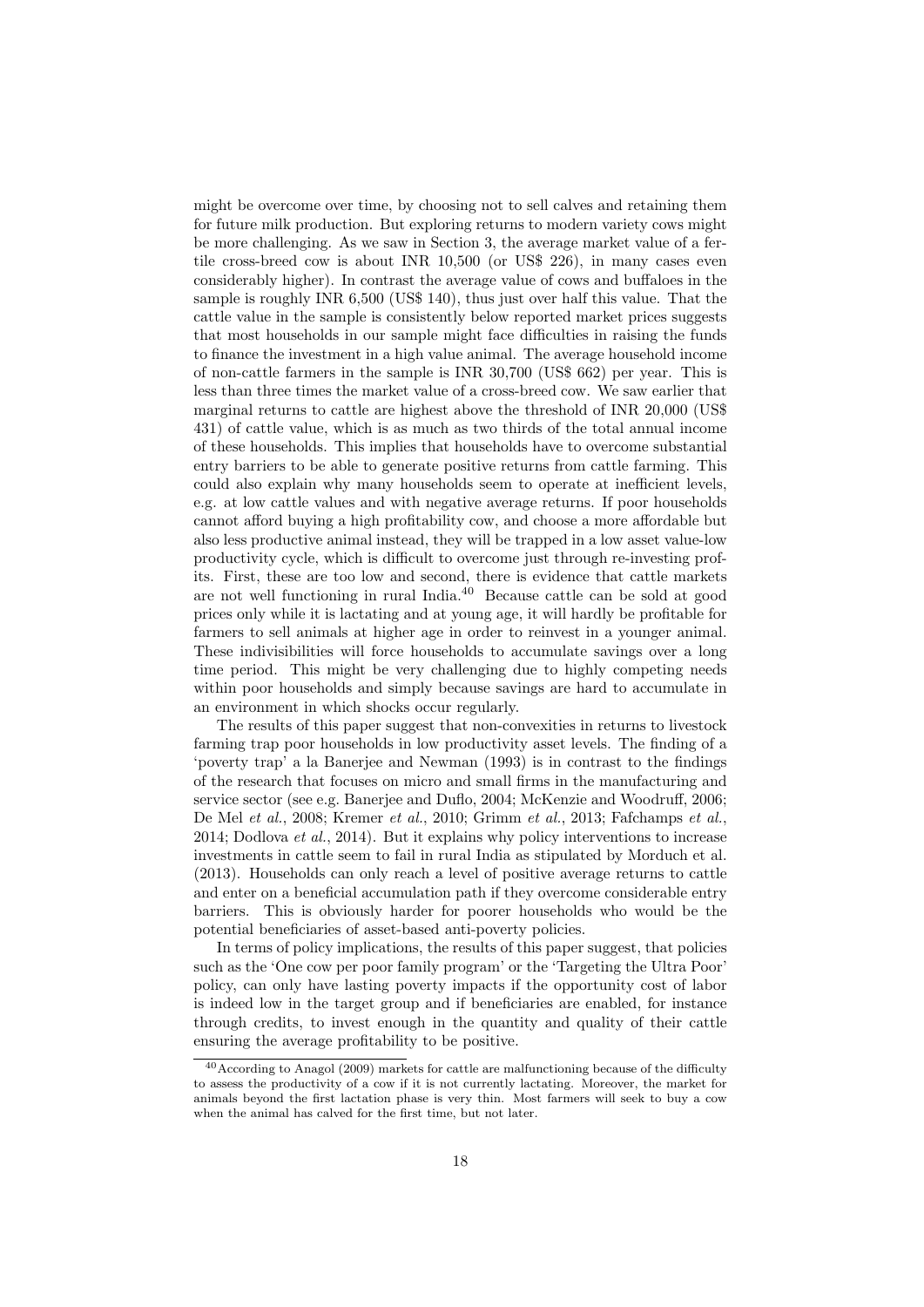#### References

- AHD-GAP (2009) Estimates of major livestock product for the years 2008- 2009 & 2009-2010, Animal Husbandry Department, Government of Andhra Pradesh, Hyderabad, India.
- Anagol, S., Etang, A. and Karlan, D. (2013) Continued Existence of Cows Disproves Central Tenets of Capitalism?, NBER Working Paper No. 19437, National Bureau of Economic Research, Cambridge, USA.
- Angrist, J. and Pischke, J.-S. (2009) Mostly harmless econometrics: an empiricists companion, Princeton University Press, Princeton, USA.
- Attanasio, O. and Augsburg, B. (2014) Holy cows or cash cows?, NBER Working Paper No. 20304, National Bureau of Economic Research, Cambridge, USA.
- Banerjee, A. V. and Duflo, E. (2004) Do firms want to borrow more?: Testing credit constraints using a directed lending program, Working Paper, Centre for Economic Policy Research, London, UK.
- Banerjee, A. V. and Newman, A. F. (1993) Occupational choice and the process of development, Journal of Political Economy, 101, 274–298.
- Belsley, D. A., Kuh, E. and Welsch, R. E. (1980) Regression diagnostics: Identifying influential observations and sources of collinearity, John Wiley and Sons, New York, USA.
- De Mel, S., McKenzie, D. J. and Woodruff, C. (2008) Returns to capital in microenterprises: Evidence from a field experiment, Quarterly Journal of Economics, 123, 1329–1372.
- Dodlova, M., Goebel, K., Grimm, M. and Lay, J. (2014) Constrained firms, not subsistence activities: Evidence on capital returns and accumulation in Peruvian microenterprises, revised version of IZA Discussion Paper No. 6866, IZA, Bonn.
- Fafchamps, M., McKenzie, D., Quinn, S. and Woodruff, C. (2014) Microenterprise growth and the flypaper effect: Evidence from a randomized experiment in Ghana, Journal of Development Economics, 106, 211–226.
- Galab, S., Vijay Kumar, S., Prudvikhar Reddy, P., Singh, R. and Vennam, U. (2011) The Impact of Growth on Childhood Poverty in Andhra Pradesh: Initial Findings from India, Young Lives Round 3 Survey Report: India, University of Oxford.
- Ghule, A. K., Verma, N. K., Cahuhan, A. K. and Sawale, P. (2012) An economic analysis of investment pattern, cost of milk production and profitability of commercial dairy farms in maharashtra, Indian Journal of Dairy Science, 65, 329–336.
- Grimm, M., Hartwig, R. and Lay, J. (2013) Does forced solidarity hamper investment in small and micro enterprises?, IZA Discussion Paper No. 7229, IZA, Bonn (revised version: Insurance, Informal Taxation and Investment).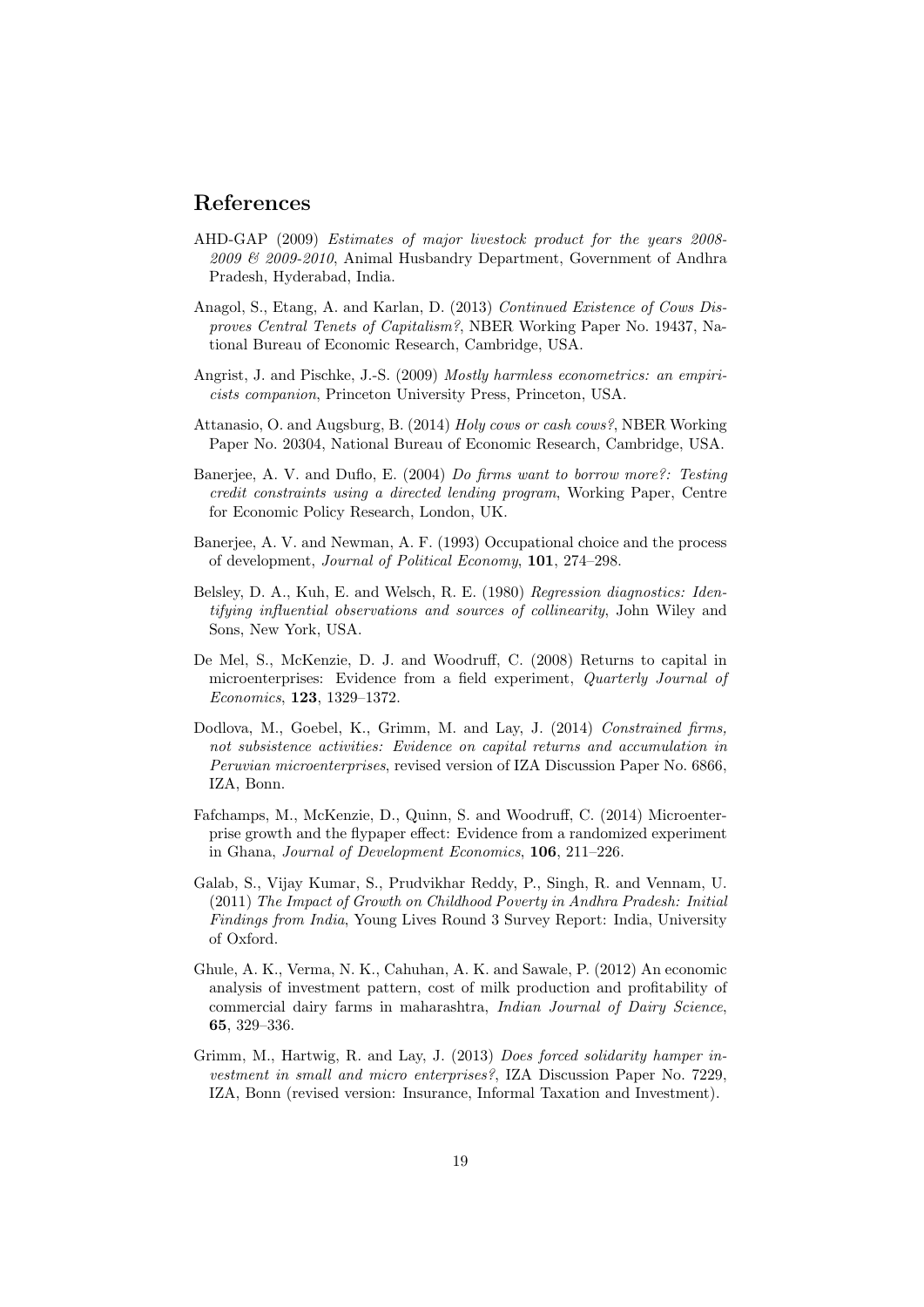- Grimm, M., Krueger, J. and Lay, J. (2011) Barriers to entry and returns to capital in informal activities: Evidence from sub-saharan africa, Review of Income and Wealth, 57, S27–S53.
- Harrell, F. E. (2001) Regression modeling strategies: with applications to linear models, logistic regression, and survival analysis, Springer, New York, USA.
- Kremer, M., Lee, J. N., Robinson, J. M. and Rostapshova, O. (2010) The return to capital for small retailers in Kenya: Evidence from inventories, Mimeo, Harvard University.
- McKenzie, D. J. and Woodruff, C. (2006) Do entry costs provide an empirical basis for poverty traps? evidence from mexican microenterprises, Economic Development and Cultural Change, 55, 3–42.
- Morduch, J., Ravi, S. and Bauchet, J. (2013) Substitution Bias and External Validity: Why an Innovative Anti-poverty Program Showed no Net Impact, Working Paper No. 2013-03, Institute of Economic Research, Hitotsubashi University.
- Mukasa-Mugerwa, E. (1989) A review of a productive performance of female Bos indicus (zebu) cattle, International Livestock Centre for Africa (ILCA).
- Protos, J., Morandini, F., Sheikh, M. and Kanyandekwe, C. (2011) One Cow per Poor Family: Reaching the most marginalized in Rwanda, UNICEF, New York, USA.
- Rosenzweig, M. R. and Wolpin, K. I. (1993) Credit market constraints, consumption smoothing, and the accumulation of durable production assets in low-income countries: Investment in bullocks in india, Journal of Political Economy, 101, 223–244.
- Royston, P. and Sauerbrei, W. (2007) Multivariable modeling with cubic regression splines: a principled approach, Stata Journal, 7, 45–70.
- Ruvuna, F., Mao, I., McDowell, R. and Gurnani, M. (1984) Environmental and genetic variation in milk yield of native cattle and crosses with brown swiss in india, Journal of Animal Science, 59, 74–85.
- Swanepoel, F., Stroebel, A. and Moyo, S. (2010) The Role of Livestock in Developing Communities: Enhancing Multifunctionality, The Technical Centre for Agricultural and Rural Cooperation (CTA), Wageningen, The Netherlands.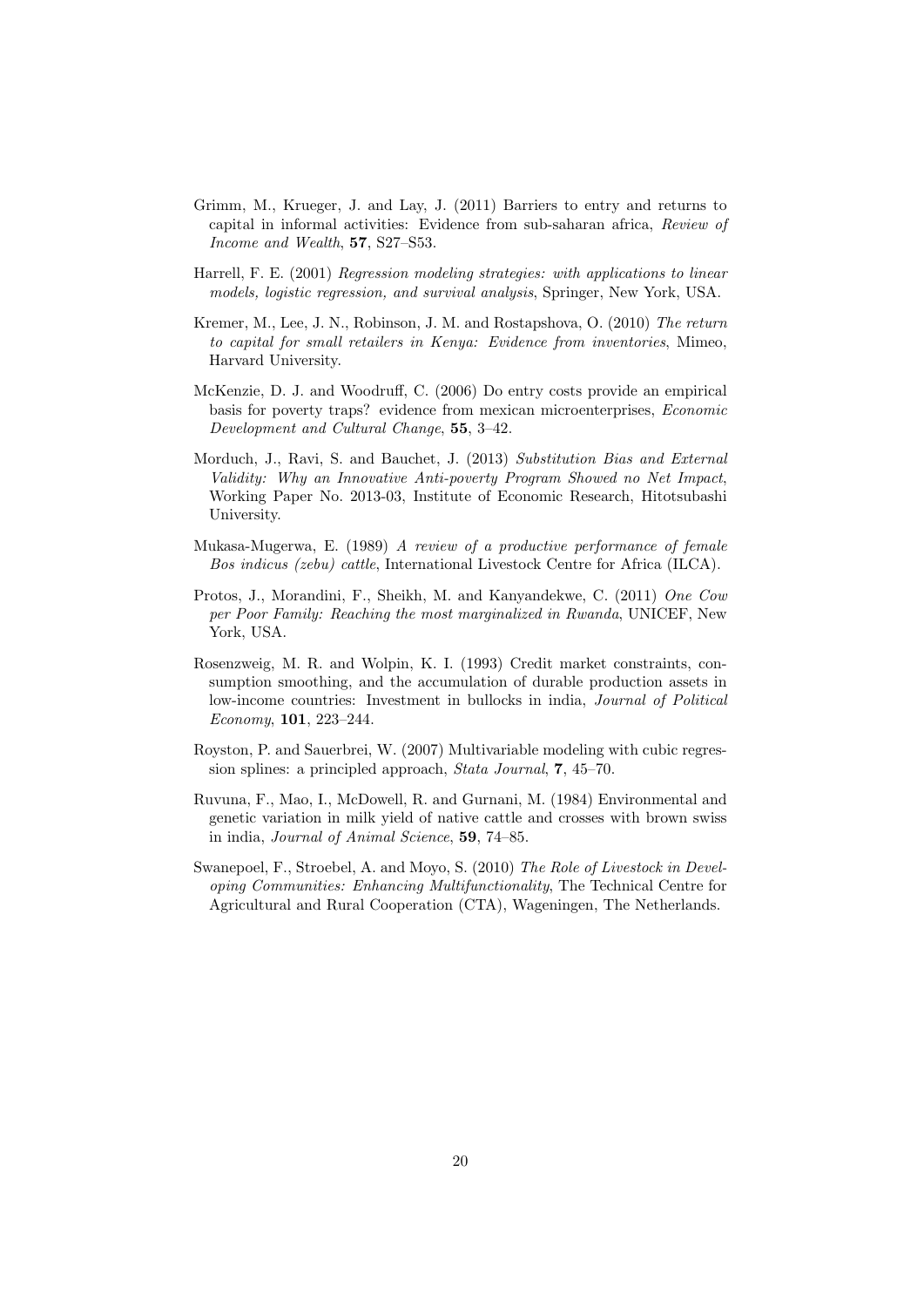## A Figures



Figure 1: Semiparametric estimation of marginal returns to cattle

Restricted cubic splines, 5 knots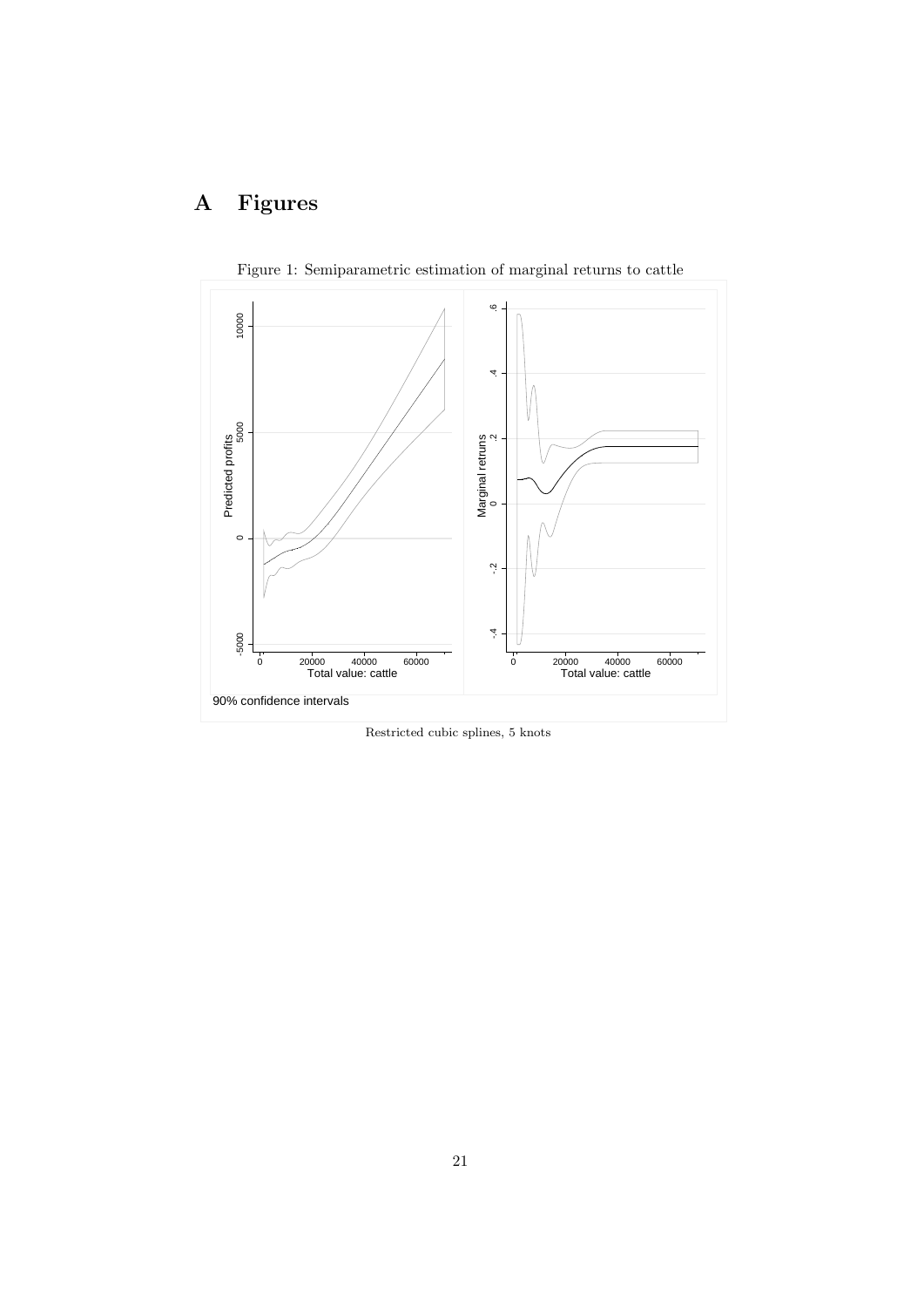

Figure 2: Average returns to cattle



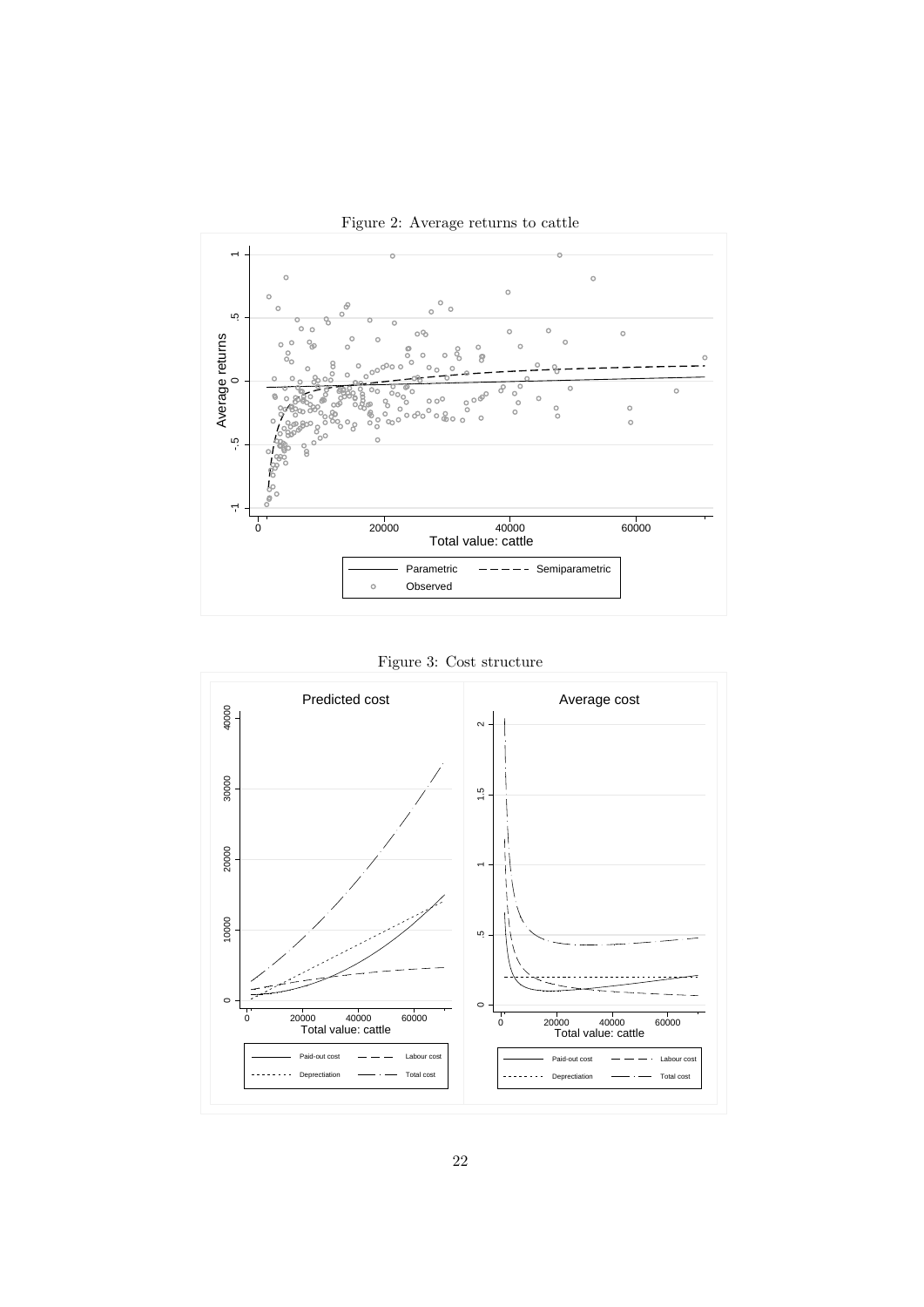

Figure 4: Semiparametric estimation of marginal returns to cattle by breed

Restricted cubic splines, 5 knots

## B Tables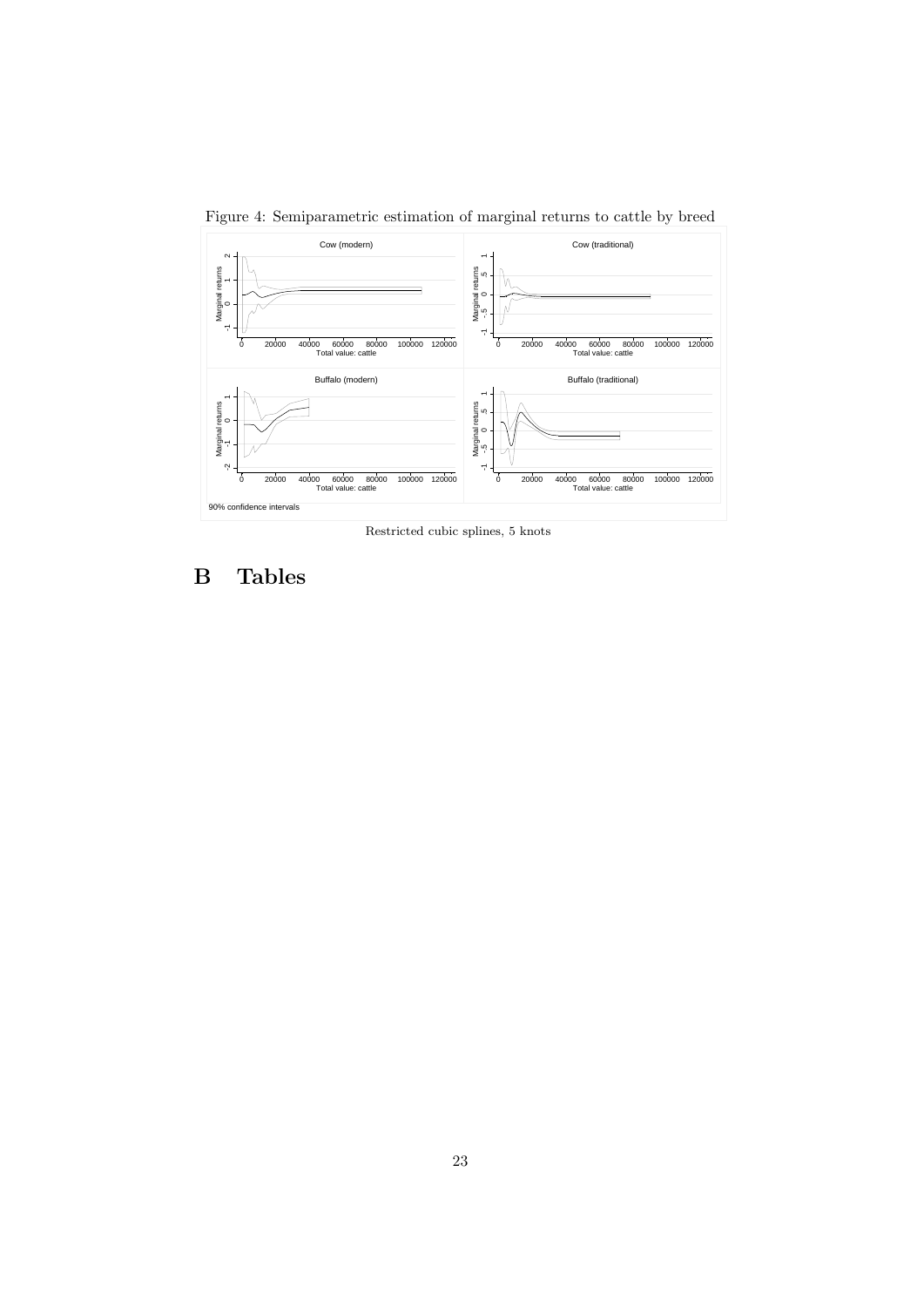|                                                                                                                                                                                                                                                                                    |                                                                                                                                                                                                                                     |                                                                                                                                                                                                                                                                                | 2007              |          | the Third II of Hollow Did The Theory of The Theory of The Theory of The Theory of The Theory of The Theory of The Theory of The Theory of The Theory of The Theory of The Theory of The Theory of The Theory of The Theory of |                                                               |                                                                                                                                                                                                                                                                                | 2009                                                                                                       |                                                                                                                                                                                                                                                                                                               |          |
|------------------------------------------------------------------------------------------------------------------------------------------------------------------------------------------------------------------------------------------------------------------------------------|-------------------------------------------------------------------------------------------------------------------------------------------------------------------------------------------------------------------------------------|--------------------------------------------------------------------------------------------------------------------------------------------------------------------------------------------------------------------------------------------------------------------------------|-------------------|----------|--------------------------------------------------------------------------------------------------------------------------------------------------------------------------------------------------------------------------------|---------------------------------------------------------------|--------------------------------------------------------------------------------------------------------------------------------------------------------------------------------------------------------------------------------------------------------------------------------|------------------------------------------------------------------------------------------------------------|---------------------------------------------------------------------------------------------------------------------------------------------------------------------------------------------------------------------------------------------------------------------------------------------------------------|----------|
|                                                                                                                                                                                                                                                                                    |                                                                                                                                                                                                                                     | $\rm No$ $\rm cattle$                                                                                                                                                                                                                                                          | Cattle $\epsilon$ | owners   |                                                                                                                                                                                                                                | $\rm No$ cattle                                               |                                                                                                                                                                                                                                                                                | Cattle                                                                                                     | owners                                                                                                                                                                                                                                                                                                        |          |
|                                                                                                                                                                                                                                                                                    | Mean                                                                                                                                                                                                                                | $\overline{S}$                                                                                                                                                                                                                                                                 | ${\it Mean}$      | <b>G</b> | p-value <sup>*</sup>                                                                                                                                                                                                           | $Mean$                                                        |                                                                                                                                                                                                                                                                                | Mean                                                                                                       | $\overline{a}$                                                                                                                                                                                                                                                                                                | p-value* |
| head<br>Male household                                                                                                                                                                                                                                                             |                                                                                                                                                                                                                                     |                                                                                                                                                                                                                                                                                |                   |          | 0.05                                                                                                                                                                                                                           |                                                               |                                                                                                                                                                                                                                                                                |                                                                                                            |                                                                                                                                                                                                                                                                                                               | 0.05     |
| Age of hh head                                                                                                                                                                                                                                                                     |                                                                                                                                                                                                                                     |                                                                                                                                                                                                                                                                                |                   |          |                                                                                                                                                                                                                                |                                                               |                                                                                                                                                                                                                                                                                |                                                                                                            |                                                                                                                                                                                                                                                                                                               |          |
| Household size                                                                                                                                                                                                                                                                     |                                                                                                                                                                                                                                     |                                                                                                                                                                                                                                                                                |                   |          |                                                                                                                                                                                                                                |                                                               |                                                                                                                                                                                                                                                                                |                                                                                                            |                                                                                                                                                                                                                                                                                                               |          |
| is literate<br>Household head                                                                                                                                                                                                                                                      |                                                                                                                                                                                                                                     |                                                                                                                                                                                                                                                                                |                   |          |                                                                                                                                                                                                                                |                                                               |                                                                                                                                                                                                                                                                                |                                                                                                            |                                                                                                                                                                                                                                                                                                               |          |
| Wealth index                                                                                                                                                                                                                                                                       | $0.928$<br>$0.327$<br>$0.337$<br>$0.337$<br>$0.337$<br>$0.337$<br>$0.337$<br>$0.337$<br>$0.337$<br>$0.337$<br>$0.337$<br>$0.337$<br>$0.337$<br>$0.337$<br>$0.337$<br>$0.337$<br>$0.337$<br>$0.337$<br>$0.337$<br>$0.337$<br>$0.337$ | $\begin{array}{cccc}\n0.27 & 0.21 & 0.21 & 0.21 & 0.21 & 0.21 & 0.21 & 0.21 & 0.21 & 0.21 & 0.21 & 0.21 & 0.21 & 0.21 & 0.21 & 0.21 & 0.21 & 0.21 & 0.21 & 0.21 & 0.21 & 0.21 & 0.21 & 0.21 & 0.21 & 0.21 & 0.21 & 0.21 & 0.21 & 0.21 & 0.21 & 0.21 & 0.21 & 0.21 & 0.21 & 0.$ |                   |          | 884888888888                                                                                                                                                                                                                   | 0<br>0 9 9 3 3 5 4 5 8 6 6 7 7 7 8<br>0 9 4 5 6 6 6 6 6 7 8 7 | $\begin{array}{cccc}\n 0.27 & 0.08 & 0.04 & 0.00 & 0.00 & 0.00 & 0.00 & 0.00 & 0.00 & 0.00 & 0.00 & 0.00 & 0.00 & 0.00 & 0.00 & 0.00 & 0.00 & 0.00 & 0.00 & 0.00 & 0.00 & 0.00 & 0.00 & 0.00 & 0.00 & 0.00 & 0.00 & 0.00 & 0.00 & 0.00 & 0.00 & 0.00 & 0.00 & 0.00 & 0.00 & 0$ |                                                                                                            | $\begin{array}{c} 0.20 \\ 0.91 \\ 0.91 \\ 0.47 \\ 0.47 \\ 0.01 \\ 0.01 \\ 0.01 \\ 0.01 \\ 0.01 \\ 0.01 \\ 0.01 \\ 0.01 \\ 0.01 \\ 0.01 \\ 0.01 \\ 0.01 \\ 0.01 \\ 0.01 \\ 0.01 \\ 0.01 \\ 0.01 \\ 0.01 \\ 0.01 \\ 0.01 \\ 0.01 \\ 0.01 \\ 0.01 \\ 0.01 \\ 0.01 \\ 0.01 \\ 0.01 \\ 0.01 \\ 0.01 \\ 0.01 \\ 0.$ |          |
| index<br>Housing quality                                                                                                                                                                                                                                                           |                                                                                                                                                                                                                                     |                                                                                                                                                                                                                                                                                |                   |          |                                                                                                                                                                                                                                |                                                               |                                                                                                                                                                                                                                                                                |                                                                                                            |                                                                                                                                                                                                                                                                                                               |          |
| Consumer durables index                                                                                                                                                                                                                                                            |                                                                                                                                                                                                                                     |                                                                                                                                                                                                                                                                                |                   |          |                                                                                                                                                                                                                                |                                                               |                                                                                                                                                                                                                                                                                |                                                                                                            |                                                                                                                                                                                                                                                                                                               |          |
| Housing services index                                                                                                                                                                                                                                                             |                                                                                                                                                                                                                                     |                                                                                                                                                                                                                                                                                |                   |          |                                                                                                                                                                                                                                |                                                               |                                                                                                                                                                                                                                                                                |                                                                                                            |                                                                                                                                                                                                                                                                                                               |          |
| Income, non-farm activities                                                                                                                                                                                                                                                        |                                                                                                                                                                                                                                     |                                                                                                                                                                                                                                                                                |                   |          |                                                                                                                                                                                                                                |                                                               |                                                                                                                                                                                                                                                                                |                                                                                                            |                                                                                                                                                                                                                                                                                                               |          |
| Income, agricultural production                                                                                                                                                                                                                                                    |                                                                                                                                                                                                                                     |                                                                                                                                                                                                                                                                                |                   |          |                                                                                                                                                                                                                                |                                                               |                                                                                                                                                                                                                                                                                |                                                                                                            |                                                                                                                                                                                                                                                                                                               |          |
| Total area owned                                                                                                                                                                                                                                                                   | 1.55                                                                                                                                                                                                                                |                                                                                                                                                                                                                                                                                |                   |          |                                                                                                                                                                                                                                |                                                               |                                                                                                                                                                                                                                                                                | $0.068$<br>$0.053$<br>$0.053$<br>$0.053$<br>$0.053$<br>$0.053$<br>$0.053$<br>$0.053$<br>$0.053$<br>$0.053$ |                                                                                                                                                                                                                                                                                                               |          |
| index is the simple average of the housing quality index the consumer durable index and the housing services index Housing quality is<br>the equality of means. All values in constant INR 1000 (July 2006). One US\$ is equivalent to 46.38 INR. The wealth<br>Notes: * T-test on |                                                                                                                                                                                                                                     |                                                                                                                                                                                                                                                                                |                   |          |                                                                                                                                                                                                                                |                                                               |                                                                                                                                                                                                                                                                                |                                                                                                            |                                                                                                                                                                                                                                                                                                               |          |

Table 1: General household characteristics Table 1: General household characteristics

index is the simple average of the housing quality index, the consumer durable index and the housing services index. Housing quality is the simple average of the housing quality index, the consumer durable index and the ho index is the simple average of the housing quality index, the consumer durable index and the housing services index. Housing quality is the simple average of rooms per person and indicator variables for the quality of roof, walls and floor. Consumer durables are the scaled sum of 12 variables indicating the ownership of items such as radios, fridges, televisions, phones or vehicles. Services are calculated as the simple average of dummy variables indicating households' access to drinking water, electricity, toilets and fuels. For more information on the wealth index refer to the Young Lives data justification documents at http://www.younglives.org.uk.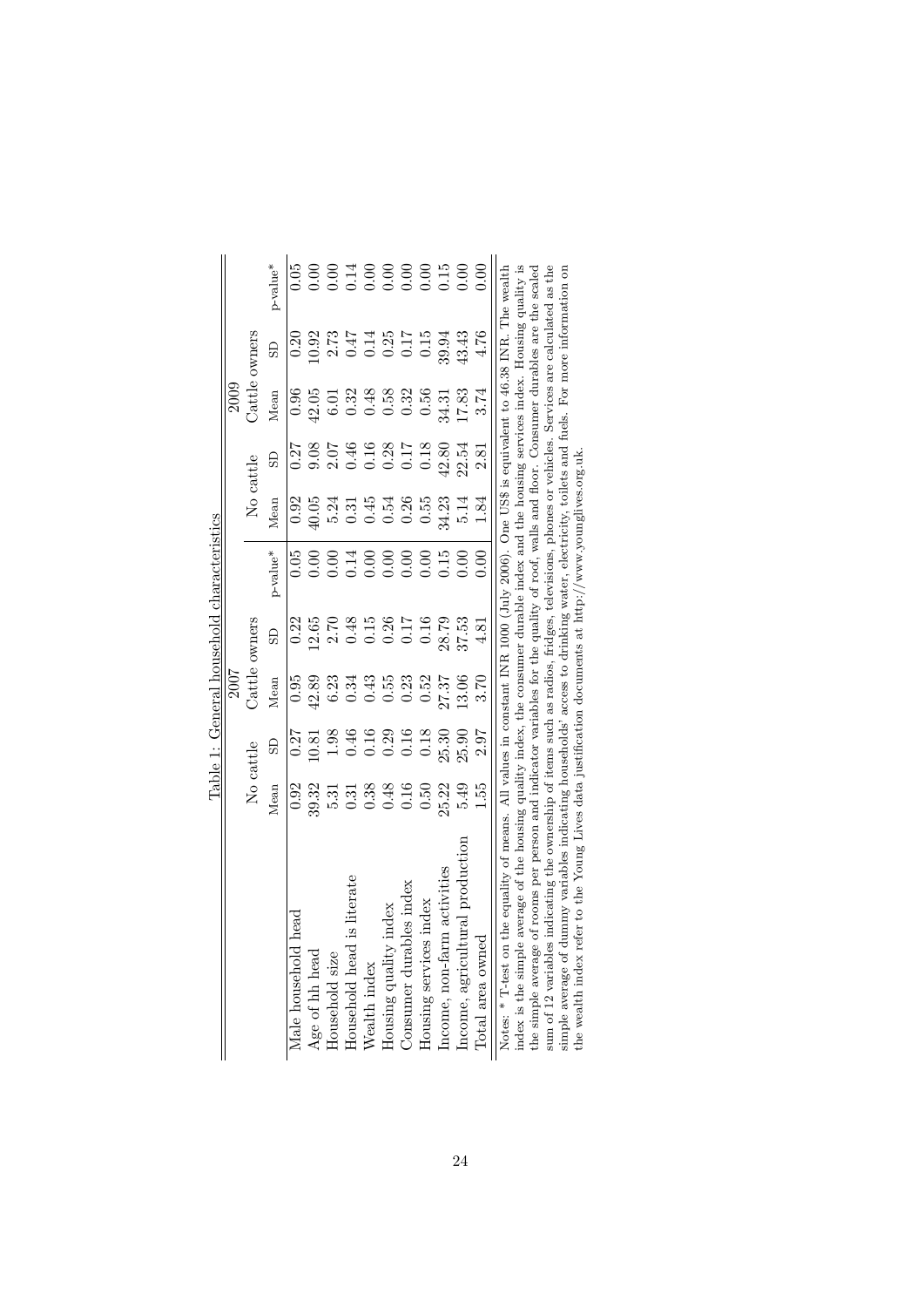| $1a$ <sub>0</sub> $\alpha$ . I allmig characteristics |         |           |         |           |
|-------------------------------------------------------|---------|-----------|---------|-----------|
|                                                       |         | 2007      |         | 2009      |
|                                                       | Mean    | <b>SD</b> | Mean    | SD        |
| Total value: cattle                                   | 12152.9 | (12524.4) | 13624.5 | (13064.1) |
| Quantity: cattle                                      | 1.97    | (1.47)    | 1.96    | (1.47)    |
| Quantity owned: Cow (modern)                          | 0.17    | (0.68)    | 0.26    | (0.61)    |
| Quantity owned: Cow (traditional)                     | 0.78    | (1.18)    | 0.83    | (1.28)    |
| Quantity owned: Buffalo (modern)                      | 0.19    | (0.62)    | 0.11    | (0.53)    |
| Quantity owned: Buffalo (traditional)                 | 0.82    | (1.29)    | 0.75    | (1.23)    |
| Average cattle value                                  | 6079.8  | (4117.7)  | 6832.1  | (3442.0)  |
| Total value: calves                                   | 815.8   | (1369.5)  | 2244.5  | (3627.8)  |
| Quantity: calves                                      | 0.95    | (1.14)    | 1.35    | (1.34)    |
| Total earnings from sale of dairy products            | 3599.2  | (9003.3)  | 6187.1  | (10780.7) |
| Cost from sale of dairy products (excl. labor)        | 1380.2  | (4562.9)  | 2243.4  | (4281.5)  |
| Expenditure on cattle: veterinary                     | 205.5   | (471.7)   | 232.5   | (624.3)   |
| Expenditure on cattle: fodder                         | 1801.8  | (4138.7)  | 1550.1  | (2994.0)  |
| Expenditure on cattle: other cost                     | 32.4    | (148.4)   | 74.8    | (195.4)   |
| Total expenditure on cattle                           | 2039.7  | (4449.5)  | 1857.4  | (3224.9)  |
| Time spent on cattle (hours per year)                 | 450.2   | (190.3)   | 486.4   | (199.6)   |
| Shock affected livestock                              | 0.13    | (0.33)    | 0.19    | (0.39)    |
| Rainfall (deviation)                                  | $-0.26$ | (0.24)    | 0.00    | (0.24)    |

Table 2: Farming characteristics

Notes: All values in constant INR 1000 (July 2006). One US\$ is equivalent to 46.38 INR.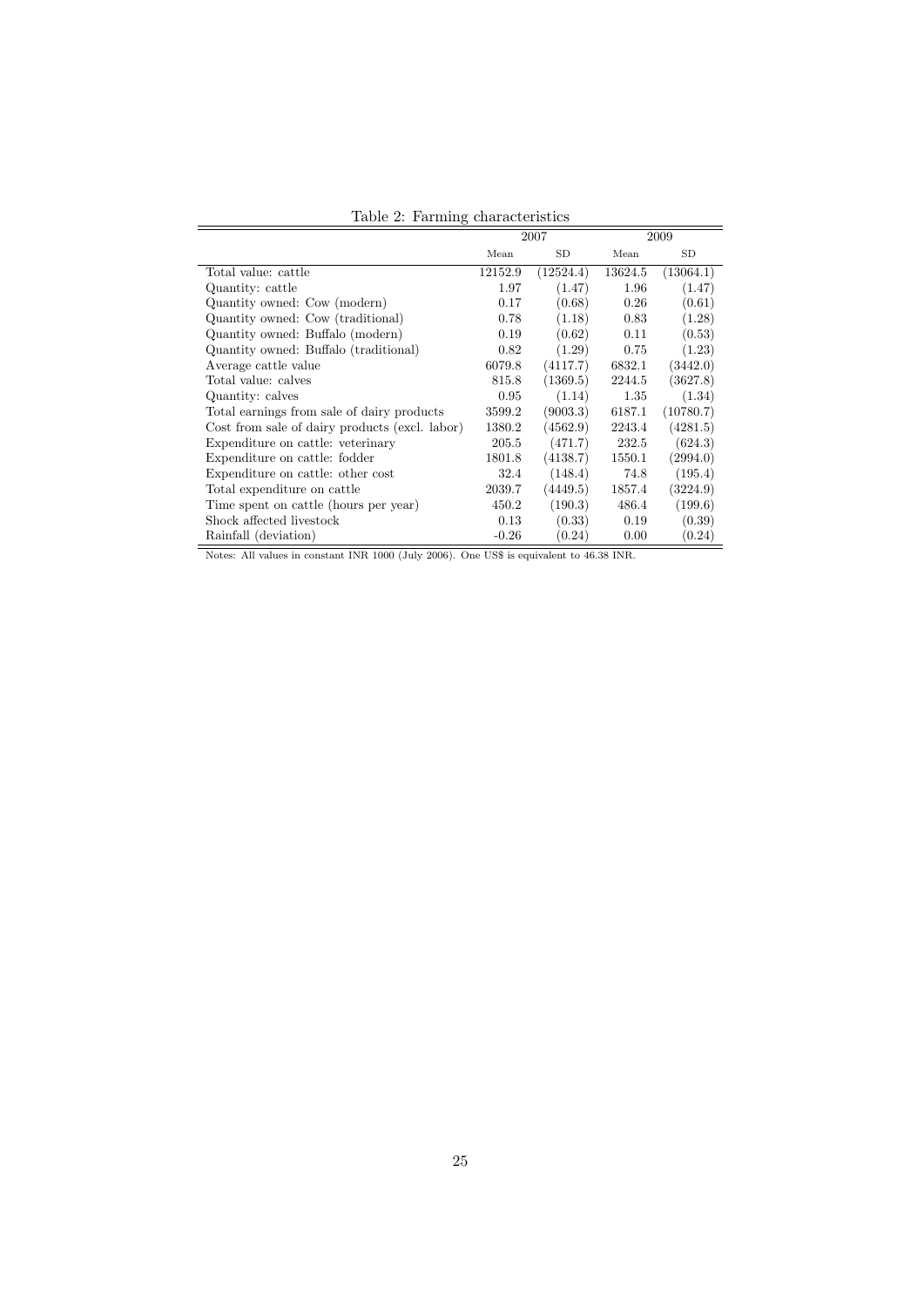|                                                                                                                                                                          |                                                              |                     | Table 3: Average returns by quintile of cattle value                                                                                |                                         |                  |                          |                               |                            |               |                   |                                                              |
|--------------------------------------------------------------------------------------------------------------------------------------------------------------------------|--------------------------------------------------------------|---------------------|-------------------------------------------------------------------------------------------------------------------------------------|-----------------------------------------|------------------|--------------------------|-------------------------------|----------------------------|---------------|-------------------|--------------------------------------------------------------|
| Quintiles<br>of cattle<br>value                                                                                                                                          | Average<br>$\ensuremath{\mathrm{value}}^*$<br>${\rm cattle}$ | Quantity:<br>cattle | Total value:<br>cattice                                                                                                             | Income:<br>$\mbox{d}\mbox{air}\mbox{y}$ | calves<br>Value: | labor)<br>(excl.<br>Cost | Value<br>Added                | Rate of<br>return          | Labor<br>cost | Profits           | ROR (net<br>of labor)                                        |
|                                                                                                                                                                          |                                                              |                     |                                                                                                                                     |                                         |                  |                          | $\stackrel{\parallel}{\circ}$ |                            |               |                   |                                                              |
|                                                                                                                                                                          | ⋖                                                            | മ                   | O                                                                                                                                   | $\Box$                                  | 囗                | ſı,                      | $D + E - F$                   | Ξ                          |               | $J=$ $G-1$        | Χ                                                            |
| ₫                                                                                                                                                                        |                                                              |                     |                                                                                                                                     |                                         |                  |                          |                               |                            |               |                   |                                                              |
|                                                                                                                                                                          | 2862                                                         | $\frac{12}{1}$      | 3002                                                                                                                                | 1705                                    | 539              | 949                      | 1295                          | 0.23                       | 1744          | -449              | $-0.35$                                                      |
|                                                                                                                                                                          | 5174                                                         | 1.20                | 5733                                                                                                                                | 2433                                    | 810              | 1029                     |                               | 0.19                       | 1844          |                   |                                                              |
|                                                                                                                                                                          | 6833                                                         | $1.51\,$            | 8946                                                                                                                                | 2780                                    | .294             |                          | $2214$<br>$2972$              | $\!0.13$                   | 2093          | $\frac{369}{879}$ | $-0.14$<br>$-0.10$<br>$-0.01$                                |
|                                                                                                                                                                          | 8015                                                         | 2.18                | 14776                                                                                                                               | 5289                                    | 1704             | 1101<br>1586             | 5407                          | 0.17                       | 2588          |                   |                                                              |
| IJ                                                                                                                                                                       | 9574                                                         | 3.91                | 33081                                                                                                                               | .2949                                   | 3566             | 4646                     | 1869                          | 0.16                       | 3505          | 8364              | $0.05$                                                       |
| $_{\rm Total}$                                                                                                                                                           | 6474                                                         | 1.61                | 12924                                                                                                                               | 4954                                    | 1564             | 1832                     | 4686                          | 0.16                       | 2346          | 2341              | $-0.02$                                                      |
| 463<br>2007                                                                                                                                                              |                                                              |                     |                                                                                                                                     |                                         |                  |                          |                               |                            |               |                   |                                                              |
|                                                                                                                                                                          | 2863                                                         | 0.1                 | 2961                                                                                                                                | 465                                     | 333              | 228                      | 570                           | $-0.01$                    | 1684          | $-1115$           | $-0.57$                                                      |
| $\mathcal{C}$                                                                                                                                                            | 5147                                                         | 1.23                | 5782                                                                                                                                | 1694                                    | 564              | 604                      | 1654                          |                            | 1813          | $-159$            | $-0.23$                                                      |
| ಌ                                                                                                                                                                        | 6136                                                         | 1.69                | 8926                                                                                                                                | 2134                                    | 648              | 696                      | 2086                          |                            | 2084          |                   | $-0.20$                                                      |
| ₹                                                                                                                                                                        | 5993                                                         | 2.45                | 14364                                                                                                                               | 4159                                    | 1091             | 1206                     | 4044                          | $0.03$<br>$0.03$<br>$0.08$ | 2658          | 1386              | $-0.10$                                                      |
| J,                                                                                                                                                                       | 038                                                          | 3.78                | 32123                                                                                                                               | 0564                                    | 1596             | 4543                     | 7617                          | 0.04                       | 3256          | 4362              | $-0.06$                                                      |
| $_{\rm Total}$                                                                                                                                                           | 080                                                          | 1.97                | 12153                                                                                                                               | 3599                                    | 816              | 1380                     | 3035                          | 0.05                       | 2251          | 784               | $-0.14$                                                      |
| 509<br>E<br>2009                                                                                                                                                         |                                                              |                     |                                                                                                                                     |                                         |                  |                          |                               |                            |               |                   |                                                              |
|                                                                                                                                                                          | 2861                                                         | 1.15                | 3042                                                                                                                                | 2908                                    | 739              | 1649                     | 1998                          | 0.46                       | 1802          | 196               | $-0.14$                                                      |
| N                                                                                                                                                                        | 5216                                                         | 1.15                | 5656                                                                                                                                | 3605                                    | 1200             | 1704                     | 3101                          | 0.34                       | 1894          | 1208              |                                                              |
| ొ                                                                                                                                                                        | 7318                                                         | 1.39                | 8961                                                                                                                                | 3229                                    | 1743             | 1383                     | 3589                          | 0.20                       | 2100          | 1489              | $\begin{array}{c} 0.01 \\ -0.03 \\ 0.05 \\ 0.15 \end{array}$ |
| 4                                                                                                                                                                        | 8708                                                         | 1.99                | 15055                                                                                                                               | 6055                                    | 2119             | 1843                     | 6330                          | 0.22                       | 2540          | 3790              |                                                              |
| J,                                                                                                                                                                       | <b>EZI6</b>                                                  | 4.03                | 33914                                                                                                                               | 5021                                    | 5277             | 4735                     | 5562                          | 0.27                       | 3722          | 11840             |                                                              |
| $_{\rm{total}}$                                                                                                                                                          | 6832                                                         | 1.96                | 13625                                                                                                                               | 6187                                    | 2244             | 2243                     | 6188                          | 0.25                       | 2432          | 3756              | 0.08                                                         |
| Notes: Cells report the mean value of the variable of each column for a given quintile. All values are constant INR (July 2006). One US\$ is<br>equivalent to 46.38 INR. |                                                              |                     | Rate of return (ROR) calculated as follows: $(Profits_t - (K_t - K_{t+1}))/K_t$ , where $K_t$ is the value of the animal at time t. |                                         |                  |                          |                               |                            |               |                   |                                                              |
| * Average value of all cows and buffaloes owned by household.                                                                                                            |                                                              |                     |                                                                                                                                     |                                         |                  |                          |                               |                            |               |                   |                                                              |
|                                                                                                                                                                          |                                                              |                     |                                                                                                                                     |                                         |                  |                          |                               |                            |               |                   |                                                              |

26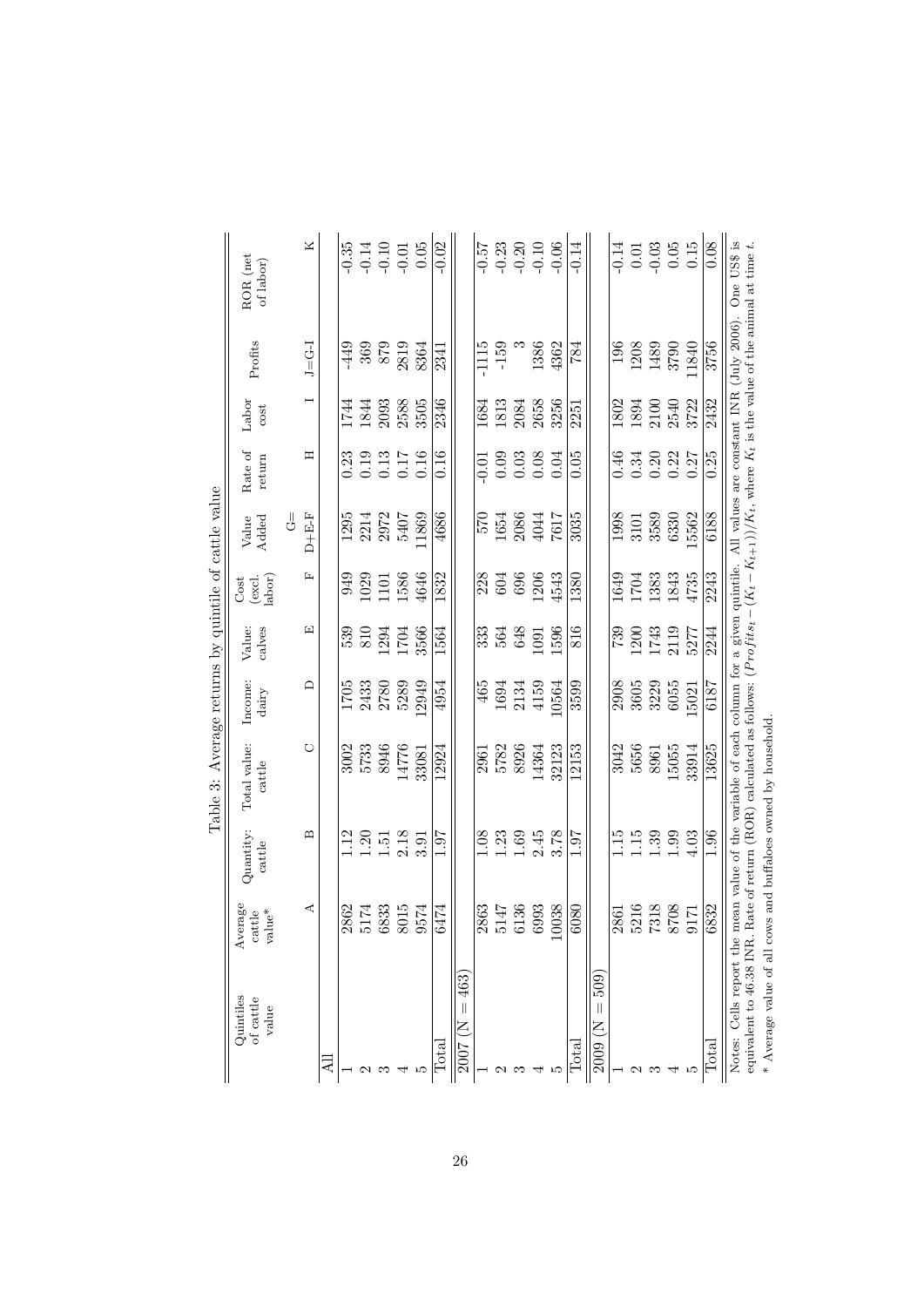|                                                                                                                                                                                                                                | $\begin{array}{c} \text{ROR (net} \\ \text{of labor)} \end{array}$                  |               |                                                |                 |                   |            |                                                                                                                                                                                                                                                                                                               | $\begin{array}{c c} \mathbf{z} & \mathbf{a} & \mathbf{b} \\ \hline 0.29 & 0.71 & 0.05 \\ \hline 0.0 & 0.05 & 0.05 \\ \hline \end{array}$ |                 |     |                                                                                                                                                                                                                                                                                  |
|--------------------------------------------------------------------------------------------------------------------------------------------------------------------------------------------------------------------------------|-------------------------------------------------------------------------------------|---------------|------------------------------------------------|-----------------|-------------------|------------|---------------------------------------------------------------------------------------------------------------------------------------------------------------------------------------------------------------------------------------------------------------------------------------------------------------|------------------------------------------------------------------------------------------------------------------------------------------|-----------------|-----|----------------------------------------------------------------------------------------------------------------------------------------------------------------------------------------------------------------------------------------------------------------------------------|
|                                                                                                                                                                                                                                | Profits                                                                             |               | $\mathbf{M} \mathbf{=} \mathbf{J} \mathbf{-L}$ |                 |                   |            | $-265$<br>384<br>540<br>5432<br>5132                                                                                                                                                                                                                                                                          |                                                                                                                                          | 2228            |     | $\sim$ 1.1 $\sim$ 1.1 $\sim$ 1.1 $\sim$ 1.1 $\sim$ 0.000 $\sim$ 0.1 $\sim$ 0.1 $\sim$ 0.1 $\sim$ 1.1 $\sim$ 1.1 $\sim$ 1.1 $\sim$ 1.1 $\sim$ 1.1 $\sim$ 1.1 $\sim$ 1.1 $\sim$ 1.1 $\sim$ 1.1 $\sim$ 1.1 $\sim$ 1.1 $\sim$ 1.1 $\sim$ 1.1 $\sim$ 1.1 $\sim$ 1.1 $\sim$ 1.1 $\sim$ |
|                                                                                                                                                                                                                                | ${\rm Labor}\atop{\rm cost}$                                                        |               |                                                |                 |                   |            |                                                                                                                                                                                                                                                                                                               |                                                                                                                                          | 2346            |     |                                                                                                                                                                                                                                                                                  |
|                                                                                                                                                                                                                                | Rate of<br>return                                                                   |               | X                                              |                 |                   |            | $\begin{array}{c} 29 \\ 0.39 \\ 0.11 \\ 0.15 \\ 0.15 \\ 0.19 \\ 0.19 \\ 0.19 \\ 0.19 \\ 0.19 \\ 0.19 \\ 0.19 \\ 0.19 \\ 0.19 \\ 0.19 \\ 0.19 \\ 0.19 \\ 0.19 \\ 0.19 \\ 0.19 \\ 0.19 \\ 0.19 \\ 0.19 \\ 0.19 \\ 0.19 \\ 0.19 \\ 0.19 \\ 0.19 \\ 0.19 \\ 0.19 \\ 0.19 \\ 0.19 \\ 0.19 \\ 0.19 \\ 0.19 \\ 0.19$ |                                                                                                                                          | 0.15            |     |                                                                                                                                                                                                                                                                                  |
|                                                                                                                                                                                                                                | Value<br>Added                                                                      | $\equiv$      |                                                |                 |                   |            | $\frac{\text{D} + \text{E-I}}{1479}$ 2228<br>2734<br>2734<br>5120<br>11637                                                                                                                                                                                                                                    |                                                                                                                                          | 4574            |     |                                                                                                                                                                                                                                                                                  |
|                                                                                                                                                                                                                                | $\fbox{Total cost} \\ \begin{array}{c} {\rm (excl.} \\ {\rm labor)} \\ \end{array}$ | $\frac{1}{2}$ |                                                |                 |                   |            | $\begin{array}{r} 8287 \\ 1014 \\ 1014 \\ 1340 \\ 1873 \\ 1873 \\ \end{array}$                                                                                                                                                                                                                                |                                                                                                                                          | 1944            |     |                                                                                                                                                                                                                                                                                  |
|                                                                                                                                                                                                                                | Other $\cos t$                                                                      |               | $\Xi$                                          | $\overline{18}$ | $3\,^\circ\,8$ 57 |            |                                                                                                                                                                                                                                                                                                               | 105                                                                                                                                      | 55              |     |                                                                                                                                                                                                                                                                                  |
|                                                                                                                                                                                                                                | Vet.<br>cost                                                                        |               | U                                              | $8\!\!6$        | 95                | 161<br>235 |                                                                                                                                                                                                                                                                                                               | 536                                                                                                                                      | 220             |     |                                                                                                                                                                                                                                                                                  |
|                                                                                                                                                                                                                                | Fodder<br>cost                                                                      |               | $\boxed{\mathbf{r}}$                           |                 |                   |            | $\begin{array}{c} 661 \\ 883 \\ 1121 \\ 1580 \\ 1580 \\ 4236 \end{array}$                                                                                                                                                                                                                                     |                                                                                                                                          | 1670            |     |                                                                                                                                                                                                                                                                                  |
|                                                                                                                                                                                                                                | Value:<br>calves                                                                    |               | $\mathbb{E}$                                   |                 |                   |            | 539<br>810<br>1294<br>1704<br>3566                                                                                                                                                                                                                                                                            |                                                                                                                                          | 1564            |     |                                                                                                                                                                                                                                                                                  |
|                                                                                                                                                                                                                                | $\fbox{Income:} \\ {\rm dairy}$                                                     |               |                                                |                 |                   |            | $\begin{array}{c}\n 1 \\  \hline\n 1705 \\  2433 \\  2780 \\  5949 \\  129\n \end{array}$                                                                                                                                                                                                                     |                                                                                                                                          | 4954            |     |                                                                                                                                                                                                                                                                                  |
| Community of the contract of the structure of the structure of the structure of the structure of the structure of the structure of the structure of the structure of the structure of the structure of the structure of the st | Total value:<br>cattle                                                              |               |                                                |                 |                   |            | $\begin{array}{r} 3002 \ 3033 \ 5733 \ 8946 \ 14776 \ 33081 \end{array}$                                                                                                                                                                                                                                      |                                                                                                                                          | 12924           |     |                                                                                                                                                                                                                                                                                  |
|                                                                                                                                                                                                                                | Quantity:<br>cattle                                                                 |               | $\mathbf{r}$                                   |                 |                   |            | $1.51$<br>$1.51$<br>$2.18$<br>$3.91$                                                                                                                                                                                                                                                                          |                                                                                                                                          |                 |     |                                                                                                                                                                                                                                                                                  |
|                                                                                                                                                                                                                                | $\operatorname{cattle}\atop\operatorname{value}^*$                                  |               |                                                |                 |                   |            | 2862<br>5174<br>6833<br>9574                                                                                                                                                                                                                                                                                  |                                                                                                                                          | 6474            | 972 |                                                                                                                                                                                                                                                                                  |
|                                                                                                                                                                                                                                | Quintiles Average<br>of cattle<br>value                                             |               |                                                |                 |                   |            |                                                                                                                                                                                                                                                                                                               |                                                                                                                                          | $_{\rm{total}}$ |     |                                                                                                                                                                                                                                                                                  |

| $-22$                                                                                                                                                                                                                                                |  |
|------------------------------------------------------------------------------------------------------------------------------------------------------------------------------------------------------------------------------------------------------|--|
| j                                                                                                                                                                                                                                                    |  |
|                                                                                                                                                                                                                                                      |  |
|                                                                                                                                                                                                                                                      |  |
| - 2114.                                                                                                                                                                                                                                              |  |
|                                                                                                                                                                                                                                                      |  |
| ジュン                                                                                                                                                                                                                                                  |  |
| A score more setting of the state of the state in a lower score of the correct of the correct of the correct of the correct of the correct of the correct of the correct of the correct of the correct of the correct of the c<br>$\frac{3}{2}$<br>í |  |
|                                                                                                                                                                                                                                                      |  |
| $\frac{1}{2}$<br>i                                                                                                                                                                                                                                   |  |
| <br> <br> <br>                                                                                                                                                                                                                                       |  |
| Lable 4.<br>$\overline{a}$<br>-<br> <br>                                                                                                                                                                                                             |  |

Notes: Cells report the mean value of the variable of each column for a given quintile. All values are constant INR (July 2006). One US\$ is equivalent to 46.38 INR. Rate of return (ROR) calculated as follows: (  $K_{t+1}$ − $K_t + Profits_t)/K_t$ , where  $K_t$  is the value of the animal at time t.

 $\ast$  Average value of all adult cows and buffaloes owned by household \* Average value of all adult cows and buffaloes owned by household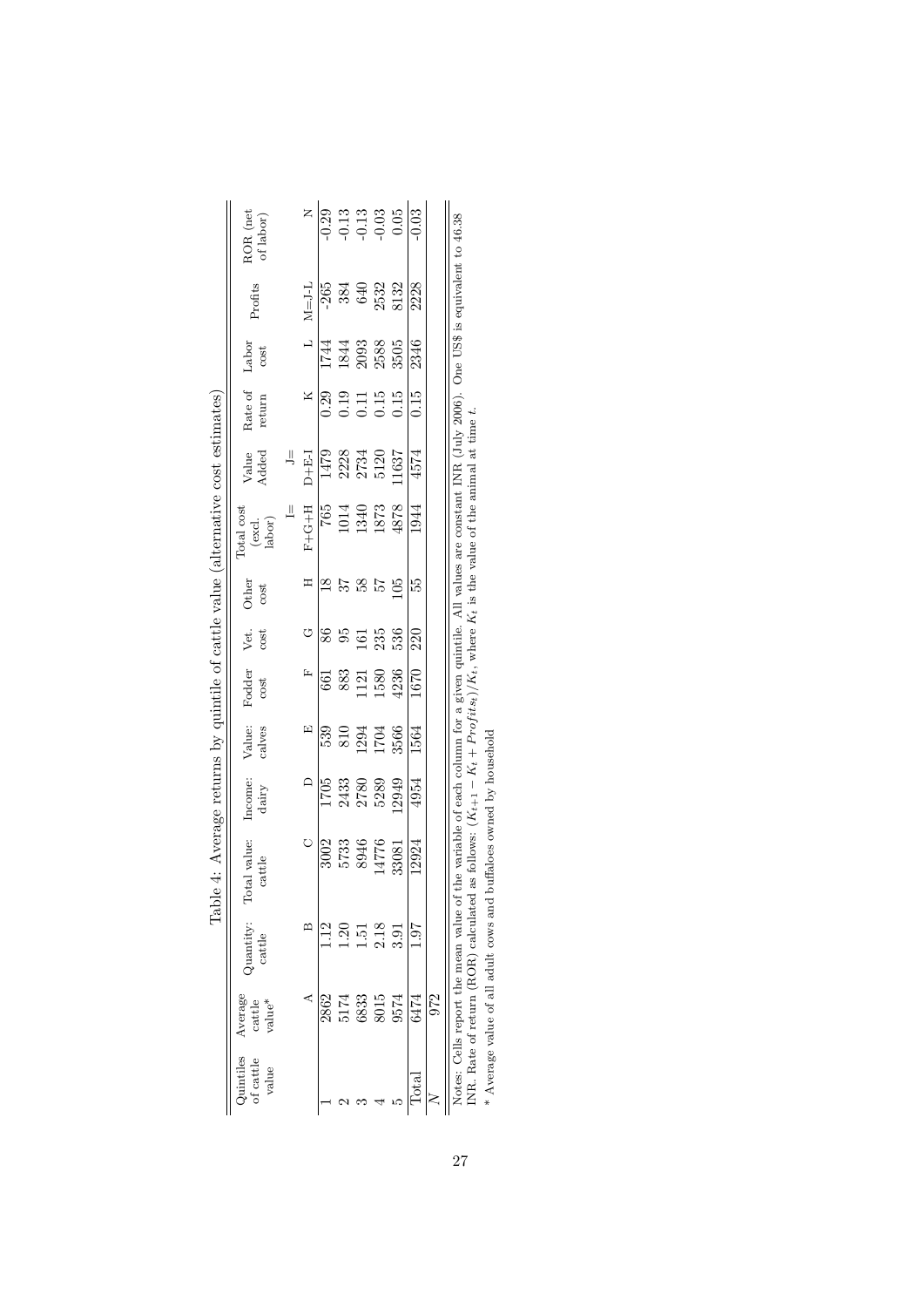| rabic of Estimated promos from dairy | 2007 OLS               |                          | Pooled OLS               | programm<br>RE           | FE                       |
|--------------------------------------|------------------------|--------------------------|--------------------------|--------------------------|--------------------------|
|                                      | (1)                    | (2)                      | (3)                      | (4)                      | (5)                      |
| Total value: cattle                  | 0.030                  | $0.125+$                 | 0.046                    | $0.125*$                 | 0.043                    |
|                                      | (0.074)                | (0.063)                  | (0.065)                  | (0.063)                  | (0.072)                  |
| Total value: cattle (squared)        |                        |                          | 0.000<br>(0.000)         |                          |                          |
| Time spent on cattle (hrs / year)    | $-5.875***$<br>(0.990) |                          |                          |                          |                          |
| Time spent on cattle (squared)       | $0.001*$<br>(0.001)    |                          |                          |                          |                          |
| Total area owned                     | $-148.757*$            | $-169.559*$              | $-154.663*$              | $-169.559*$              | 50.517                   |
|                                      | (62.718)               | (70.428)                 | (65.442)                 | (70.428)                 | (102.604)                |
| Household size                       | $-84.765$              | $-112.145+$              | $-101.750$               | $-112.145+$              | 396.099                  |
|                                      | (88.163)               | (62.251)                 | (63.509)                 | (62.251)                 | (326.125)                |
| Male                                 | $-797.046$             | $-1512.328**$            | $-1544.287**$            | $-1512.328**$            | $-10441.049***$          |
|                                      | (512.278)              | (543.937)                | (560.978)                | (543.937)                | (2414.332)               |
| Age                                  | $-13.661$              | 11.411                   | 10.505                   | 11.411                   | $-55.127$                |
|                                      | (17.086)               | (19.900)                 | (20.051)                 | (19.900)                 | (50.575)                 |
| Grade                                | $116.955+$             | 192.342**                | 186.233**                | 192.342**                | 296.035                  |
|                                      | (68.422)               | (63.718)                 | (60.981)                 | (63.718)                 | (221.830)                |
| Wealth index                         | 2318.693               | 1281.043                 | 1158.516                 | 1281.043                 | 2174.081                 |
|                                      | (1844.843)             | (1797.000)               | (1794.525)               | (1797.000)               | (3668.028)               |
| Shock affected livestock             | $-402.410$             | 141.884                  | 247.256                  | 141.884                  | 537.761                  |
|                                      | (865.903)              | (819.901)                | (896.583)                | (819.901)                | (1282.777)               |
| Rainfall (deviation)                 | $-1769.620$            | $1613.694+$              | 1470.866 <sup>+</sup>    | $1613.694+$              | 3050.843**               |
|                                      | (1256.831)             | (844.716)                | (815.700)                | (844.716)                | (1041.134)               |
| Year $2009$ (dummy)                  |                        | 2294.661***<br>(386.846) | 2381.635***<br>(408.405) | 2294.661***<br>(386.846) | 2464.570***<br>(630.047) |
| Constant                             | 262.418                | $-1969.248$              | $-1405.650$              | $-1969.248$              | 4197.727                 |
|                                      | (916.264)              | (1322.073)               | (1098.839)               | (1322.073)               | (4062.948)               |
| Observations                         | 463                    | 972                      | 972                      | 972                      | 972                      |

Table 5: Estimated profits from dairy production

Notes: Clustered standard errors in parentheses. Dep. var: Profits (adj. for labor) - depreciation. Age, sex and grade of main person responsible for livestock. +  $p < 0.10$ , \*  $p < 0.05$ , \*\*  $p < 0.01$ , \*\*  $p < 0.001$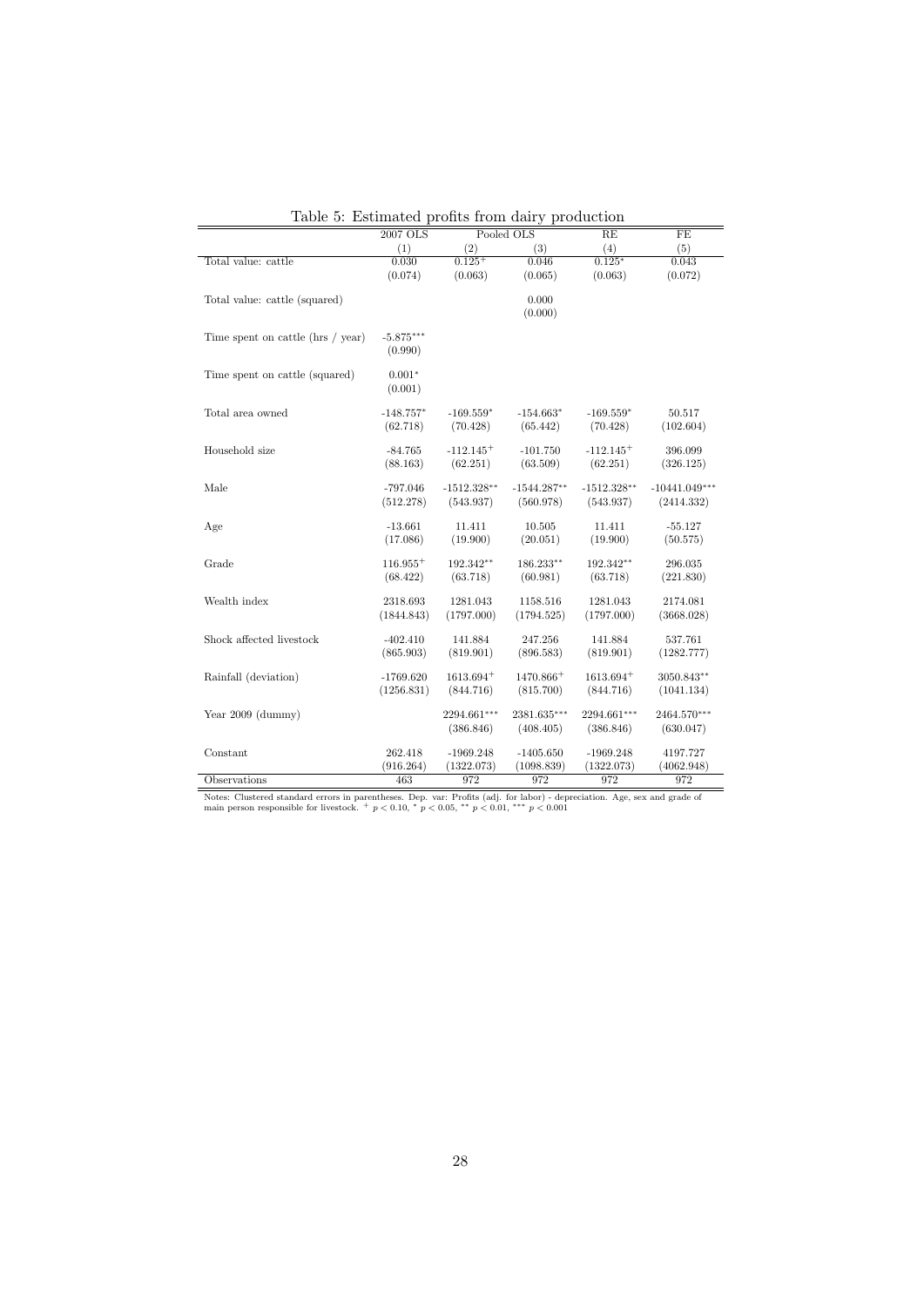|                                            |            |             | $(20 - 9)$  |            |
|--------------------------------------------|------------|-------------|-------------|------------|
|                                            | 2007 OLS   | Pooled OLS  | RE          | FE         |
|                                            | (1)        | (2)         | (3)         | (4)        |
| Total value: cattle (log)                  | $0.906***$ | $0.989***$  | $0.938***$  | 0.187      |
|                                            | (0.269)    | (0.153)     | (0.151)     | (0.242)    |
|                                            |            |             |             |            |
| Time spent on cattle (hours per year, log) | $0.120*$   |             |             |            |
|                                            | (0.054)    |             |             |            |
|                                            |            |             |             |            |
| Total land owned (acres, log)              | $-0.365$   | $-0.212$    | $-0.166$    | 0.048      |
|                                            | (0.261)    | (0.181)     | (0.184)     | (0.394)    |
|                                            |            |             |             |            |
| Household size                             | $-0.177**$ | $-0.045$    | $-0.044$    | 0.229      |
|                                            | (0.064)    | (0.036)     | (0.036)     | (0.164)    |
|                                            |            |             |             |            |
| Male                                       | $-0.918**$ | $-1.104***$ | $-1.092***$ | 0.190      |
|                                            | (0.340)    | (0.233)     | (0.237)     | (1.817)    |
|                                            |            |             |             |            |
| Age                                        | $0.024+$   | 0.012       | 0.011       | $-0.080+$  |
|                                            | (0.013)    | (0.008)     | (0.008)     | (0.045)    |
|                                            |            |             |             |            |
| Grade                                      | 0.039      | $0.093**$   | $0.089**$   | $-0.183+$  |
|                                            | (0.044)    | (0.032)     | (0.033)     | (0.110)    |
|                                            |            |             |             |            |
| Wealth index                               | 1.306      | $-0.431$    | $-0.372$    | 2.168      |
|                                            | (1.079)    | (0.799)     | (0.808)     | (2.302)    |
|                                            |            |             |             |            |
| Shock affected livestock                   | $1.301***$ | $0.798***$  | $0.786***$  | $0.560+$   |
|                                            | (0.373)    | (0.199)     | (0.189)     | (0.303)    |
|                                            |            |             |             |            |
| Rainfall (deviation)                       | $-1.450+$  | 0.032       | 0.021       | 0.299      |
|                                            | (0.754)    | (0.440)     | (0.431)     | (0.502)    |
|                                            |            |             |             |            |
| Year $2009$ (dummy)                        |            | $1.790***$  | $1.801***$  | $1.599***$ |
|                                            |            | (0.217)     | (0.215)     | (0.276)    |
|                                            |            |             |             |            |
| Constant                                   | $-2.674$   | $-2.394+$   | $-2.013$    | $5.324+$   |
|                                            | (2.356)    | (1.348)     | (1.328)     | (3.098)    |
| Observations                               | 463        | 972         | 972         | 972        |
|                                            |            |             |             |            |

Table 6: Estimated income from dairy production (logs)

Notes: Clustered standard errors in parentheses. Dep. var: Log(Income from sale of dairy products and calves). Age, sex and grade of main person responsible for livestock. +  $p < 0.10$ , \*  $p < 0.05$ , \*\*  $p < 0.01$ , \*\*\*  $p < 0$ 

| Quintiles $*$   | Marginal returns |      |
|-----------------|------------------|------|
| $=$<br>$\alpha$ | 0.94             | 0.99 |
| 1               | 0.18             | 0.22 |
| $\overline{2}$  | 0.15             | 0.18 |
| 3               | 0.10             | 0.13 |
| 4               | 0.14             | 0.16 |
| 5               | 0.13             | 0.15 |
| Mean            | 0.13             | 0.16 |

Table 7: Marginal returns to cattle (logs)

\* Quintiles of cattle value.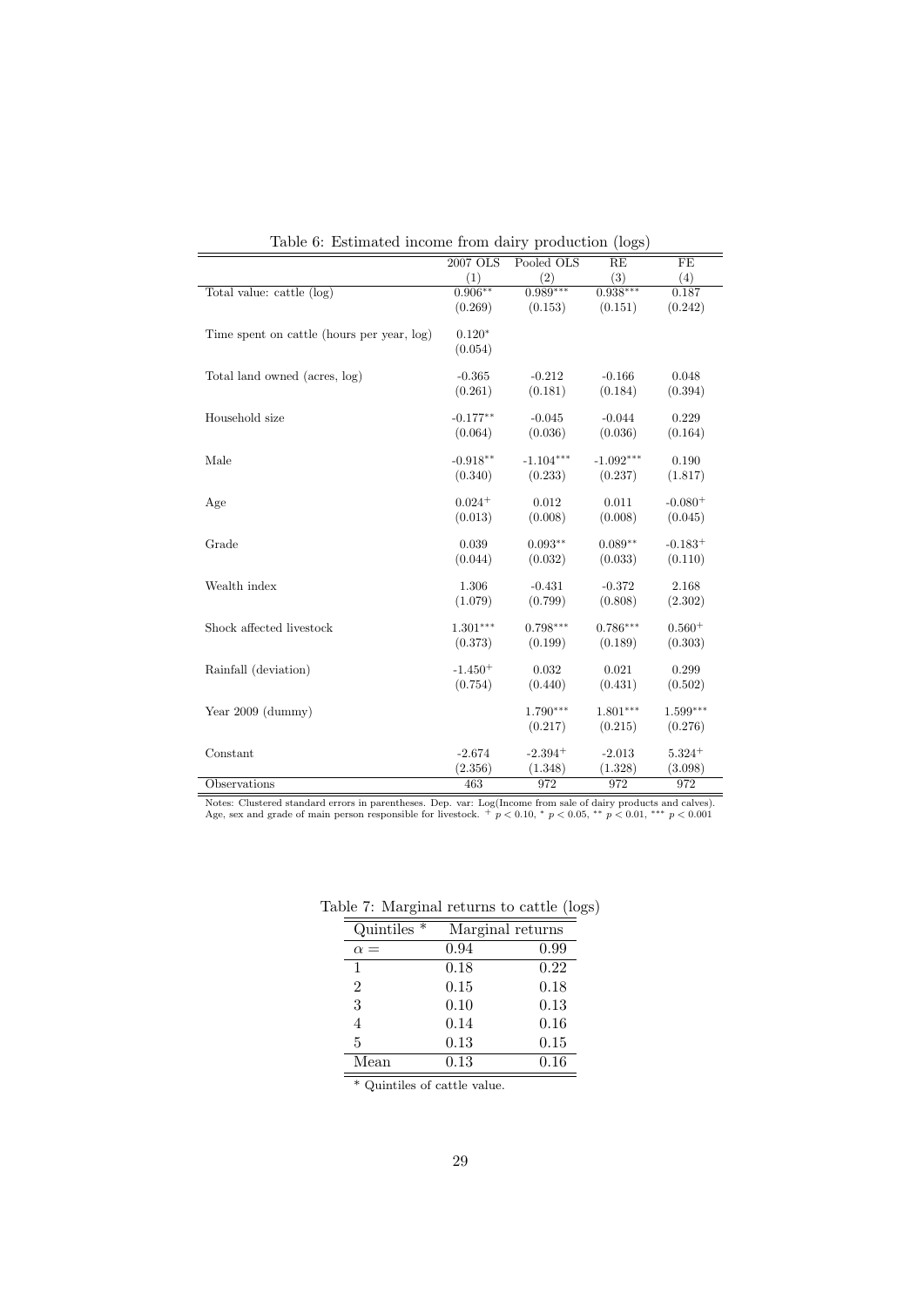| ပ           | $\left(1\right)$ |
|-------------|------------------|
| 1. Quintile | 0.214            |
|             | (0.513)          |
| 2. Quintile | 0.242            |
|             | (0.301)          |
| 3. Quintile | 0.101            |
|             | (0.188)          |
| 4. Quintile | 0.114            |
|             | (0.114)          |
| 5. Quintile | 0.132            |
|             | (0.082)          |
| N           | 972              |

Table 8: Marginal returns to cattle by quintiles of total cattle value

Notes: Pooled OLS. Clustered std. errors in parentheses. Controls are those of main model. Cells report average marginal effects of cattle value.  $p < 0.05$ , \*\*  $p < 0.01$ , ∗∗∗ p < 0.001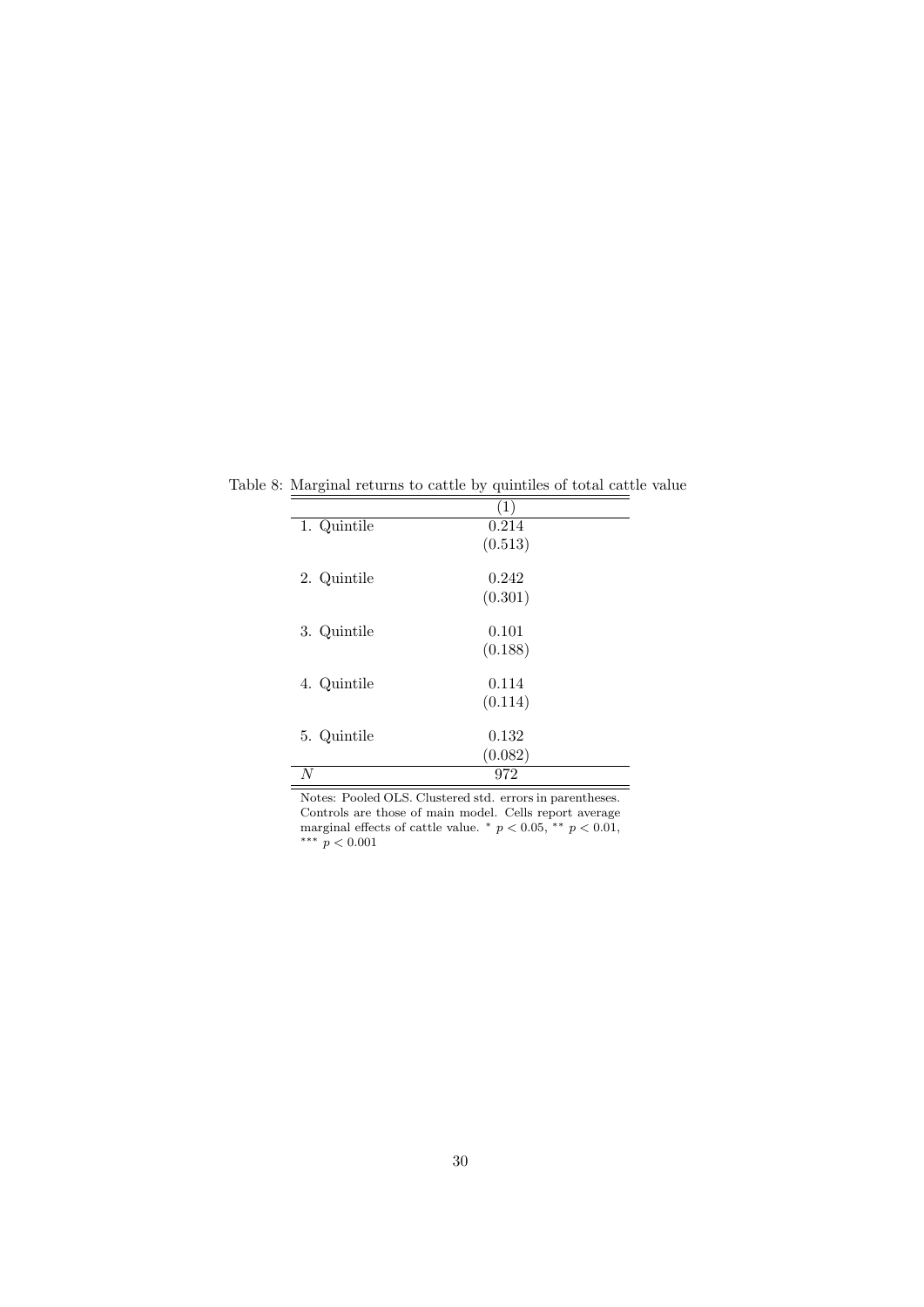|                              | Pooled OLS    | RE            | $\frac{1}{1000}$ . The state of the collection of the collection of $\frac{1}{1000}$<br>Pooled OLS | RE            |
|------------------------------|---------------|---------------|----------------------------------------------------------------------------------------------------|---------------|
|                              | (1)           | (2)           | (3)                                                                                                | (4)           |
| NREGA introduced in district | 7312.154**    | 5693.630**    |                                                                                                    |               |
|                              | (2162.503)    | (1978.776)    |                                                                                                    |               |
|                              |               |               |                                                                                                    |               |
| Cumulative expend. NREGA     |               |               | 439.167**                                                                                          | 342.701**     |
|                              |               |               | (133.075)                                                                                          | (122.460)     |
| Total area owned             | 404.732**     | $411.652***$  | $402.324**$                                                                                        | 409.745***    |
|                              | (136.875)     | (124.709)     | (136.861)                                                                                          | (124.413)     |
|                              |               |               |                                                                                                    |               |
| Household size               | 327.661*      | 319.145       | 331.190*                                                                                           | 321.816       |
|                              | (160.613)     | (179.500)     | (160.658)                                                                                          | (179.568)     |
|                              |               |               |                                                                                                    |               |
| Male                         | 202.041       | 34.103        | 169.621                                                                                            | 12.024        |
|                              | (1097.285)    | (1071.890)    | (1096.720)                                                                                         | (1071.106)    |
| Age                          | 21.818        | 26.245        | 21.059                                                                                             | 25.647        |
|                              | (32.457)      | (32.882)      | (32.410)                                                                                           | (32.835)      |
|                              |               |               |                                                                                                    |               |
| Grade                        | 183.852       | 217.828       | 180.045                                                                                            | 214.788       |
|                              | (198.005)     | (201.067)     | (198.407)                                                                                          | (201.459)     |
|                              |               |               |                                                                                                    |               |
| Wealth index                 | 3838.431      | 3622.304      | 3898.643                                                                                           | 3676.248      |
|                              | (4784.212)    | (4159.004)    | (4816.717)                                                                                         | (4177.403)    |
| Shock affected livestock     | 4029.566***   | 3153.094**    | 4086.522***                                                                                        | 3197.114**    |
|                              | (1044.378)    | (1118.998)    | (1049.860)                                                                                         | (1125.019)    |
|                              |               |               |                                                                                                    |               |
| Rainfall (deviation)         | $-8894.527**$ | $-6905.795**$ | $-9043.748**$                                                                                      | $-6993.816**$ |
|                              | (2871.353)    | (2458.263)    | (2917.936)                                                                                         | (2497.717)    |
|                              |               |               |                                                                                                    |               |
| Year $2009$ (dummy)          | $-1876.390$   | $-849.530$    | $-1722.105$                                                                                        | $-743.628$    |
|                              | (1324.077)    | (1160.258)    | (1295.000)                                                                                         | (1143.913)    |
|                              |               |               |                                                                                                    |               |
| Constant                     | 2457.383      | 2833.672      | 2441.123                                                                                           | 2821.894      |
|                              | (2805.574)    | (2432.553)    | (2825.389)                                                                                         | (2445.900)    |
| Observations                 | 975           | 975           | 975                                                                                                | 975           |

Table 9: Effect of the NREGA on investment in cattle (first stage)

Notes: Clustered standard errors in parentheses. Dep. var: Total value: cattle. Age, sex and grade of main person responsible for livestock. \*  $p < 0.05$ , \*\*  $p < 0.01$ , \*\*\*  $p < 0.001$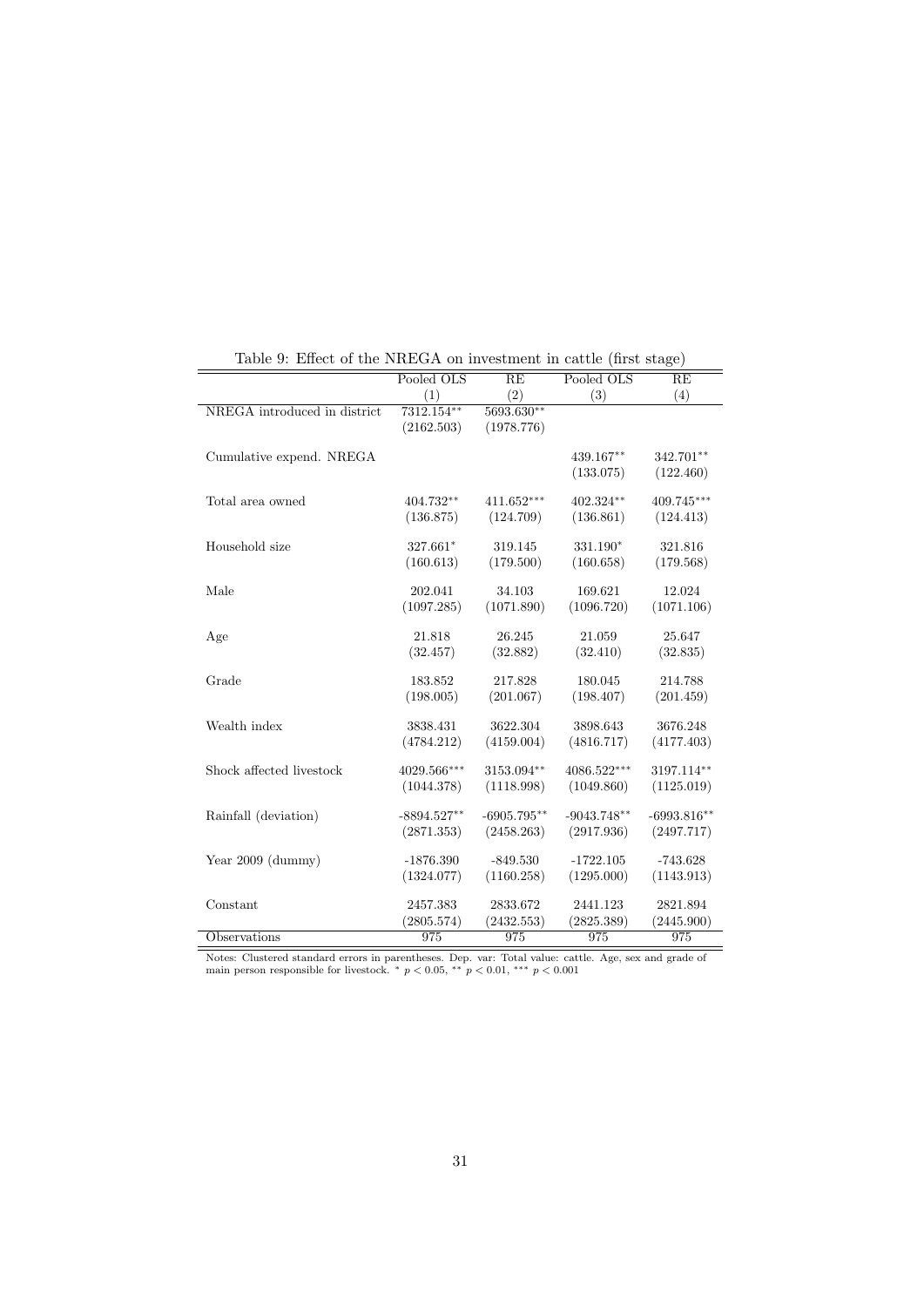Table 10: Instrumental variable estimates of marg. returns to cattle (levels)

| Real profits (adj. for labour) - depreciation (levels) |             |                   |                        |                        |
|--------------------------------------------------------|-------------|-------------------|------------------------|------------------------|
|                                                        | (1)         | $\left( 2\right)$ | 3)                     | $\left(4\right)$       |
| Total value: cattle                                    | $0.492***$  | $0.420***$        | $0.489***$             | $0.405***$             |
|                                                        | (0.132)     | (0.106)           | (0.134)                | (0.106)                |
| First stage coefficient:                               |             |                   |                        |                        |
| NREGA introduced in district.                          | 6158.798*** | 7312.154**        |                        |                        |
|                                                        | (1355.619)  | (2162.503)        |                        |                        |
| Cumulative expend. NREGA                               |             |                   | 357.422***<br>(82.439) | 439.167**<br>(133.075) |
| Time dummy                                             | Yes         | Yes               | Yes                    | Yes                    |
| Controls                                               | No          | Yes               | No                     | Yes                    |
| Observations                                           | 972         | 972               | 972                    | 972                    |
| F statistic                                            | 20.640      | 11.433            | 18.797                 | 10.891                 |

Notes: Clustered standard errors in parentheses Controls: owned land; household size; age, sex, education of person resp. for livestock; wealth; shocks. F statistic is Kleibergen-Paap Wald rk F statistic in the first stage regression. +  $p < 0.10$ , \*  $p < 0.05$ , \*\*  $p < 0.01$ , \*\*\*  $p < 0.001$ 

| Real income from sale of dairy products $&$ calves (logs) |                  |                   |                       |                       |
|-----------------------------------------------------------|------------------|-------------------|-----------------------|-----------------------|
|                                                           | $\left(1\right)$ | $\left( 2\right)$ | 3)                    | (4)                   |
| Total value: cattle (log)                                 | $2.383***$       | $1.977***$        | $2.515***$            | $2.088***$            |
|                                                           | (0.651)          | (0.590)           | (0.688)               | (0.602)               |
| First stage coefficient:                                  |                  |                   |                       |                       |
| NREGA introduced in district.                             | $0.587***$       | $0.678***$        |                       |                       |
|                                                           | (0.095)          | (0.146)           |                       |                       |
| Cumulative expend. NREGA                                  |                  |                   | $0.034***$<br>(0.006) | $0.041***$<br>(0.009) |
| Time dummy                                                | Yes              | Yes               | Yes                   | Yes                   |
| Controls                                                  | No               | Yes               | No                    | Yes                   |
| Observations                                              | 972              | 972               | 972                   | 972                   |
| F statistic                                               | 37.910           | 21.687            | 31.950                | 19.813                |

Table 11: Instrumental variable estimates of income from cattle

Notes: Clustered standard errors in parentheses. Controls: land; household size; age, sex, education of person resp. for livestock; wealth; shocks. F statistic is Kleibergen-Paap Wald rk F statistic in the first stage regression.  $+p < 0.10$ ,  $p < 0.05$ ,  $\rightarrow p < 0.01$ ,  $\rightarrow p < 0.001$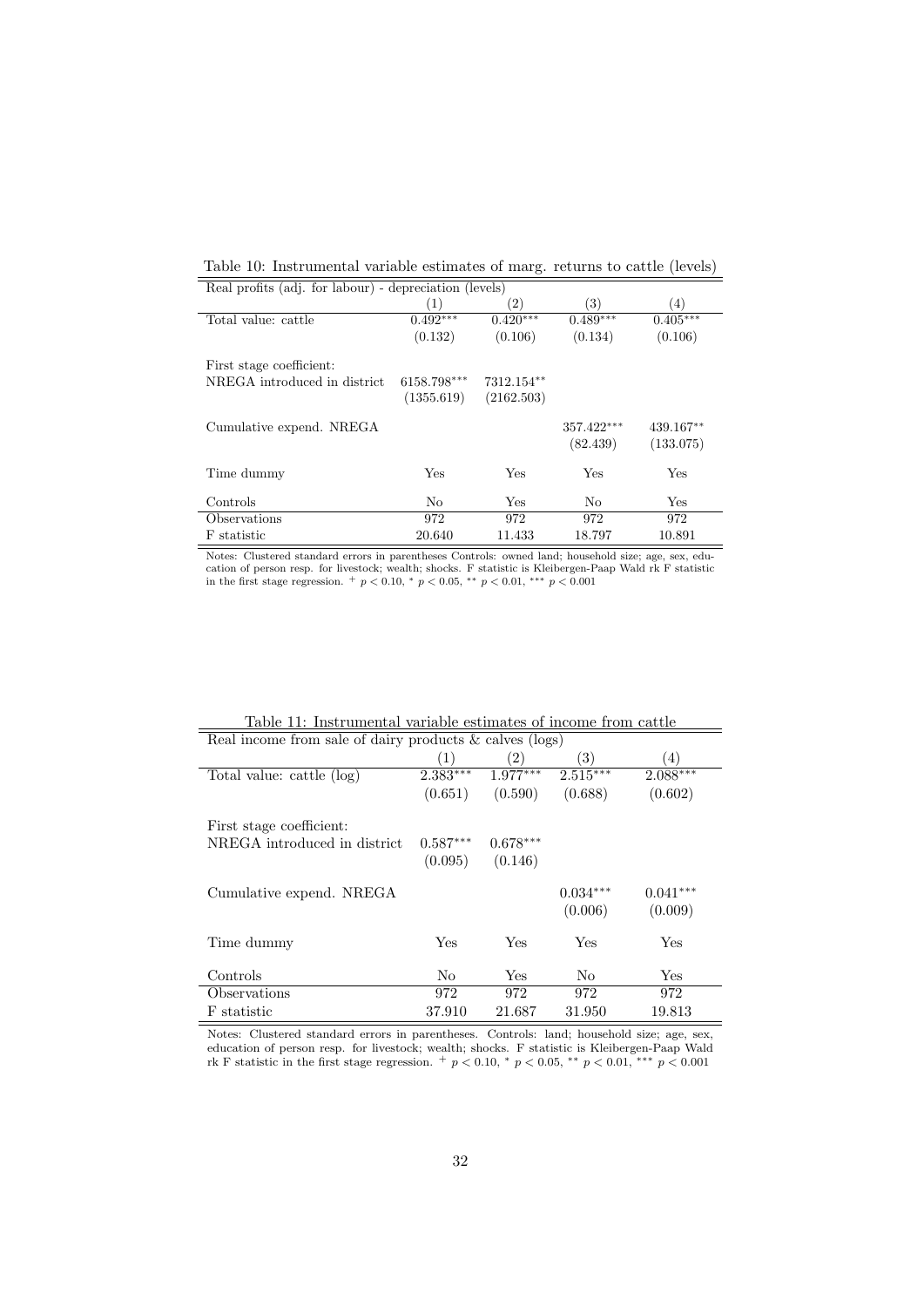| $Quintiles*$   |      | Marginal returns |
|----------------|------|------------------|
| $\alpha =$     | 1.98 | 2.09             |
| 1              | 0.96 | 1.05             |
| $\overline{2}$ | 0.74 | 0.80             |
| 3              | 0.58 | 0.63             |
| 4              | 0.63 | 0.68             |
| 5              | 0.65 | 0.70             |
| Mean           | 0.66 | 0.71             |
| $\sim$<br>.    |      |                  |

Table 12: IV estimates of marg. returns to cattle by quintile (logs)

\* Quintiles of cattle value, income and cost.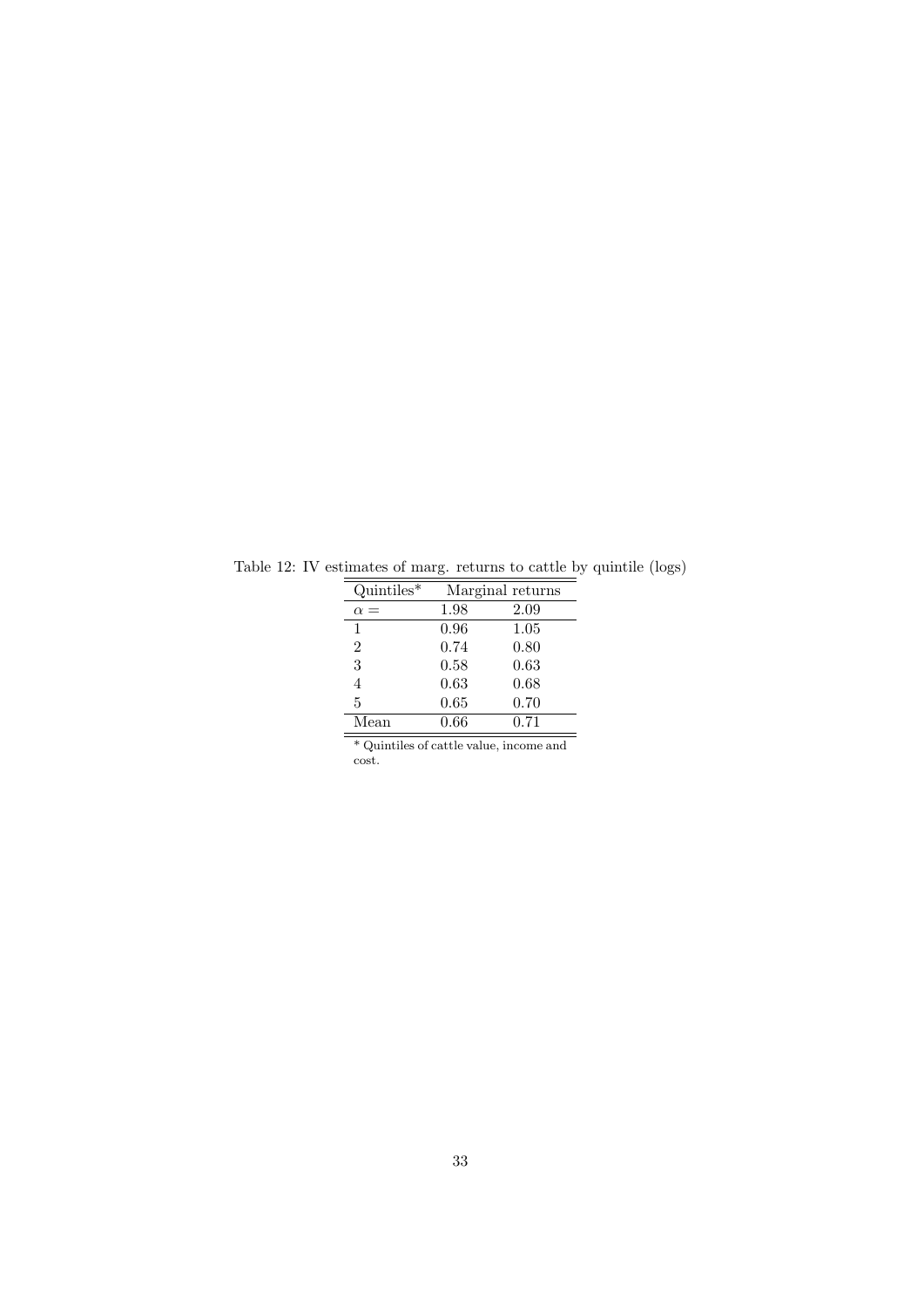|                                                                                                                                                                                                                                | $\begin{array}{c} \text{ROR (net} \\ \text{of labor)} \end{array}$<br>Profits |                | $J = G - I$    | $-365$ | $\frac{529}{15376}$<br>3576<br>6671                                     | $\frac{x}{\sqrt{2}}$<br>$\frac{1}{2}$<br>$\frac{3}{2}$<br>$\frac{3}{2}$<br>$\frac{3}{2}$<br>$\frac{3}{2}$<br>$\frac{3}{2}$<br>$\frac{3}{2}$<br>$\frac{3}{2}$<br>$\frac{3}{2}$<br>$\frac{3}{2}$<br>$\frac{3}{2}$ | 2341               |     | Notes: Cells report the mean value of the variable of each column for a given quintile. All values are constant INR (July 2006). One US\$ is |
|--------------------------------------------------------------------------------------------------------------------------------------------------------------------------------------------------------------------------------|-------------------------------------------------------------------------------|----------------|----------------|--------|-------------------------------------------------------------------------|-----------------------------------------------------------------------------------------------------------------------------------------------------------------------------------------------------------------|--------------------|-----|----------------------------------------------------------------------------------------------------------------------------------------------|
|                                                                                                                                                                                                                                | Labor<br>cost                                                                 |                | $\overline{a}$ |        | 2112<br>2273<br>2493<br>2401                                            |                                                                                                                                                                                                                 | 2346               |     |                                                                                                                                              |
|                                                                                                                                                                                                                                | Rate of<br>return                                                             |                | H              |        | $\begin{array}{c} 21 \\ 21 \\ 0.15 \\ 0.11 \\ 0.19 \\ 0.19 \end{array}$ |                                                                                                                                                                                                                 | $\frac{16}{\cdot}$ |     |                                                                                                                                              |
|                                                                                                                                                                                                                                | Value<br>Added                                                                | $\overline{G}$ | $D + E - F$    |        | $\frac{1746}{17402}$<br>2802<br>4031<br>6025<br>9072                    |                                                                                                                                                                                                                 | 4686               |     |                                                                                                                                              |
| The contract of the communication of the communication of the communication of the communication of the communication of the communication of the communication of the communication of the communication of the communication | (excl. labor)<br>Cost                                                         |                | r,             |        | 936<br>958<br>1250<br>12878<br>3878                                     |                                                                                                                                                                                                                 | 1832               |     |                                                                                                                                              |
|                                                                                                                                                                                                                                | Value:<br>calves                                                              |                | 臼              | 608    | 1353<br>1666<br>1929<br>2301                                            |                                                                                                                                                                                                                 | 1564               |     |                                                                                                                                              |
|                                                                                                                                                                                                                                | Income:<br>dairy                                                              |                | $\bigcap$      |        | 2075<br>2408<br>3615<br>3635<br>300106                                  |                                                                                                                                                                                                                 | 4954               |     |                                                                                                                                              |
|                                                                                                                                                                                                                                | Total value:<br>cattle                                                        |                |                |        | $\frac{4273}{8078}$<br>8078<br>13186<br>16305<br>163359                 |                                                                                                                                                                                                                 | 12924              |     |                                                                                                                                              |
|                                                                                                                                                                                                                                | Quantity:<br>cattle                                                           |                | $\mathbf{z}$   | 89.1   | $\frac{1.85}{2.25}$<br>$\frac{2.36}{1.97}$                              |                                                                                                                                                                                                                 | 1.97               |     |                                                                                                                                              |
|                                                                                                                                                                                                                                | Average<br>cattle<br>$\rm value^{*}$                                          |                |                | 2581   | $4356$<br>$5867$<br>$7864$                                              | 12026                                                                                                                                                                                                           | 6474               | 972 |                                                                                                                                              |
|                                                                                                                                                                                                                                | Quintiles of<br>$\operatorname{cattice}$ value*<br>verage                     |                |                |        |                                                                         |                                                                                                                                                                                                                 | $\frac{a}{c}$      |     |                                                                                                                                              |

| こうき                                                      |  |
|----------------------------------------------------------|--|
|                                                          |  |
| ļ                                                        |  |
|                                                          |  |
| Line and rotation by our other area and one off inc<br>i |  |
|                                                          |  |
| $\frac{1}{2}$                                            |  |
| .<br>.<br>.                                              |  |
|                                                          |  |
| j<br>i<br>l                                              |  |

A section of the set of return (ROR) calculated as follows:  $(Protits_t - (K_t - K_{t+1}))/K_t$ , where  $K_t$  is the value of the animal at time t.<br>
\* Average value of all cows and buffaloes owned by household. equivalent to 46.38 INR. Rate of return (ROR) calculated as follows:  $(Pr \circ f its_t - (K_{t+1}))/K_t$ , where  $K_t$  is the value of the animal at time t. \* Average value of all cows and buffaloes owned by household.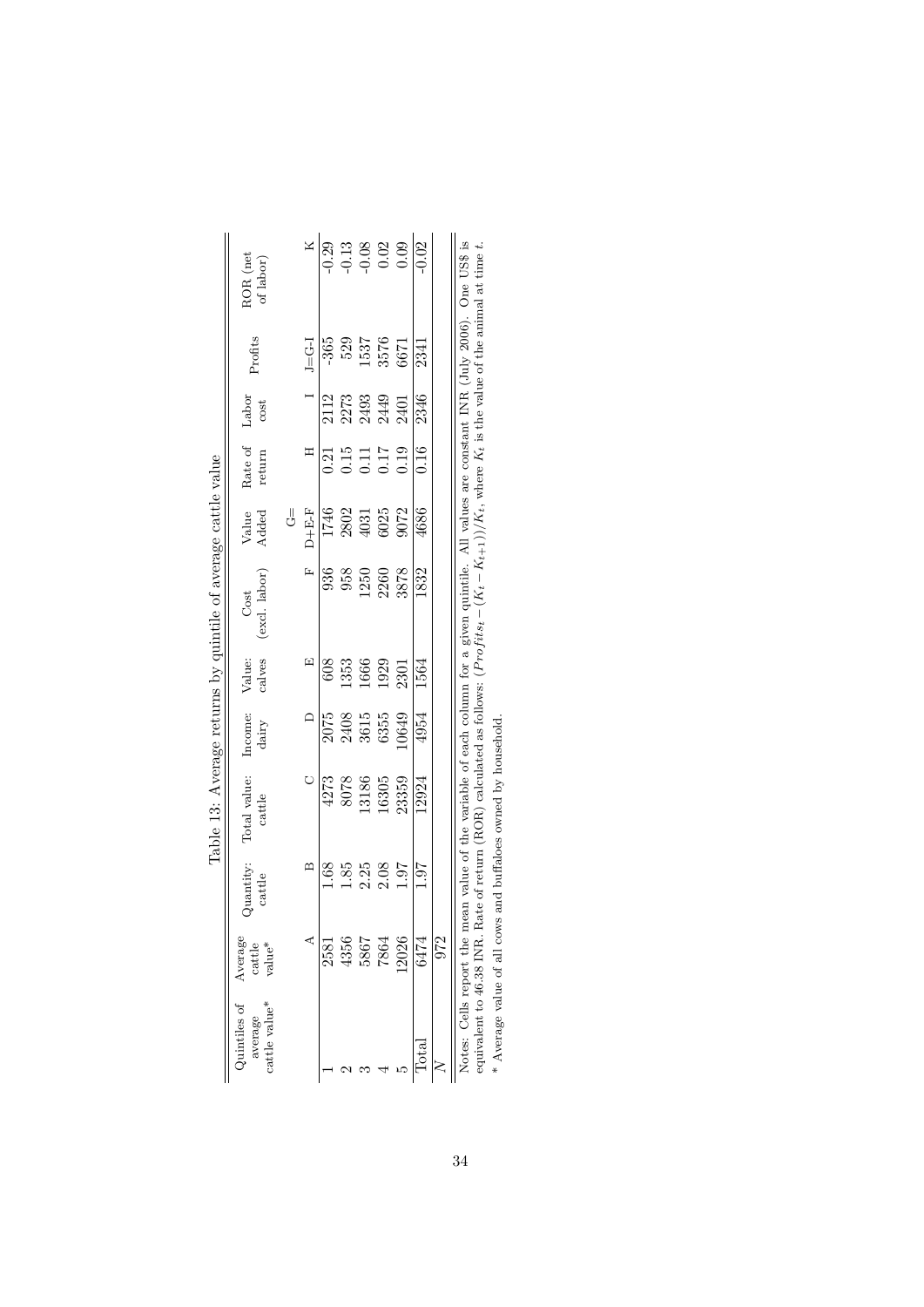|                                                                                                                                                                                                           |     |                             |                     | $\sum_{i=1}^n \sum_{i=1}^n \sum_{j=1}^n \sum_{j=1}^n \sum_{j=1}^n \sum_{j=1}^n \sum_{j=1}^n \sum_{j=1}^n \sum_{j=1}^n \sum_{j=1}^n \sum_{j=1}^n \sum_{j=1}^n \sum_{j=1}^n \sum_{j=1}^n \sum_{j=1}^n \sum_{j=1}^n \sum_{j=1}^n \sum_{j=1}^n \sum_{j=1}^n \sum_{j=1}^n \sum_{j=1}^n \sum_{j=1}^n \sum_{j=1}^n \sum_{j=1}^n \sum_{j$ |                  |                   |                                                                                                       |                              |                                                             |                               |                  |                                                             |
|-----------------------------------------------------------------------------------------------------------------------------------------------------------------------------------------------------------|-----|-----------------------------|---------------------|-----------------------------------------------------------------------------------------------------------------------------------------------------------------------------------------------------------------------------------------------------------------------------------------------------------------------------------|------------------|-------------------|-------------------------------------------------------------------------------------------------------|------------------------------|-------------------------------------------------------------|-------------------------------|------------------|-------------------------------------------------------------|
| <b>Breeds</b>                                                                                                                                                                                             |     | Average<br>cattle<br>value* | Quantity:<br>cattle | Total value<br>(cattice)                                                                                                                                                                                                                                                                                                          | Income:<br>dairy | Value<br>(calves) | (excl. labor)<br>Cost                                                                                 | Value<br>Added               | Rate of Labor<br>return                                     | cost                          | Profits          | $\rm \mathit{ROR}$ (net of labor)                           |
|                                                                                                                                                                                                           |     |                             |                     |                                                                                                                                                                                                                                                                                                                                   |                  |                   |                                                                                                       | J∪                           |                                                             |                               |                  |                                                             |
|                                                                                                                                                                                                           |     |                             | $\mathbf{m}$        |                                                                                                                                                                                                                                                                                                                                   | $\Box$           | 囯                 | Ĺ.                                                                                                    | $D + E - F$                  | H                                                           |                               | $J = G - I$      | $\mathbf{X}$                                                |
| Mixed                                                                                                                                                                                                     |     | 7480                        |                     | 27520                                                                                                                                                                                                                                                                                                                             | 9322             | 3143              |                                                                                                       |                              | 0.14                                                        |                               | 5837             | $\overline{0.01}$                                           |
| $\cos(\text{modern})$                                                                                                                                                                                     |     | 7471                        | $3.66$<br>$1.45$    | 11200                                                                                                                                                                                                                                                                                                                             | 6669             | 1405              | 3189<br>2547<br>2667<br>2667                                                                          | 9275<br>5527<br>5967<br>4092 | $\begin{array}{c} 0.29 \\ 0.11 \\ 0.13 \\ 0.19 \end{array}$ | 3438<br>2016<br>2036<br>20347 | 3510             | $\begin{array}{c} 0.11 \\ 0.13 \\ 0.03 \\ 0.01 \end{array}$ |
| Cow (traditional)                                                                                                                                                                                         | 363 | 5352                        | 1.74                | 9448<br>12374                                                                                                                                                                                                                                                                                                                     | 2183             | 717               |                                                                                                       |                              |                                                             |                               | $\overline{101}$ |                                                             |
| Buffalo (modern)                                                                                                                                                                                          | ි   | 7419                        | 1.68                |                                                                                                                                                                                                                                                                                                                                   | 5699             | 060               |                                                                                                       |                              |                                                             |                               | 2056             |                                                             |
| Buffalo (traditional)                                                                                                                                                                                     | 318 | 6849                        | 0.90                | 12641                                                                                                                                                                                                                                                                                                                             | 5832             | 1007              | 1960                                                                                                  | 4879                         |                                                             |                               | 2632             |                                                             |
| $\rm{Total}$                                                                                                                                                                                              | 972 | 6474                        | <b>16</b> .1        | 12924                                                                                                                                                                                                                                                                                                                             | 4954             | 1564              | 1832                                                                                                  | 4686                         | 0.16                                                        | 2346                          | 2341             | $\overline{0.02}$                                           |
| Notes: Cells report the mean value of the variable of each column for a given quintile. All values are constant INR (July 2006). One US\$ is equivalent to 46.38<br>IND Data af man (DOD) alle service de |     |                             |                     |                                                                                                                                                                                                                                                                                                                                   |                  |                   | 4 میں امریکہ امیں میں میں امیر میں امیر میں امراض اللہ میں امراض اللہ میں امراض اللہ میں امراض اللہ ا |                              |                                                             |                               |                  |                                                             |

| くくらく<br>$\overline{a}$<br>$21 + 12$ |  |
|-------------------------------------|--|
| ١                                   |  |
| printer energ                       |  |
| ļ                                   |  |
|                                     |  |
| į<br>ï                              |  |

INR. Rate of return (ROR) calculated as follows:  $(Projits_t - (K_t - K_{t+1}))/K_t$ , where  $K_t$  is the value of the animal at time t.<br>\* Average value of all cows and buffaloes owned by household. INR. Rate of return (ROR) calculated as follows:  $(Projits_t - (K_t - K_{t+1}))/K_t$ , where  $K_t$  is the value of the animal at time t.

\* Average value of all cows and buffaloes owned by household.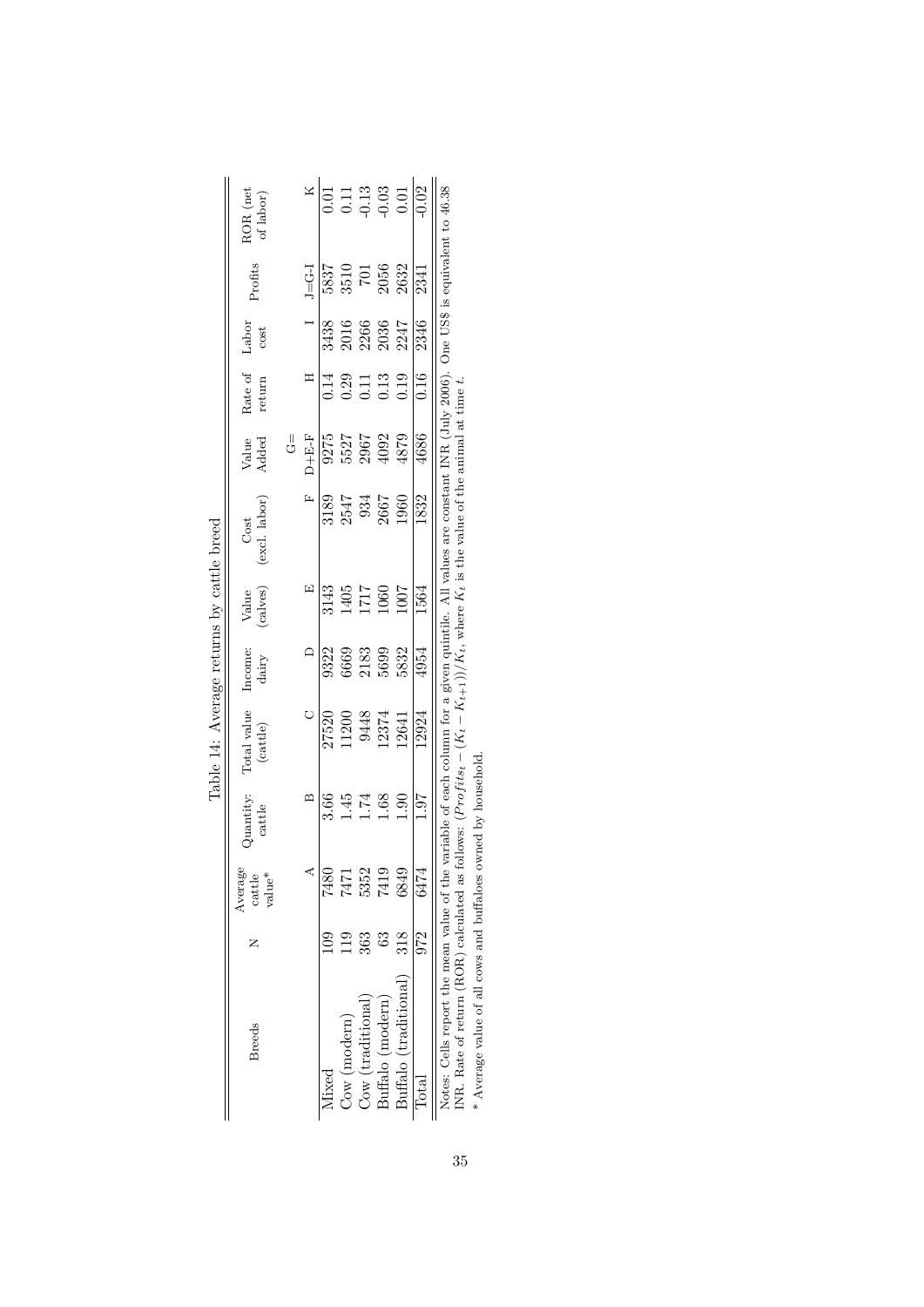| Table 15: Marginal returns to cattle by quintile of average cattle value |  |  |  |  |  |  |
|--------------------------------------------------------------------------|--|--|--|--|--|--|
|--------------------------------------------------------------------------|--|--|--|--|--|--|

|             | (1)      |  |
|-------------|----------|--|
| 1. Quintile | 0.050    |  |
|             | (0.119)  |  |
| 2. Quintile | 0.034    |  |
|             | (0.072)  |  |
| 3. Quintile | 0.003    |  |
|             | (0.050)  |  |
| 4. Quintile | 0.117    |  |
|             | (0.079)  |  |
| 5. Quintile | $0.141*$ |  |
|             | (0.058)  |  |
| bservations | 972      |  |

Notes: Pooled OLS. Clustered std. errors in parentheses. Controls are those of main model. Cells report average marginal effects of cattle value.  $*$   $p < 0.05$ ,  $*$   $p < 0.01$ , ∗∗∗ p < 0.001

|                       | $\left(1\right)$ |
|-----------------------|------------------|
| Mixed                 | $0.082^{+}$      |
|                       | (0.047)          |
| $\text{Cow (modern)}$ | $0.314***$       |
|                       | (0.081)          |
| Cow (traditional)     | 0.025            |
|                       | (0.056)          |
| Buffalo (modern)      | $-0.050$         |
|                       | (0.070)          |
| Buffalo (traditional) | 0.059            |
|                       | (0.045)          |
| Observations          | 972              |

Table 16: Marginal returns to cattle by cattle breed

Notes: Pooled OLS. Clustered std. errors in parentheses. Controls are those of main model. Cells report average marginal effects of cattle value.  $*$   $p < 0.05$ ,  $*$   $p < 0.01$ , ∗∗∗ p < 0.001